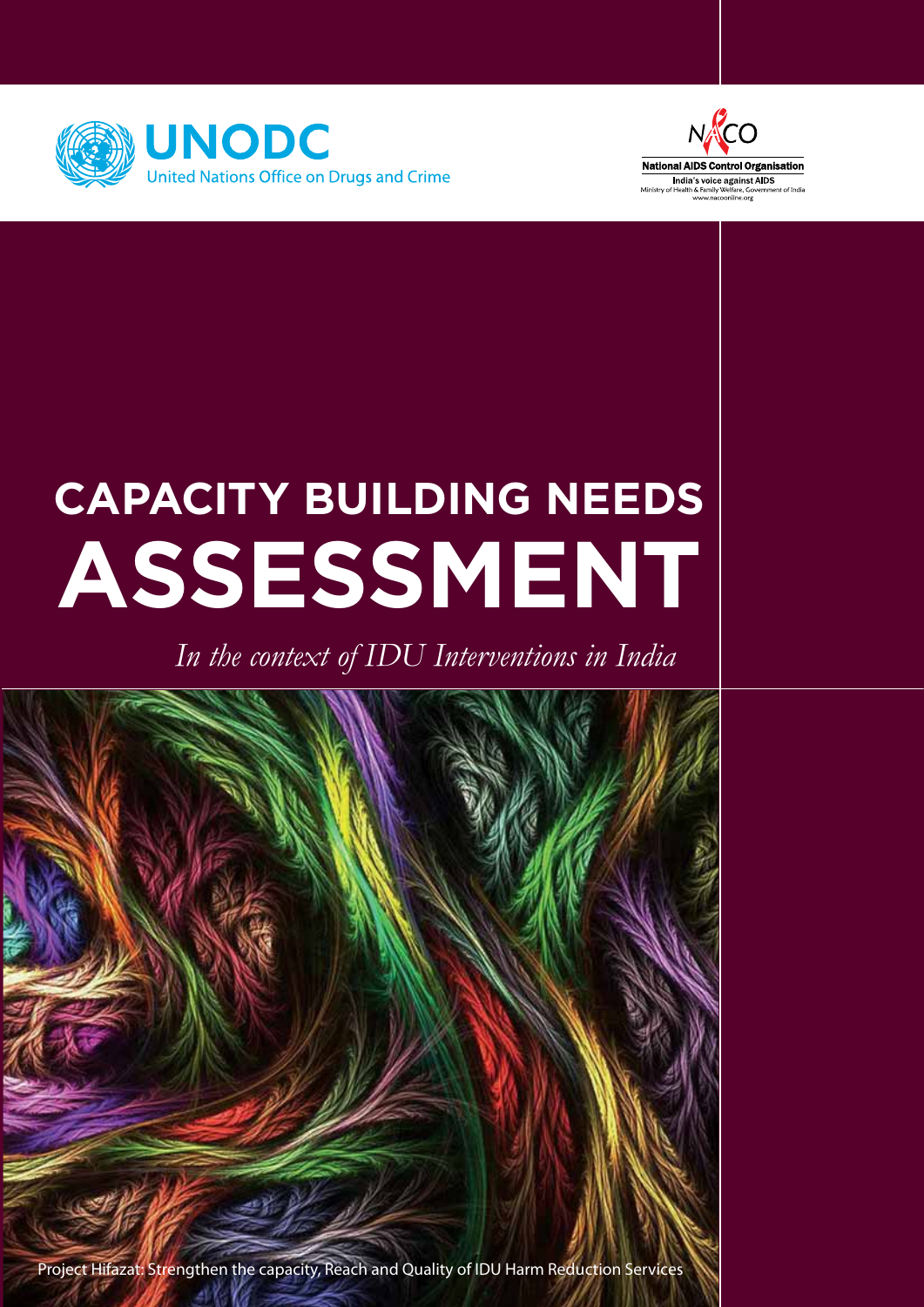**Year of publication** 2012

#### **Published by**

United Nations Office on Drugs and Crime, Regional Office for South Asia.

**Author** Dr. Atul Ambekar

#### **All Rights Reserved**

The text of this publication may be freely quoted or reprinted with proper acknowledgment.

#### **Disclaimer:**

The opinions expressed in this document do not necessarily represent the official policy of the United Nations Office on Drugs and Crime. The designations used do not imply the expression of any opinion whatsoever on the United Nations, concerning the legal status of any country, territory or area of its authorities, frontiers and boundaries.

**Design:** Studio Leviitate | studioleviitate@gmail.com Print: Nikhil Offset | nikhil223@yahoo.com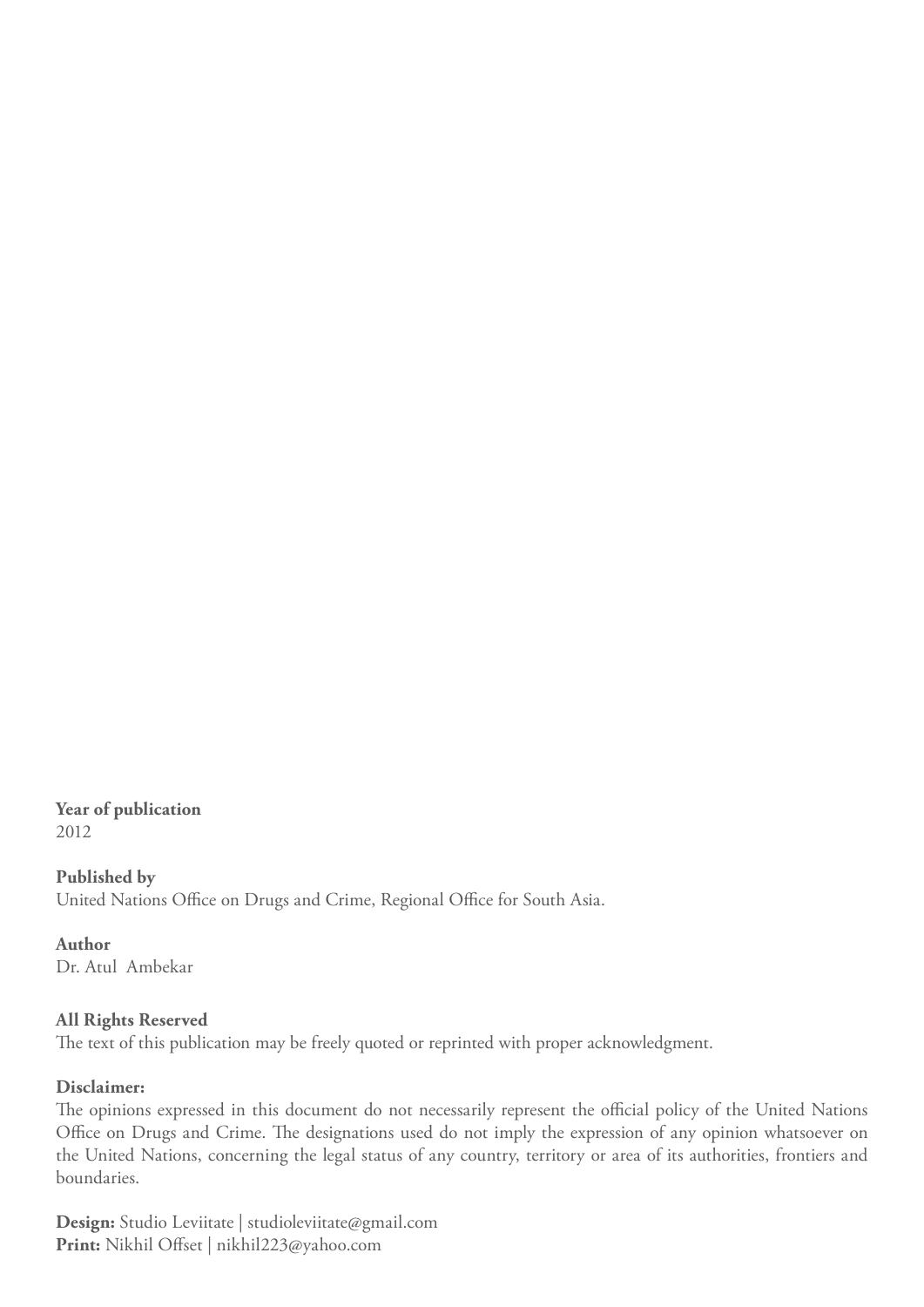# **Capacity building needs assessment**

*In the context of IDU Interventions in India*

Currently, 'Injecting Drug Users' (IDUs) are referred to as 'People Who Inject Drugs' (PWID). However, the term 'Injecting Drug Users' (IDUs), has been used in this document to maintain consistency with the term used presently in National AIDS Control Program.

Supported by The Global Fund to Fight AIDS, Tuberculosis and Malaria- Round-9 India HIV-IDU Grant No. IDA-910-G21-H with Emmanuel Hospital Association as Principal Recipient'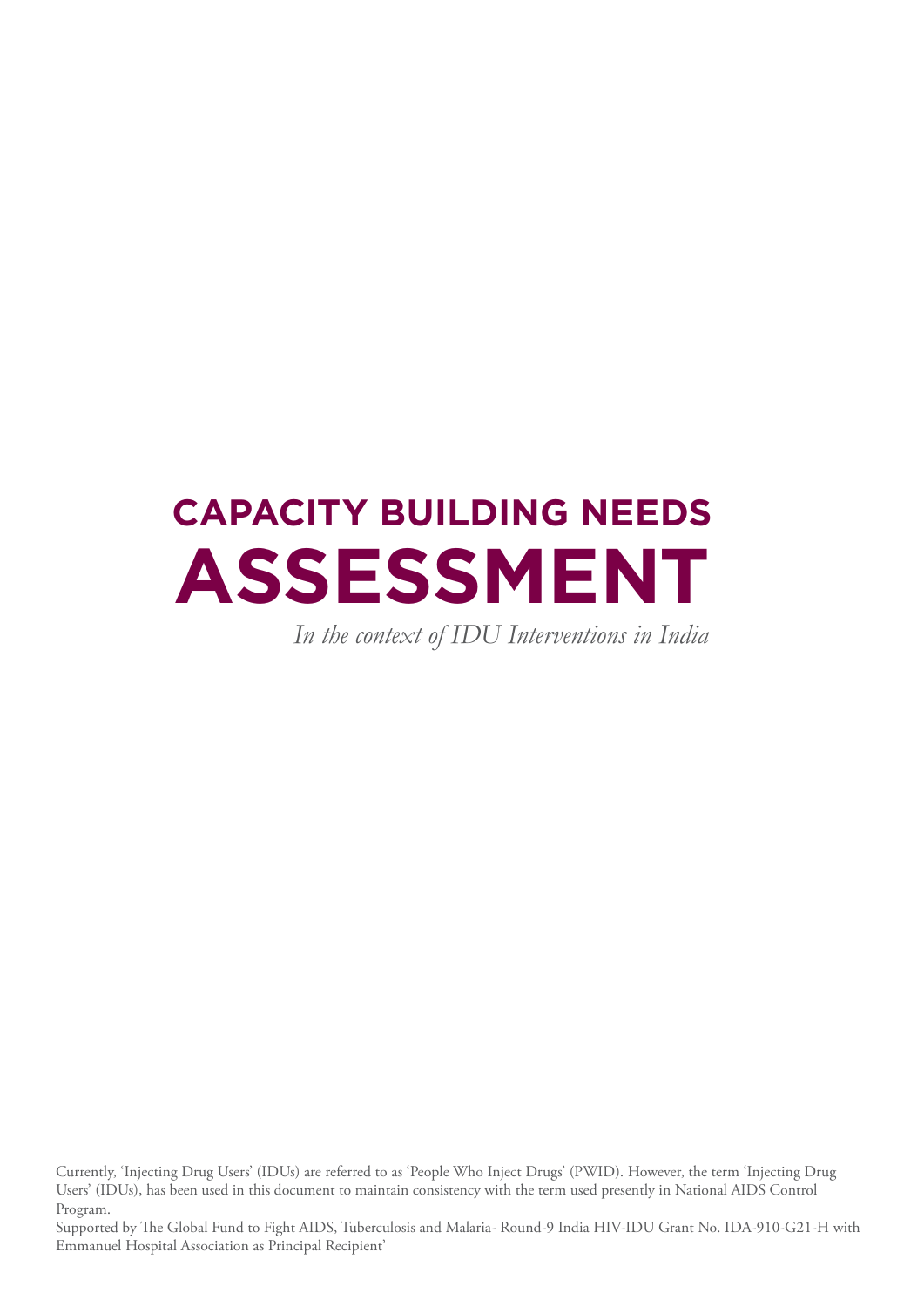# Preface

In India, Targeted Intervention (TI), under the National AIDS Control Program (NACP) framework, is one of the core strategies for HIV prevention amongst injecting drug users (IDUs). Apart from providing primary health services that include health education, abscess management, treatment referrals, etc., the TIs have also designated centres for providing harm reduction services such as Needle Syringe Exchange Program (NSEP) and Opioid Substitution Therapy (OST). The services under the TIs are executed through a peer based outreach as well as a static premise based approach, i.e., through Drop-In Centres (DIC) which in turn serves as the nodal hub for the above activities to be executed.

To further strengthen these established mechanisms under the NACP and to further expand the reach to vulnerable IDUs, United Nations Office on Drugs and Crime (UNODC) in India provides technical assistance to the National AIDS Control Organisation (NACO) through the Global Fund Round 9 Project (i.e., Project Hifazat), amongst others. In doing so, UNODC supports NACO through technical assistance in undertaking the following:

- *• Conduct Operational Research*
- *• Develop Quality assurance SOPs*
- *• Develop Capacity Building / Training Materials*
- *• Training of Master Trainers*

It is in this context, that a study on Capacity Building Needs Assessment (CBNA) has been conducted. The study aims to understand the capacity building gaps and needs of the service providers at various levels (implementers, monitors and managers) working with NACO IDU TI programme.

This CBNA report assesses the profile and the capacity needs of IDU TI staff, State Training Resource Centers (STRCs) and Technical Support Units (TSU), as well as the opinion of various officers on capacity building. Additionally, the CBNA exercise involved reviewing the existing training materials and mechanisms for capacity building. Finally, recommendations have also been provided for improving the quality of training.

This study therefore, has been conducted with a vision to serve as an invaluable tool to improve the capacity building mechanisms of the service providers engaged in IDU TI's in India in order to enable them to deliver quality services. Contributions from the Technical Working Group of Project Hifazat, which included representatives from NACO, Project Management Unit (PMU) of Project Hifazat, SHARAN, Indian Harm Reduction Network and Emmanuel Hospital Association was critical towards articulating and consolidating the study.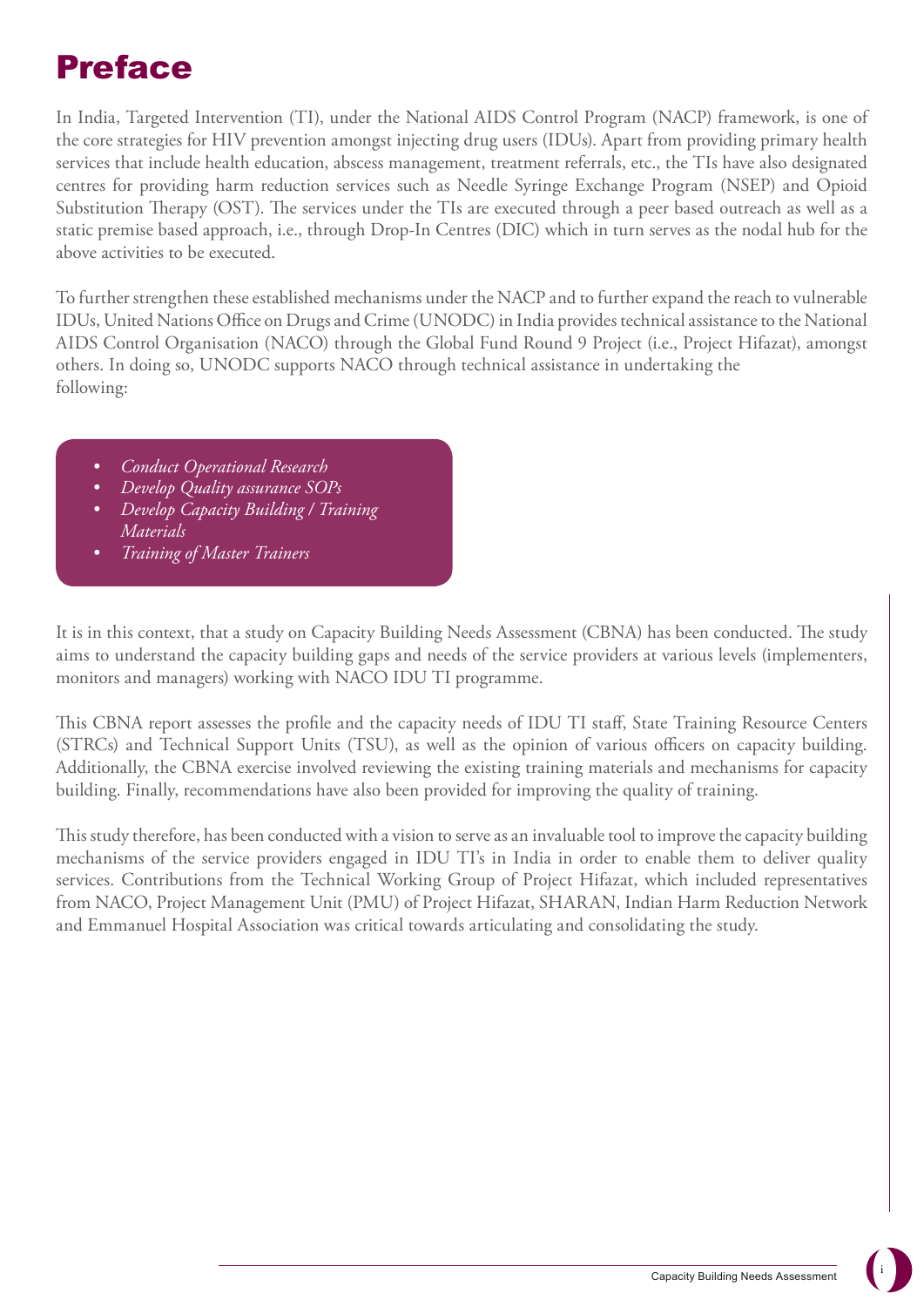# Acknowledgement

The UN office on Drugs and Crime, Regional Office for South Asia (UNODC ROSA), in partnership with national government counterparts from the drugs and HIV sectors along with leading non-governmental organizations in the countries of South Asia is implementing a project titled 'Prevention of transmission of HIV among drug users in SAARC countries' (RAS/H13).

As part of this regional initiative, UNODC is also engaged in the implementation of the Global Fund Round -9 IDU- HIV Project (i.e. HIFAZAT). Project HIFAZAT aims to strengthen the capacities, reach and provide quality service to the IDUs in India. It involves offering support for the scaling up of services for IDUs through the National AIDS Control Program.

We would like to acknowledge the invaluable feedback and support received from various stakeholders including NACO, Project Management Unit (PMU) of Project HIFAZAT, Emmanuel Hospital Association (the Principal Recipient of the grant 'Global Fund to Fight AIDS, Tuberculosis and Malaria- India HIV-IDU, Grant No-IDA-910-G21-H'), SHARAN, Indian Harm Reduction Network and individual experts who have contributed significantly to the development of this document. Acknowledgements are also due to the NGOs implementing IDU TIs, STRCs, TSUs and SACS who participated in the study.

Special thanks are due to the UNODC Project H13 team for their persistent and meticulous efforts in conceptualising and consolidating this document.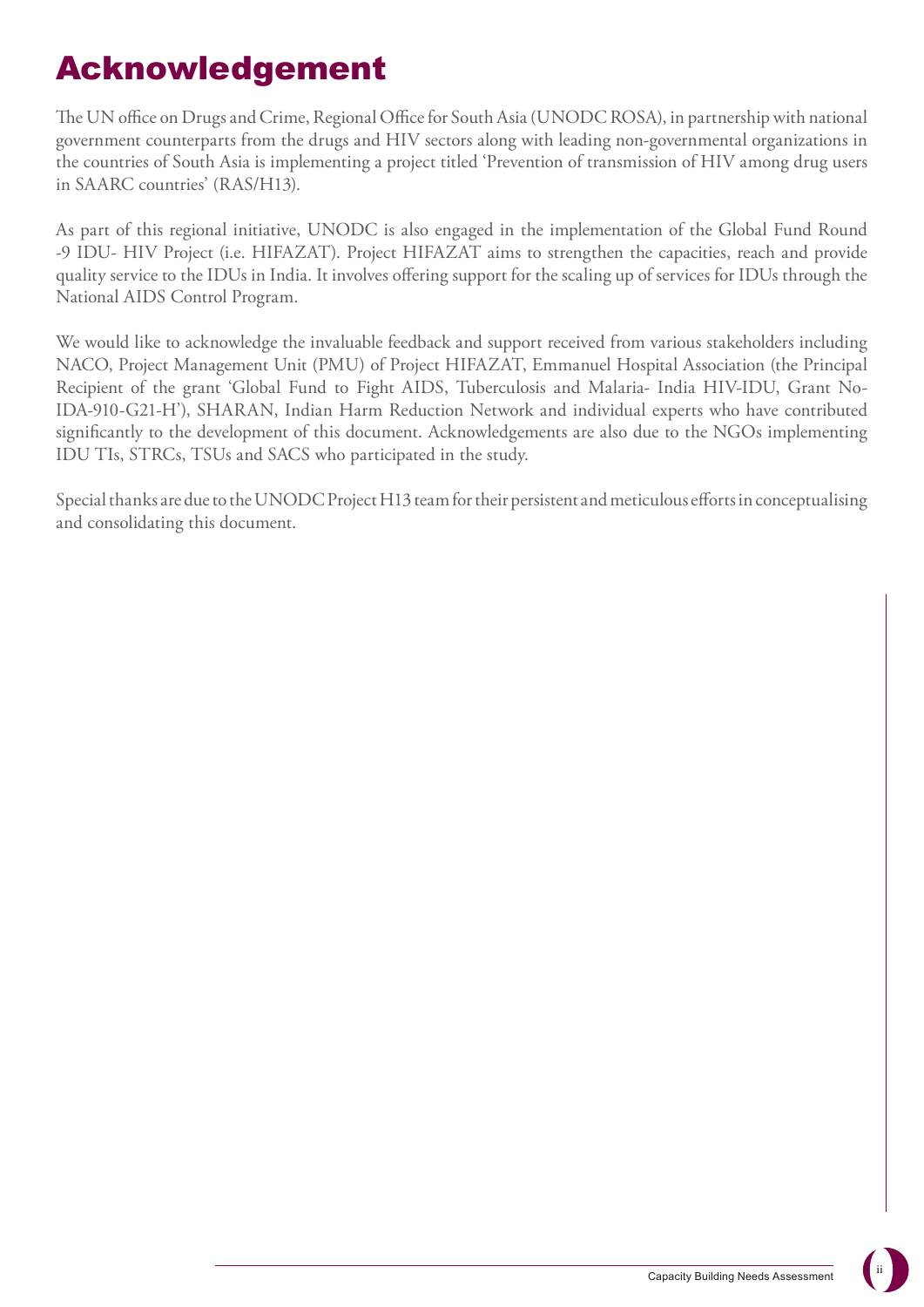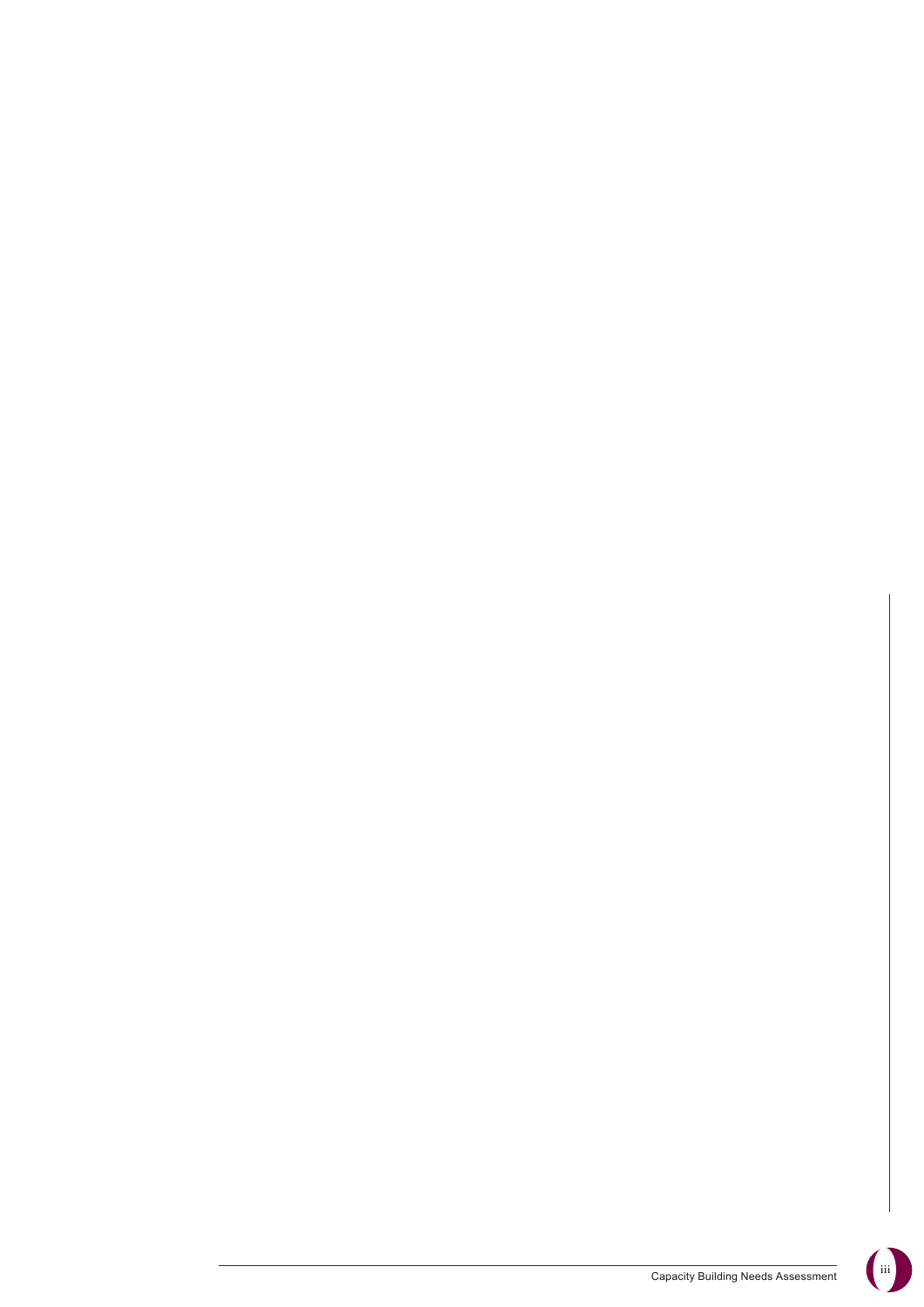# **Contents**

| SI.NO. | <b>Topic</b>                                                                                                                                                                 | Page No.       |
|--------|------------------------------------------------------------------------------------------------------------------------------------------------------------------------------|----------------|
| 1.     | List of Abbreviations                                                                                                                                                        | $\overline{2}$ |
| 2.     | List of Tables and List of Figures                                                                                                                                           | 3              |
| 3.     | <b>Executive Summary</b>                                                                                                                                                     | $\overline{4}$ |
| 4.     | Background and Introduction                                                                                                                                                  | 6              |
| 5.     | Methodology                                                                                                                                                                  | 7              |
|        | Objectives<br>Methodological approach<br>$\bullet$<br>Tools for data collection<br>$\bullet$<br>Sample selection<br>$\bullet$<br>Data analysis<br>$\bullet$                  |                |
| 6.     | Findings                                                                                                                                                                     | $\mathcal{O}$  |
|        | Response rate<br>$\bullet$<br>Data from STRCs<br>$\bullet$<br>Data from SACS<br>$\bullet$<br>Data from TSU<br>$\bullet$<br>Data from IDU TIs<br>$\bullet$<br>Data from RRTCs |                |
| 7.     | Triangulation of data                                                                                                                                                        | 20             |
| 8.     | Comparison of existing training manual and how they<br>address various areas of IDU TI functioning                                                                           | 21             |
| 9.     | <b>Conclusions and Recommendations</b>                                                                                                                                       | 25             |
| 10.    | Annexure<br>A. Questionnaires used in study<br>B. Review of exisiting training modules in the context of<br>Capacity Building of IDU TIs                                     | $27 - 58$      |

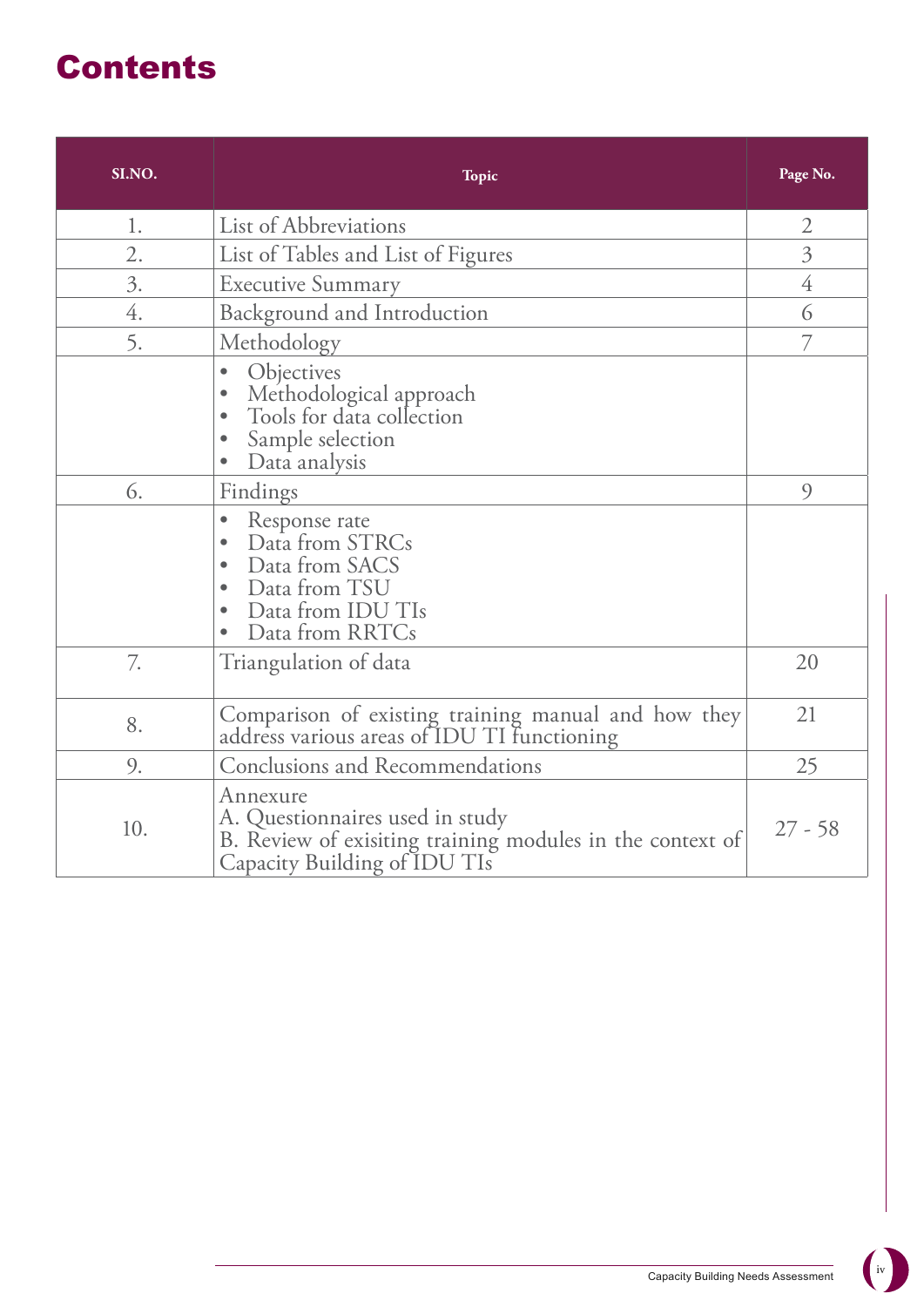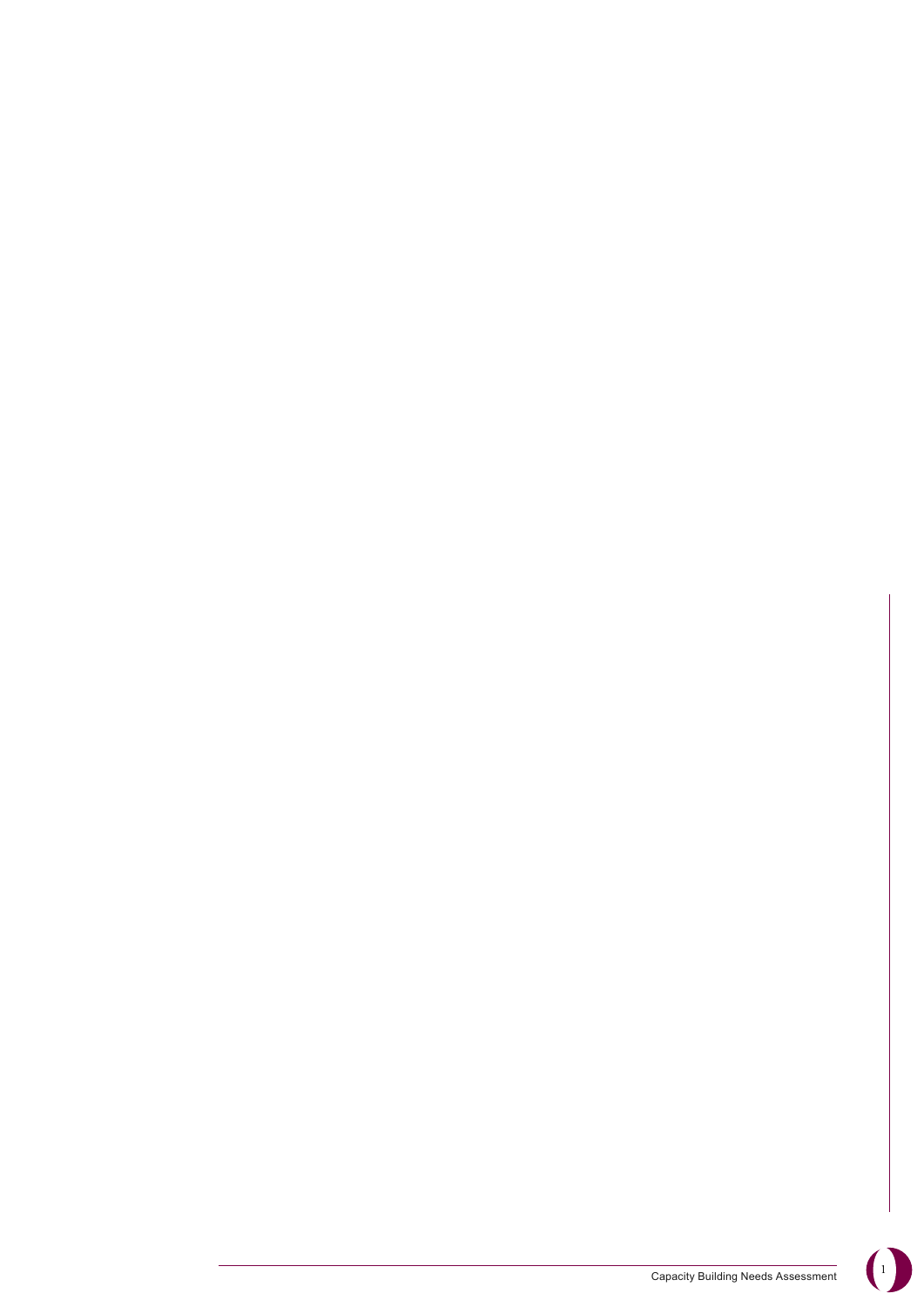# Abbreviations

| <b>ACRONYM</b>  | <b>STANDS FOR</b>                              |
|-----------------|------------------------------------------------|
| <b>AIIMS</b>    | All India Institute of Medical Sciences        |
| <b>ANM</b>      | Auxiliary Nurse Midwife                        |
| <b>BCC</b>      | Behaviour Change Communication                 |
| <b>CBNA</b>     | <b>Capacity Building Needs Assessment</b>      |
| <b>DIC</b>      | Drop-In Centre                                 |
| <b>DOTS</b>     | Daily Observed Treatment Strategy              |
| <b>EHA</b>      | <b>Emmanuel Hospital Association</b>           |
| Hep C           | Hepatitis C                                    |
| <b>HIV</b>      | Human Immunodeficiency Virus                   |
| <b>HRG</b>      | High Risk Groups                               |
| <b>ICTC</b>     | Integrated Counselling and Testing Centre      |
| IDU             | <b>Injecting Drug User</b>                     |
| IDUs            | <b>Injecting Drug Users</b>                    |
| M&E             | Monitoring and Evaluation                      |
| <b>MARP</b>     | Most At-Risk Population                        |
| <b>MSJE</b>     | Ministry of Social Justice and Empowerment     |
| <b>NACO</b>     | National AIDS Control Organisation             |
| <b>NACP</b>     | National AIDS Control Programme                |
| <b>NDDTC</b>    | National Drug Dependence Treatment Centre      |
| <b>NDPS</b> Act | Narcotic Drugs and Psychotropic Substances Act |
| <b>NGO</b>      | Non- Governmental Organisation                 |
| <b>NSEP</b>     | Needle Syringe Exchange Programme              |
| O <sub>I</sub>  | Opportunistic Infection                        |
| <b>ORW</b>      | Outreach worker                                |
| <b>OST</b>      | Opioid Substitution Therapy                    |
| PE              | Peer Educator                                  |
| PEP             | Post Exposure Prophylaxis                      |
| <b>PM</b>       | Programme Manager                              |
| <b>RRTC</b>     | Regional Resource and Training Centre          |
| <b>RTTC</b>     | Regional Technical Training Centre             |
| <b>SACS</b>     | State AIDS Control Societies                   |
| STI             | Sexually Transmitted Infections                |
| <b>STRC</b>     | State Training and Resource Centre             |
| TB              | Tuberculosis                                   |
| TI              | Targeted Intervention                          |
| <b>TOT</b>      | Training of Trainers                           |
| <b>TSU</b>      | <b>Technical Support Unit</b>                  |
| <b>UNODC</b>    | United Nations Office on Drugs and Crime       |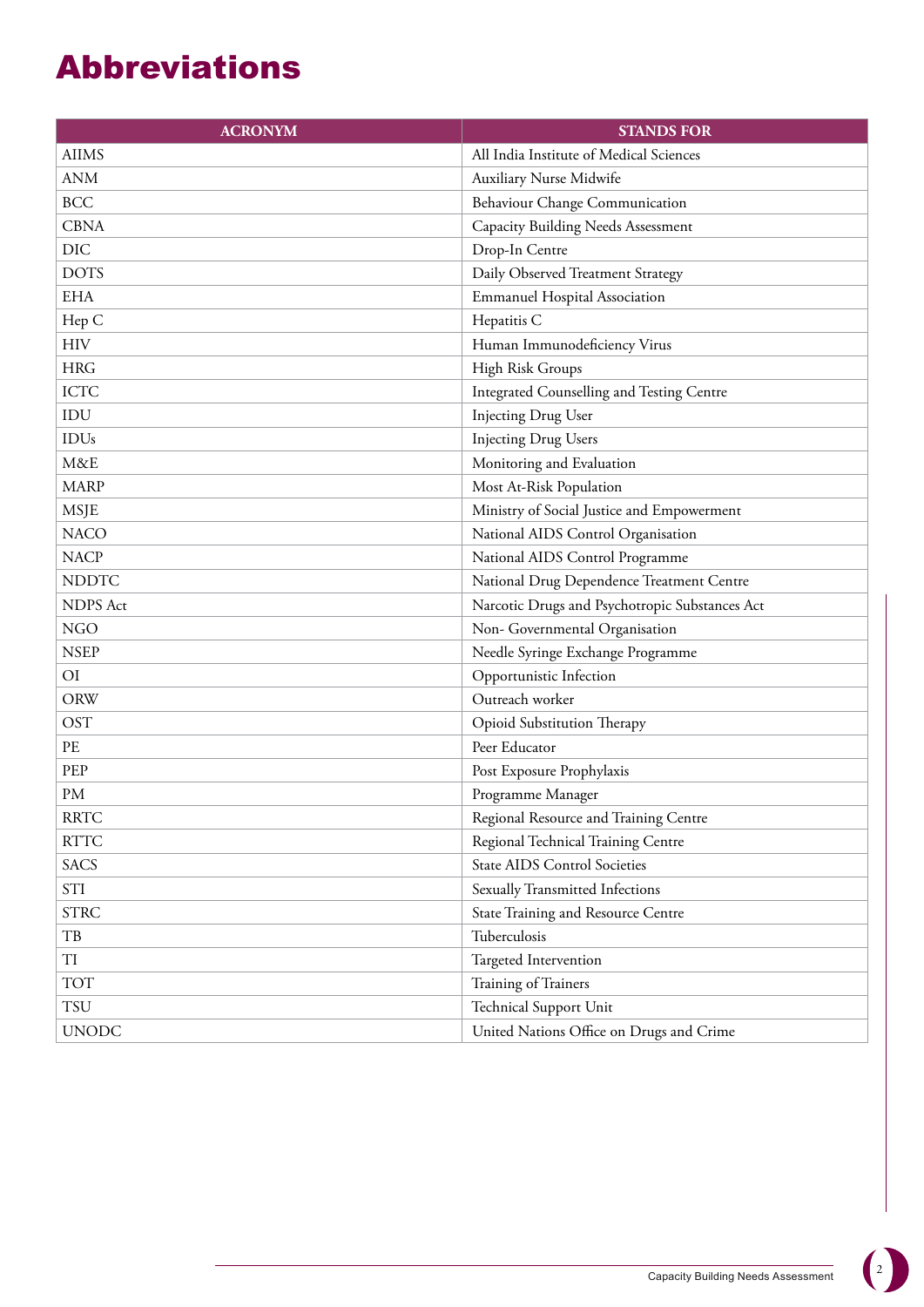# List of tables

- Table 1 Areas covered in the questionnaire
- Table 2 Themes
- Table 3 Sites Contacted
- Table 4 List of states from where STRCs were surveyed
- **Table 5** Opinion on adequacy of existing training material
- Table 6 List of states where SACS were surveyed
- Table 7 Perception of SACS regarding their own capacities
- Table 8 Perception of SACS regarding capacities of IDU Tis
- Table 9 List of states where TSUs were surveyed
- Table 10 Perception of TSUs on the capacities of TSU POs
- **Table 11** Proportion of TI staff having received no training at all

# List of figures

- Figure 1 Distribution of TI sample across states
- Figure 2 Staff at IDU TI
- Figure 3 Educational Qualification of ORWs
- Figure 4 Qualification of doctors working with IDU TIs
- **Figure 5** Proportion of IDU TI staff not received training /exposure visit (in %)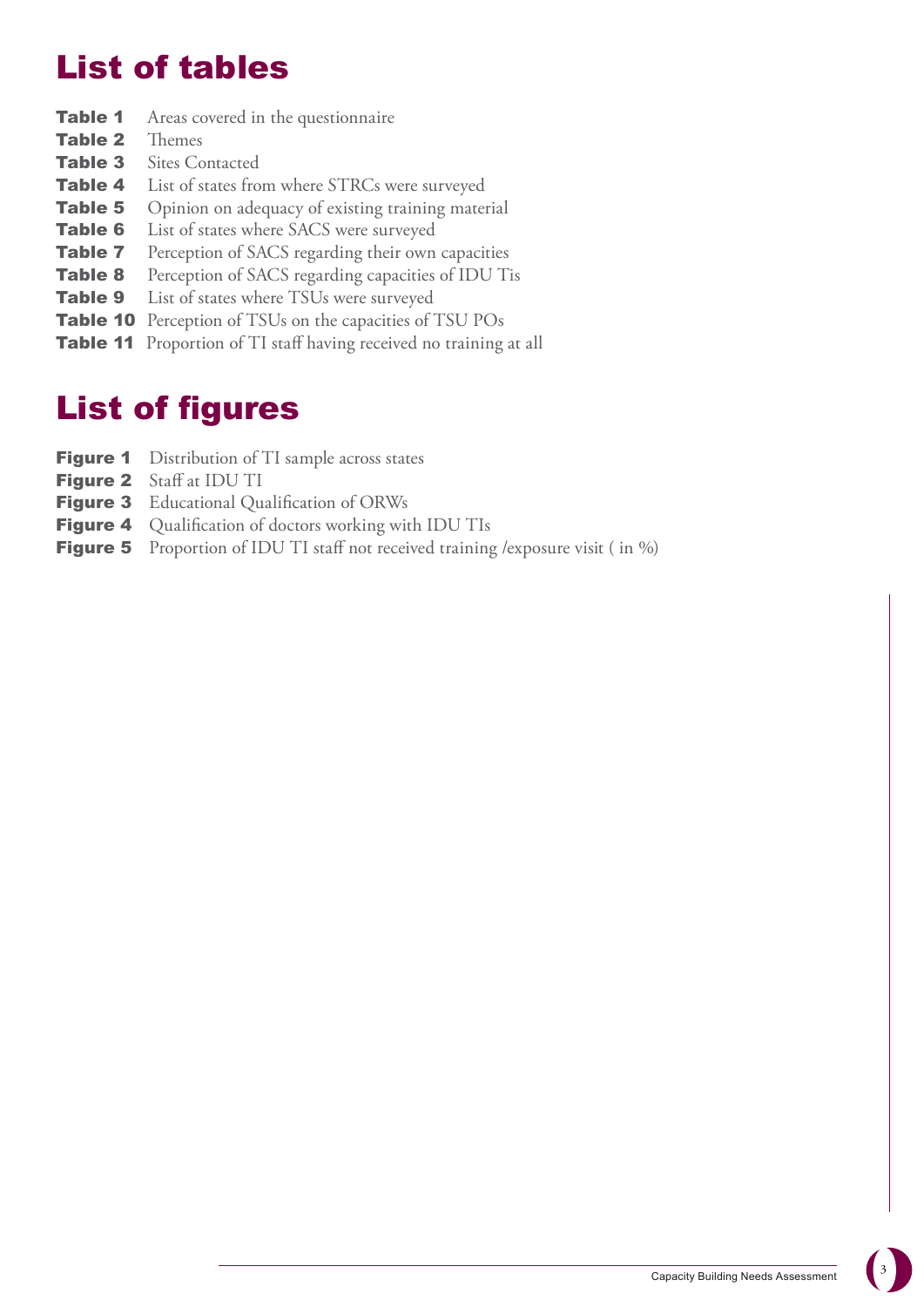# Executive Summary

# **Background**

Injecting Drug Users (IDUs) are a vulnerable group for acquiring and transmitting the HIV (Human Immunodeficiency Virus) infection. While the National AIDS Control Organisation (NACO) has responded to HIV among IDUs by establishing and continually scaling up the Targeted Interventions (TIs), the gap in training and capacity building of service providers as well as monitors and mentors is being acutely felt. To address this gap, UNODC has commissioned this study titled 'Capacity Building Needs Assessment (CBNA)'.

# **Methodology**

This CBNA was conducted with the objectives of:

- *(a) Exploring and documenting the existing capacity building structures, systems and tools as pertaining to the IDU TIs*
- *(b) Exploring the perceived training needs of various levels of functionaries: service providers, capacity building officers and programme monitoring staff.*
- *(c) Providing recommendations for improving the capacity building systems.*

To achieve these objectives, a combination of secondary data review and primary data collection were employed in the study. The collection of primary data involved an email survey as well as field visits to collect data from a variety of respondents: SACS, STRCs, TSUs, RRTCs and most importantly the IDU TIs. Once the data collection was completed, the data was triangulated and analysed using largely qualitative data analysis techniques. The findings were used in formulating the conclusion and recommendations.

# **Findings**

Responses were obtained from 17 SACS, 19 TSUs, 15 STRCs, 7 RRTCs and 64 IDU TIs spread throughout the country, resulting in response rates ranging from 63% to 100%.

### **STRCs**

All the STRCs have been conducting training programmes for the IDU TIs as per the NACO guidelines. However, most STRCs do not have adequate in-house technical capacities and this problem is compounded by the scarcity of resource persons – with expertise in IDU issues within the country. Almost half of STRCs have training officers who have not attended a single TOT which would equip them to deal with IDU TI issues. Many STRCs reported various management issues as problems regarding the functioning of STRCs.

### **SACS**

On most of the thematic areas of IDU TI functioning, SACS officials alleged that they had inadequate capacities in monitoring the IDU TI programme. Most SACS officials have not received any training or exposure to enhance their capacities. SACS officials were also able to identify specific areas where IDU TIs in their states had inadequate capacities. Concerns regarding the inadequate capacities of STRCs were also expressed by many SACS officials.

### **TSUs**

Many programme officers of TSUs – those who are entrusted with the task of providing technical assistance to the TIs – are themselves not fully capacitated to be able to execute their responsibilities. There are certain areas of TI functioning where the Program Officers (POs) from TSUs are required to provide on-field training viz. outreach planning, execution of planning in the field, NSEP, waste disposal management, advocacy and networking and documentation and reporting.

### IDU TIs

The data was collected from a total of 64 IDU TIs, from 18 states, spread throughout the country. All the surveyed TIs reported that they had the necessary staff in position, all of whom have been largely trained. The lowest proportion of untrained staff are the PMs and the highest proportion of untrained staff are the doctors. A large majority of all categories of staff however, reported not having attended any exposure visit. In certain themes, all the staff categories appear to be not trained and hence require training urgently. These are: OST, overdose management and providing services to female partners/female IDUs. The problems faced by the IDU TIs regarding training of staff include: Lack of timely training, frequent turnover of staff, concerns regarding resource persons, logistic issues and dissatisfaction with resource material. The inadequate capacities of IDU TI staff were found to affect multiple

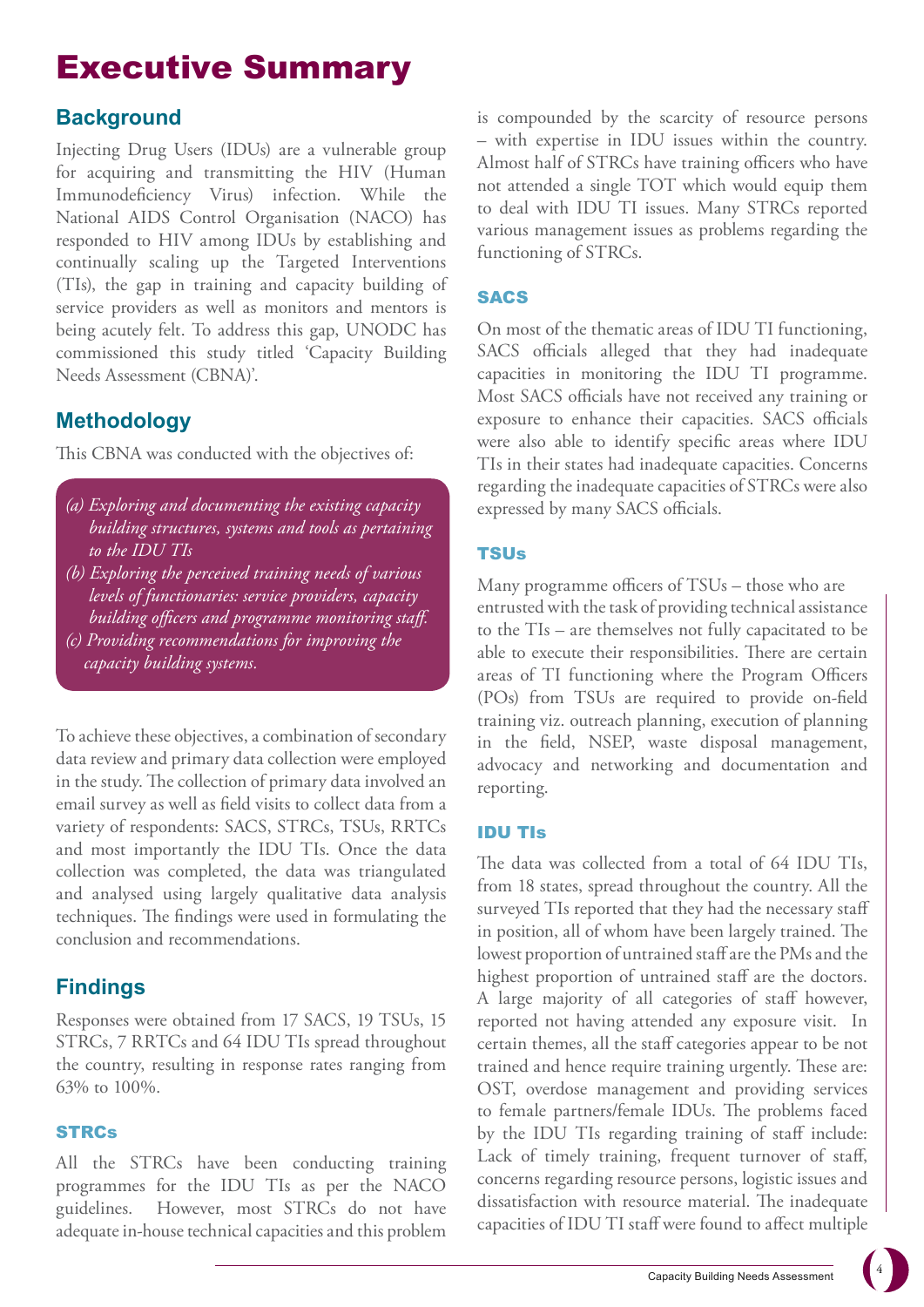areas of TI functioning, viz. Overall programme management, outreach and regular contacts (including NSEP and waste management), general medical care of IDU, counselling and behaviour change, HIV testing and treatment, referrals and linkages and working with female IDUs and partners of male IDUs.

# **Triangulation of data**

The triangulation of data collected from various sources revealed the following significant thematic areas where urgent training is required: Abscess management, OST, Overdose management, Female IDUs and partners of male IDUs.

# **Existing training modules**

A variety of training modules are available with the National AIDS Control Programme. Some of these are aimed at specific staff (such as modules for PMs or ORWs), some are focused on specific interventions (such as OST or counselling) and some are aimed at specific population groups (such as reaching out to female partners of male IDUs). Together while all of them cover most of the areas important for capacity building of staff at various levels, on certain themes, additional resource material is urgently required.

# **Conclusion and Recommendations**

- IDU programme has unique and special training needs - A generic TI approach fails to capture the complexities involved in dealing with IDUs adequately.
- Institutional mechanisms for capacity building are in place and need to be strengthened- Specifically there is a need to strengthen the STRCs.
- Other institutional mechanisms for capacity building must be explored-Specifically, the RRTCs functioning with the Ministry of Social Justice and Empowerment appears to be promising institutions which could be roped in.
- It is not enough to only train TI staff; capacity building is required at all levels- Other than service providers, the staff involved in monitoring and mentoring (SACS, STRCs and TSUs) must also be trained.
- Some TI staff appear to fall out of the training net- Particularly the doctors and nurses remain untrained on many important medical issues.
- Existing resource material needs to be relooked at, updated and supplemented.
- The pool of resource persons in the country must be expanded- This can be achieved by conducting Training of Trainers programmes. Additionally training for NACO must be made more attractive for the resource persons.
- Innovative training methodologies and techniques are required, this may involve going beyond the class room type setting to more exposure visits, audio-visual training aids and more interactive and participatory presentations.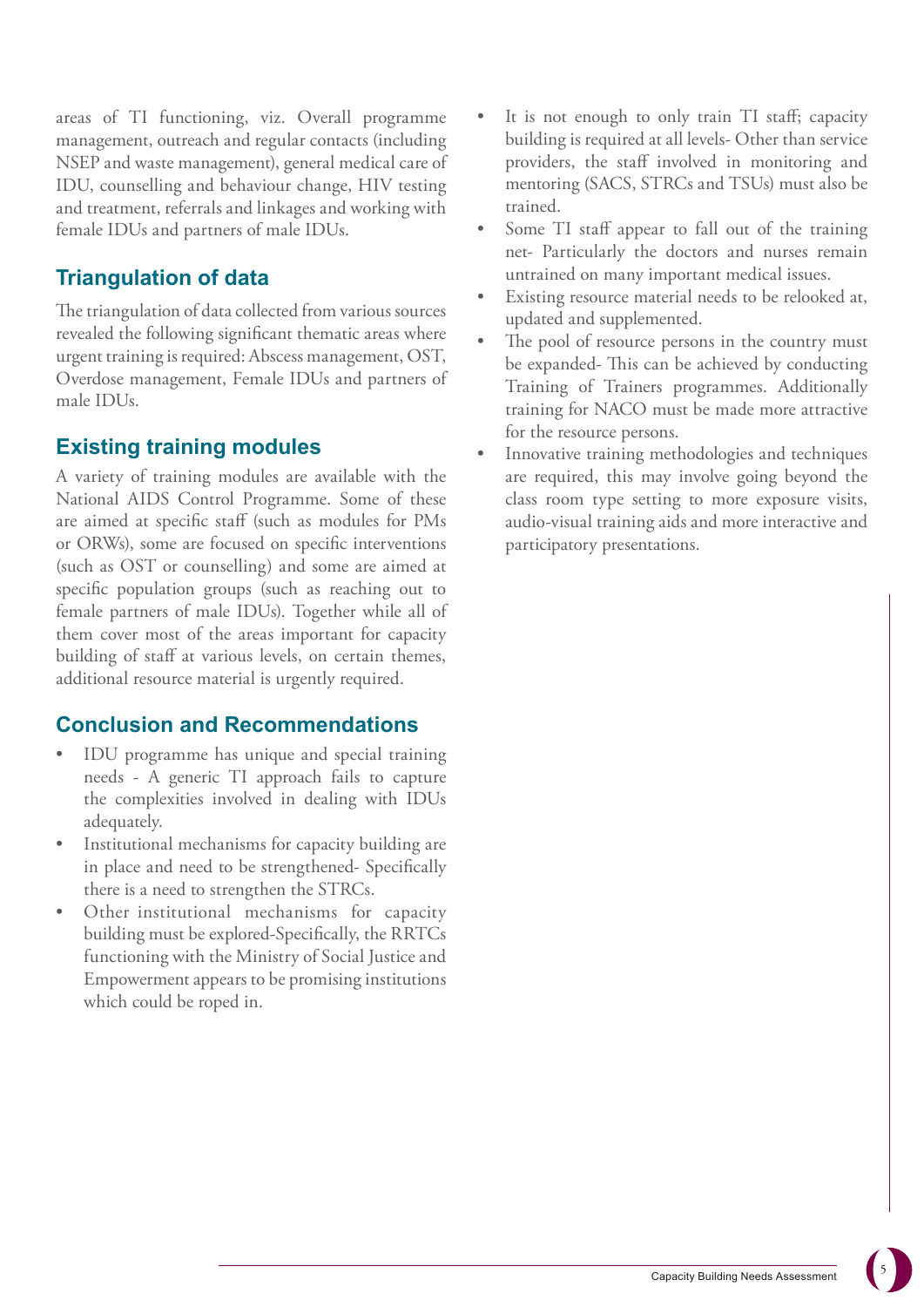# Background and Introduction

It is now well established that Injecting Drug Users (IDUs) are highly vulnerable in the acquiring and transmitting of the HIV (Human Immunodeficiency Virus) infection. Among various high risk groups, currently, HIV prevalence is the highest among IDUs in India, as reported in the sentinel surveillance carried out by the National AIDS Control Organisation (NACO). With the increasing recognition of high HIV prevalence among IDUs in India, the National AIDS Control Programme (NACP) has responded by increasing 'Targeted Interventions' (TIs) for IDUs. As of mid-2011, about 260 TIs, providing services to IDUs exclusively, have been established in the country.

These TIs are entrusted with providing a variety of services to the IDUs, including, but not limited to: Outreach, Behaviour Change Communication (BCC), Peer Education, Needle Syringe Exchange Programme (NSEP), Primary Health Care and facilitation of referral to various other services. In addition, around 50 TIs also provide Opioid Substitution Treatment (OST) with buprenorphine to the IDUs.

In order to provide effective services to the IDUs, all service providers require adequate capacities. Indeed, Capacity Building is one of the four major components of the National AIDS Control Programme Phase III (along with Prevention, Care Support and Treatment and Strategic Information Management). However, training and capacity-building remains an area which requires immediate attention to ensure that interventions are of the required scale and quality. Building capacities is not only important for the service providers, but also to those entrusted with oversight functions including Monitoring and Evaluation (M&E) as well. It has been felt that the human resources deployed for such tasks (service delivery as well as monitoring and mentoring) have not kept pace with the current developments and rapid scale-up of services. Thus, the gap in training and capacity building of service providers as well as monitors and mentors is being acutely felt.

As a technical partner of the Global Fund (for AIDS Tuberculosis and Malaria – the GFATM) Round 9 HIV/AIDS activity for IDU), UNODC has commissioned this study on Capacity Building Needs Assessment (CBNA) – with the aim to understand the

gaps and needs in the area of capacity building of the various levels of programme personnel (implementers, monitors and managers) working with the IDU TI programme of NACO.

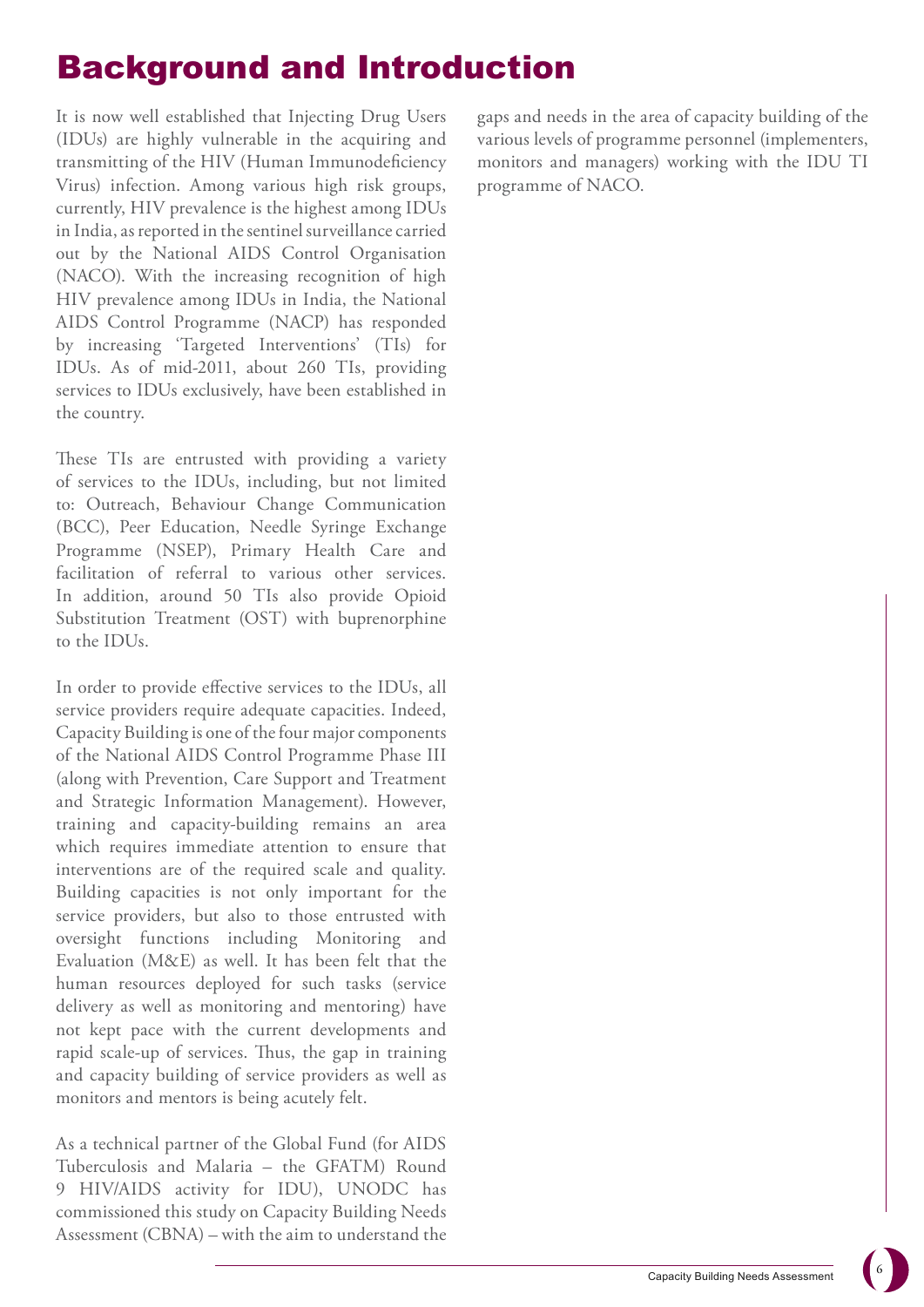# Methodology

# **Objectives**

This CBNA was conducted with the following objectives:

- *1. To explore and document the existing capacity building structures, systems and tools as pertaining to the IDU TIs.*
- *2. To explore the perceived training needs of various levels of functionaries: service providers, capacity building officers and programme monitoring staff.*
- *3. To provide recommendations for improving the capacity building systems.*

# **Methodological Approach**

To achieve these objectives, a combination of following methodological approaches was used in the study.

# 1) Review of existing (secondary) data

This comprised of a review of the existing capacity building tools such as Training modules, etc.

# 2) Collection and Analysis of primary data

- i. An email survey was conducted among various levels of functionaries:
- *• Service providers (i.e. IDU TI staff)*
- *• Capacity building officers (STRCs)*
- *• Programme monitoring staff (TSU/SACS)*
- *• Additional capacity building mechanisms (RRTCs of MSJE)*
- ii. Using largely qualitative interview methods, trained interviewers (co-lead consultants) collected data onfield, among various levels of functionaries:
- *• Service providers (i.e. IDU TI staff)*
- *• Capacity building officers (STRCs)*
- *• Programme monitoring staff (TSU/SACS)*

# **Tools for Data Collection**

For primary data collection, a set of semi-structure questionnaires was drafted, specific for each category to be interviewed. The questionnaires were then subjected to peer-review and after discussion among various stakeholders, were finalised. While the

full questionnaires have been added as annexure, a brief outline of questionnaires for all categories of respondents follows:

### Table 1: Areas covered in the questionnaire

|               | <b>AREAS COVERED IN THE</b>          |
|---------------|--------------------------------------|
| <b>ENTITY</b> | <b>QUESTIONNAIRE</b>                 |
|               | Profile of SACS                      |
|               | Capacities of SACS officials in      |
|               | monitoring the IDU TIs and man-      |
|               | aging the IDU TI programme           |
| SACS          | Perception of SACS about capaci-     |
|               | ties of IDU TIs                      |
|               | Opinion of SACS on capacity          |
|               | building of IDU TIs                  |
|               | Role of STRC as perceived by the     |
|               | <b>SACS</b>                          |
|               | Profile of TSU                       |
|               | Capacities of POs of TSU in moni-    |
|               | toring the IDU TIs and providing     |
| TSU           | technical support to IDU TIs in the  |
|               | field                                |
|               | Perception of TSUs about capacities  |
|               | of IDU TIs                           |
|               | Opinion of TSUs on capacity build-   |
|               | ing of IDU TIs                       |
|               | Profile of STRC                      |
|               | Data on training programmes con-     |
|               | ducted in the recent past            |
|               | Profile of Training Officers         |
|               | Training needs of Training Officers  |
| <b>STRC</b>   | Opinion of STRCs on existing         |
|               | resource materials                   |
|               | Opinion of STRCs on capacity         |
|               | building of IDU TIs                  |
|               | Opinion of STRCs on functioning      |
|               | of STRC                              |
| <b>RRTC</b>   | Profile of RRTC                      |
|               | Experiences of recent trainings on   |
|               | IDU - HIV issues                     |
|               | Profile of IDU TI                    |
|               | Profile of staff                     |
|               | Capacities and training needs of     |
| <b>IDU TI</b> | staff                                |
|               | Influence of capacity and            |
|               | knowledge related factors on various |
|               | areas of TI functioning              |
|               | Opinion of TI on STRC                |
|               | Opinion of TI on capacity building   |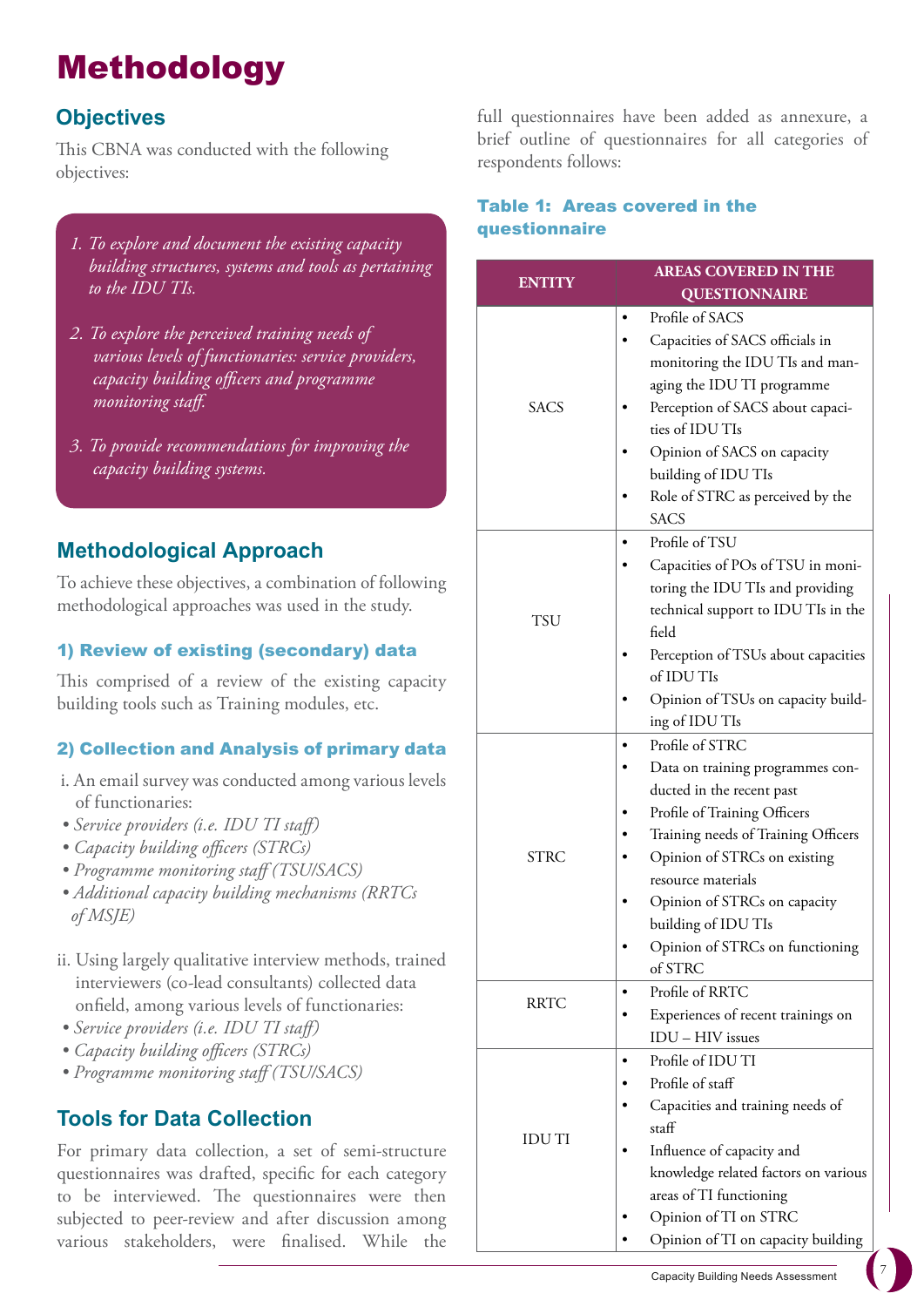Additionally, it was noted that just simple straightforward questions such as "Have you been trained/not trained?" would not serve the purpose. The scope of the study demanded going into some depth about existing capacities and perceived capacity building needs. Thus, a list of important themes/areas, which are necessary for adequate functioning of an IDU TIs, was prepared. Almost all the entities were specifically asked about their own capacities (or capacities of IDU TIs in their state) on each of the listed thematic areas (presented in the table which follows).

As observed in this list, almost all the surveyed entities were asked about various areas ranging from the most basic issues related to IDU, to the specific issues such as providing services to special population groups.

#### Table 2: Themes

| Themes                                                 |                         |
|--------------------------------------------------------|-------------------------|
| 1. Basic knowledge about drug<br>addiction and IDU     | Waste disposal          |
| 2. Basic understanding about HIV<br>and Harm Reduction | OST                     |
| 3. Outreach Planning and                               | Overdose                |
| Conducting                                             | management              |
|                                                        | Community               |
| 4. Running and managing a DIC                          | mobilisation            |
| 5.BCC                                                  | Referrals and linkages/ |
|                                                        | Networking              |
| 6. Needle Syringe exchange including                   | Advocacy                |
| demand analysis                                        |                         |
| 7. Condom distribution                                 | Reporting               |
|                                                        | Providing services to   |
| 8. Abscess management and primary                      | female sex partners     |
| health care                                            | Providing services to   |
|                                                        | female IDUs             |

It must be noted that the basic unit for data collection was not the individuals but the organisations. Thus in each of the surveyed entities (i.e. above mentioned categories of organisations), the person who takes the lead and is likely to be most informed about the IDU TI programme was asked to respond to the questionnaires on behalf of - and in consultation with - other – the staff of the organisation. It is also worth clarifying that this methodology was not an evaluation of performance of various entities surveyed. Additionally, in this report it is also being ensured that the findings are not used to single-out or pin-point a given individual or an organisation. Hence in the section on findings too, care has been taken to avoid disclosing the identity of a particular organisation.

## **Sample Selection**

For both the methods of data collection mentioned above, an attempt was made to choose a sample which was as representative as possible. It was ensured, to the highest possible extent that various geographical regions of the country were proportionately represented, since different regions and states of the country are in varying stages of the IDU-HIV epidemic. Thus, in case of SACS, each state/SACS was sent a questionnaire. In case of STRCs and TSUs, each STRC and TSU was sent a questionnaire. However, since there is a large number of IDU TIs in the country (around 260), the following approach was undertaken to select the sample:

- *• In states with 5 or less IDU TIs, at least two IDU TIs were chosen randomly*
- *• In states with more than 5 IDU TIs, at least 50% IDU TIs were chosen randomly.*

Thus, about 106 IDU TIs were sent questionnaires, i.e. around 42% of the total IDU TIs in the country. Among the chosen IDU TIs, about a third was visited and data was collected by the co-lead consultants using specified data collection tools. The basis for selection of sites for the field visit was both – representativeness in terms of geographical region and burden of IDU-HIV epidemic as well as logistic considerations. Similarly, staff from some of the SACS, TSUs and STRCs were also personally interviewed during field visits, in addition to the email survey.

### **Data Analysis**

Once the data collection was over, data was triangulated and analysed using largely qualitative data analysis techniques. The variables/items, which were in numerical form, were analysed using descriptive statistical tests. However, most of the data was qualitative in nature. This data was entered in dataentry formats, coded for common themes, triangulated and finally analysed to summarise the findings. These findings were then used in formulating the conclusion and recommendations.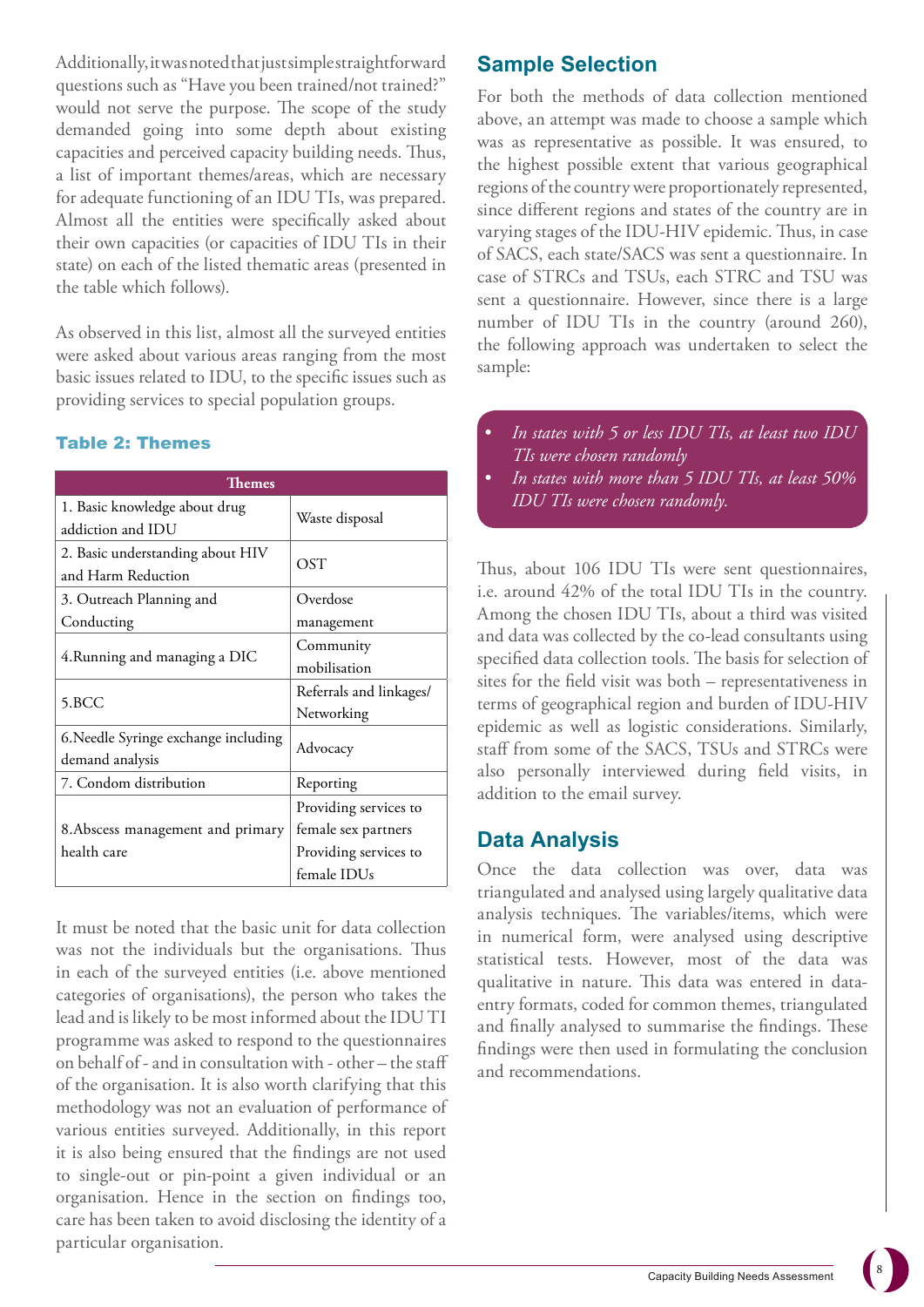# Findings

# **Response Rate**

The following table presents the response rate across various categories of respondents.

| Category       | No. of<br>organistions<br>aproached | No. of<br>organisations from<br>whom responses<br>could be obtained<br>(through email/on-<br>field interviews) | Response<br>Rate |
|----------------|-------------------------------------|----------------------------------------------------------------------------------------------------------------|------------------|
| <b>SACS</b>    | 25                                  | 17                                                                                                             | 68%              |
| <b>TSU</b>     | 20                                  | 19                                                                                                             | 95%              |
| <b>STRC</b>    | 15                                  | 15                                                                                                             | 100%             |
| <b>RRTC</b>    | 9                                   | 7                                                                                                              | 78%              |
| <b>IDU TIs</b> | 106                                 | 64                                                                                                             | 60%              |

### Table 3: Sites Contacted

As observed, a large majority of organisations responded. In case of TIs however, despite best efforts, responses could be obtained from about 60% TIs within the stipulated duration of data collection. Still, the 64 IDU TIs made up more than a quarter of IDU TIs in the country.

The section on findings has been organised as follows:

- Responses obtained from each category of the organisations have been summarised.
- Common issues arising out of triangulation of data collected from various sources has been presented.

### **Data from the STRCs: The Existing Capacity Building Mechanism**

As of now, the primary responsibility for building the capacities of TI staff lies with the institutions designated as STRCs. The data regarding STRCs was available for the following states:

#### Table 4: List of states from where the STRCs were surveyed

| List of states from where the STRCs were surveyed |                   |            |
|---------------------------------------------------|-------------------|------------|
| Andhra Pradesh                                    | Arunachal Pradesh | Chandigarh |
| Chhattisgarh<br>Delhi                             |                   | Gujarat    |
| Jharkhand                                         | Karnataka         | Kerala     |
| Maharashtra                                       | Manipur           | Mizoram    |
| МP                                                | Nagaland          | Tamil Nadu |
| West Bengal                                       |                   |            |

# **Profile of STRCS**

An analysis of the data collected from and about existing STRCs (n=15), reveals that there is considerable variability among the profiles of organisations working as STRCs. Some of these organisations are educational/ academic bodies, some health care institutions and others are purely research and training organisations. In general, STRCs are relatively young institutions; most of which, have been functioning as STRCs for 2 or 3 years only.

It was noted that the parent organisations of all the STRCs are engaged in a variety of other activities and this does influence their work with IDU TIs. It was also interesting to find that particularly those organisations which have themselves been involved in implementing programmes for drug users and/or involved in training other organisations engaged with drug uses, reported their experiences – of working on drug use issues – to have a positive influence on their role as STRC, specifically in relation to the training of IDU TIs.

It was also noted that almost all STRCs had an experience of conducting multiple training programmes for IDU TIs. A closer look at the description of these training programmes reveals that these programmes have followed the format advised by NACO and cover the entire gamut of topics which are a part of the IDU TI training module. Almost all STRCs conduct the training programmes in local languages besides English, though when specifically asked about their opinion on this issue the opinion was divided between "Training manuals in English are adequate, though the training delivery should be largely in local language" and "Training manuals should be available in the local languages." Almost all the STRCs suggested that the training method should be a combination of training in the classroom setting as well as a field visit to a functioning TI site.

The resource persons or trainers used for these training programmes include in-house resource persons, i.e. those within the STRC, as well as the outside resource persons. Barring one, all the STRCs reported that they had in-house resource persons for training of IDU TIs. However not a single STRC was equipped enough to rely exclusively on in-house resource persons; all STRCs reported using outside resource persons, with 4 out of 10 reported using resource persons

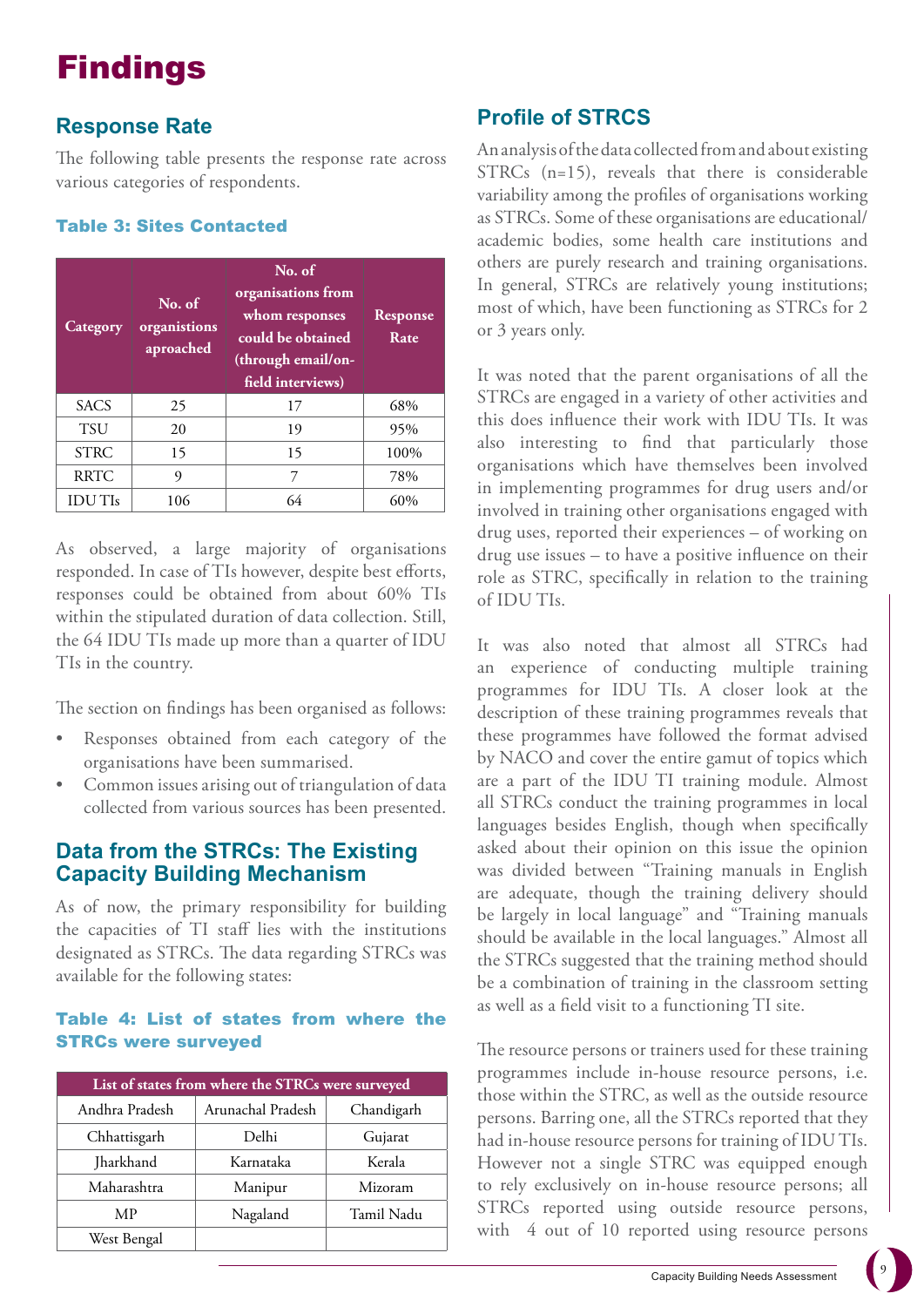not just from outside STRC but from outside the state. However, the numbers of such resource persons 'outsourced' externally were very few.

While all the STRCs reported maintaining a roster of resource persons, the proportion of resource persons deft in the issues of IDU TIs - barring an exception, the STRC for Manipur and Nagaland – was very low: ranging from 3% to 16%. Indeed, if the number of resource persons which could be regarded as specific on IDU issues are totalled for all the STRCs in the country (assuming that each STRC has a mutually exclusive list of resource persons), the number appears to be abysmally low – just about 57 (for 14 STRCs, disregarding an outlier which reported 35 IDU specific resource persons in the roster). All STRCs also reported having in-place an academic committee, however, only a small minority (overall about 10%) of academic committee members could be regarded as experts on IDU related issues. Barring an outlier, there are just 16 academic committee members throughout the country who are experts on IDU related issues.

# **Profile of Training Officers from STRCS**

The training officers are meant to be the backbone of STRCs. An analysis of the profile of training officers from STRCs revealed that almost all possess an educational qualification of Masters or above. However, most training officers reported having other work experience prior to their current job, very few training officers appear to have an experience of working as 'trainers'; the occupational experiences of training officers (before their current job) lie largely in the domain of service provision (as counsellors) or programme management. Training officers with any kind of work experience specific to drug-user related issues are even scarcer.

# **The Existing Training Material:**  *Opinion Of STRCS*

All the STRCs were asked for their opinion on existing training manuals of NACO, i.e. whether they considered them adequate or inadequate with reference to the training of IDU TIs. Specifically, they were asked to comment upon the adequacy on certain themes:

| <b>Themes</b>                                        | Opinion on adequacy of existing training material |
|------------------------------------------------------|---------------------------------------------------|
| 1. Basic knowledge about drug addiction and IDU      | Largely adequate                                  |
| 2. Basic understanding about HIV and harm reduction  | Largely adequate                                  |
| 3. Outreach planning and conducting                  | Largely adequate                                  |
| 4. Running and managing a DIC                        | Largely adequate                                  |
| 5. BCC                                               | Largely adequate                                  |
| 6. Needle syringe exchange including demand analysis | Largely adequate                                  |
| 7. Condom distribution                               | Largely adequate                                  |
| 8. Abscess management and primary health care        | Largely adequate                                  |
| 9. Waste disposal                                    | Largely adequate                                  |
| 10. OST                                              | Inadequate                                        |
| 11. Overdose management                              | Inadequate                                        |
| 12. Community mobilisation                           | Inadequate                                        |
| 13. Referrals and linkages/Networking                | Largely adequate                                  |
| 14. Advocacy                                         | Largely adequate                                  |
| 15. Reporting                                        | Largely adequate                                  |
| 16. Providing services to Female sex partners        | Inadequate                                        |
| 17. Providing services to Female IDUs                | Inadequate                                        |

### Table 5: Opinion on Adequacy of Existing Training Material

Though there were some variations in terms of respondents' opinion on adequacy of existing training material on these themes, in general, some trends were evident. Specifically on the themes of OST, overdose management, community mobilisation, and dealing with female IDUs/female sex partners, a majority of

STRCs did not find the existing training materials adequate.

While all the STRCs reported using NACOs training modules, the awareness regarding the use of any other resource material was very low. While some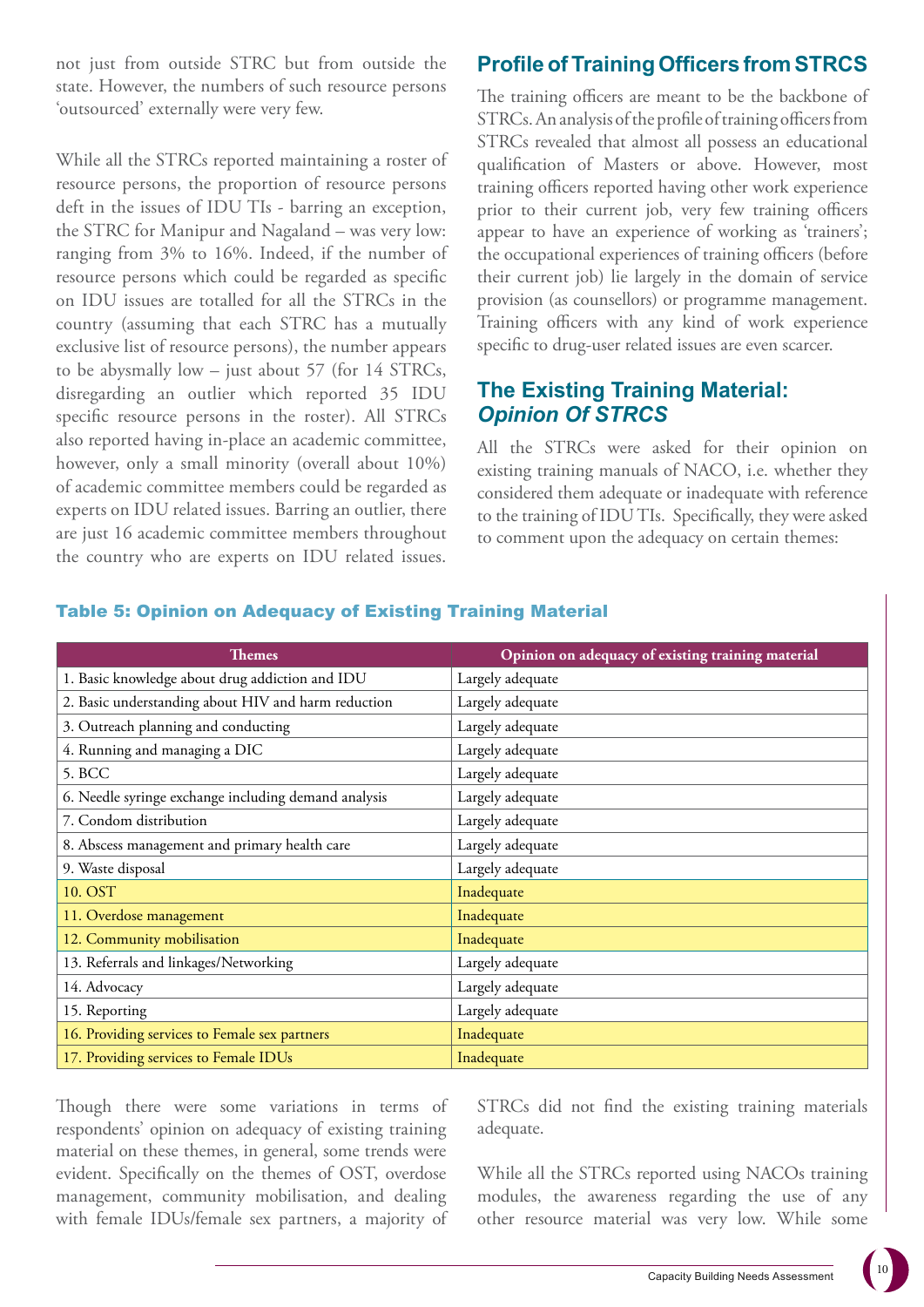STRCs did mention being aware of certain UNODC publications (which happen to be recently published/in draft stage), most STRCs were not aware of any other resource material for training of IDU TIs. Only some STRCs reported having translated the manuals in local languages.

# **Training needs of Training Officers**

In about half of the STRCs surveyed, there were training officers who reported not having attended any TOT that would equip them to perform their duties on IDUrelated issues. A majority of the STRC training officers have not attended any exposure visit to a functional IDU TI. When asked specifically about the need for more TOTs/exposure visits, most STRCs expressed the opinion that training officers would benefit from further training on almost all the thematic areas listed above. In case of STRCs – as compared to other categories of respondents – the variations were not prominent with respect to themes but with respect to STRC itself. In other words, the training officers tended to be either trained or not trained at all, across all the listed themes. Certain themes – notably in the area of female IDUs/ female partners, almost all STRCs reported their training officers to be 'not trained at all.'

Most of the STRCs expressed need for more TOTs and exposure visits on IDU related issues for their staff. An interesting trend observed was that while training officers appear to be adequately equipped for dealing with HIV related issues, they have expressed desire for more capacity building on drug addiction related issues. Almost all the STRCs have expressed the need for better management systems for STRCs. Specifically the need to review the existing budgets, timely release of funds and the need for more staff has been voiced by many STRCs. In addition, expanding the pool of resource persons and enhancing the honorarium for them has also been suggested by many STRCs.

### *Data from STRCs: Summary*

- *• All the STRCs have been conducting training programmes for the IDU TIs as per the NACO guidelines.*
- *• Most STRCs do not have adequate in-house technical capacities.*
- *• There is a general scarcity of resource persons – with expertise in IDU issues – in the country.*
- *• Almost half of STRCs have training officers who have not attended a single TOT on IDU TI issues.*
- *• Many STRCs reported various management issues as problems regarding functioning of STRCs.*

# **Data from the SACS**  PROFILE OF SACS

Data was collected from 17 SACS through email interviews, out of which officials from 10 SACS were personally interviewed. The states represented were:

#### Table 6: List of states where SACS were surveyed

| Andhra Pradesh | Arunachal Pradesh | Assam          |
|----------------|-------------------|----------------|
| Bihar          | Chandigarh        | Delhi          |
| Jharkhand      | Kerala            | Madhya Pradesh |
| Meghalaya      | Mizoram           | Nagaland       |
| Punjab         | Rajasthan         | Sikkim         |
| Uttar Pradesh  | Uttarakhand       |                |

Together these states had a total of 180 functioning IDU TIs. Most states had a fairly new IDU programme; the mean duration since the first IDU TI became functional in these states was 5.5 years (with a range of 2 to 12 years). Still, it is reassuring to note that in most of the states surveyed, the coverage of IDU population ranges between 64 to 100%.

# **Capacity of SACS in Monitoring and Managing The IDU Programme**

The SACS officials were asked about their own capacity building needs in the following specific thematic areas (see table).

- Notably, in almost all the areas, most of the SACS officials felt that they would require more training, though at present they can manage somehow with the existing capacities.
- Only on very few thematic areas some SACS officials were reported to be 'fully trained – no further training required'. The thematic areas where SACS officials responded that they have 'Not received any training or do not have the capacity to monitor the programme' were either the medical issues like abscess management/overdose or issues related to female IDUs/female sex partners.

Many SACS officials lamented the fact that they have never received any training – especially on monitoring the IDU programme. Similarly the need for exposure visits to other states' IDU TI programmes was also voiced by officials from many SACS.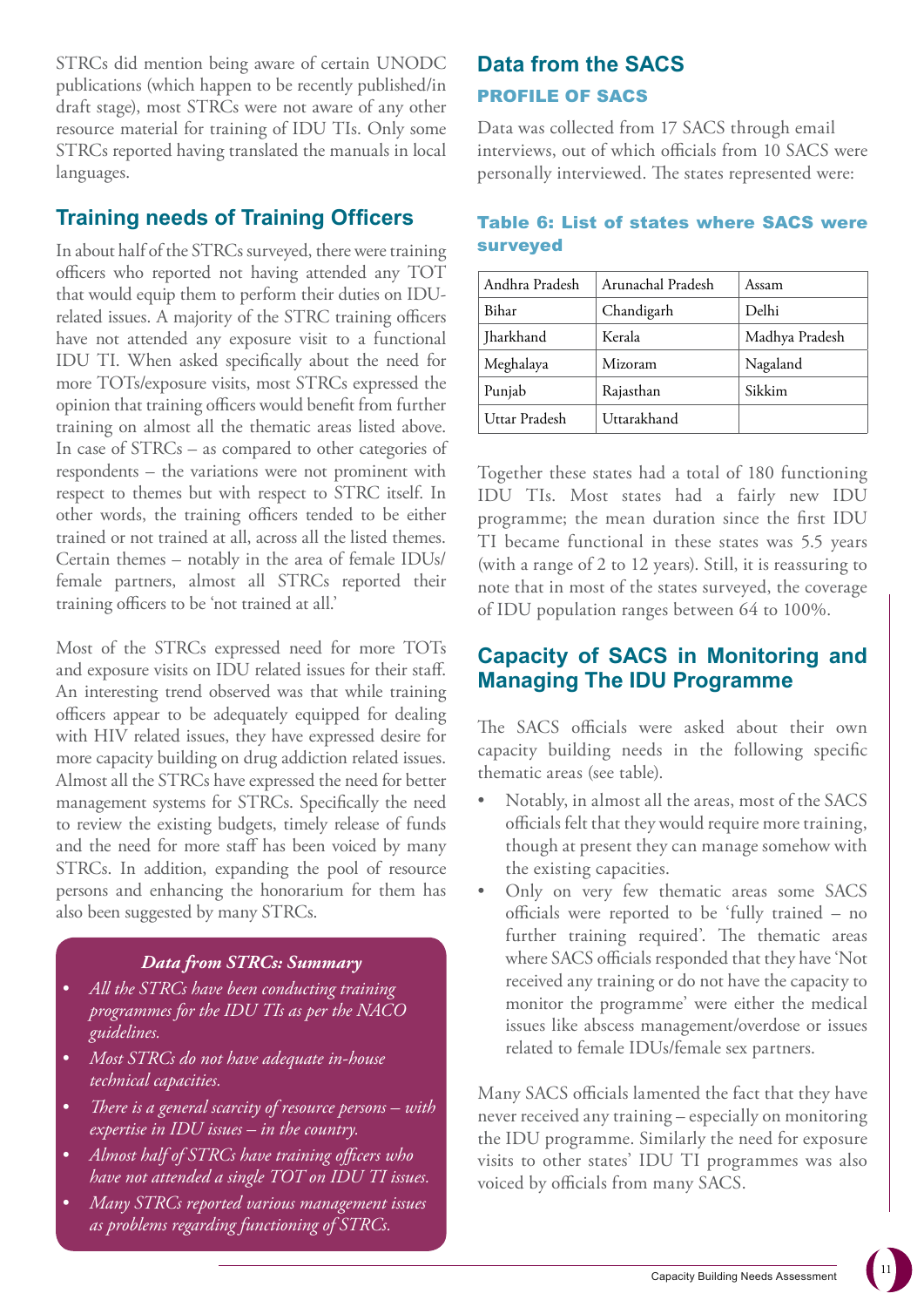#### Table 7: Perception of SACS Regarding their Own Capacities

| Themes/areas of IDU TI functioning                        | Perception of majority of SACS regarding own capacities |
|-----------------------------------------------------------|---------------------------------------------------------|
| Identifying emerging IDU epidemics and responding to them | Can manage but further training required                |
| Basic knowledge about drug addiction and IDU              | Can manage but further training required                |
| Basic understanding about HIV and Harm reduction          | Can manage but further training required                |
| Outreach planning and conducting                          | Can manage but further training required                |
| Running and managing a DIC                                | Can manage but further training required                |
| <b>BCC</b>                                                | Can manage but further training required                |
| Needle Syringe exchange including demand analysis         | Can manage but further training required                |
| Condom distribution                                       | Can manage but further training required                |
| Abscess management and primary health care                | No training; No capacity                                |
| Waste disposal                                            | No training; No capacity                                |
| <b>OST</b>                                                | No training; No capacity                                |
| Overdose management                                       | No training; No capacity                                |
| Community mobilisation                                    | Can manage but further training required                |
| Referrals and linkages/Networking                         | Can manage but further training required                |
| Advocacy                                                  | Can manage but further training required                |
| Reporting                                                 | Can manage but further training required                |
| Providing services to Female sex partners                 | No training; No capacity                                |
| Providing services to Female IDUs                         | No training; No capacity                                |

# **Capacity Building of IDU TIs: Opinion Of SACS**

In addition to their perception on their own training needs, SACS officials were also asked about their perception of capacity building needs of IDU TIs. Here too, a similar trend was observed. Most IDU

TIs – though managing the programme somehow – perceived to require more training. In most of the states, the thematic areas where IDU TIs were not perceived to have any capacity were medical issues like overdose management or issues related to female IDUs/ female sex partners.

#### Table 8: Perception of SACS regarding capacities of IDU TIs

| Themes/areas of IDU TI functioning                | Perception of majority of SACS regarding capacities of<br><b>IDU TIs</b> |
|---------------------------------------------------|--------------------------------------------------------------------------|
| Basic knowledge about drug addiction and IDU      | Can manage but further training required                                 |
| Basic understanding about HIV and Harm reduction  | Can manage but further training required                                 |
| Outreach planning and conducting                  | Can manage but further training required                                 |
| Running and managing a DIC                        | Can manage but further training required                                 |
| <b>BCC</b>                                        | Can manage but further training required                                 |
| Needle Syringe exchange including demand analysis | Can manage but further training required                                 |
| Condom distribution                               | Can manage but further training required                                 |
| Abscess management and primary health care        | No training; No capacity                                                 |
| Waste disposal                                    | No training; No capacity                                                 |
| <b>OST</b>                                        | No training; No capacity                                                 |
| Overdose management                               | No training; No capacity                                                 |
| Community mobilisation                            | Can manage but further training required                                 |
| Referrals and linkages/Networking                 | Can manage but further training required                                 |
| Advocacy                                          | Can manage but further training required                                 |
| Reporting                                         | Can manage but further training required                                 |
| Providing services to Female sex partners         | No training; No capacity                                                 |
| Providing services to Female IDUs                 | No training; No capacity                                                 |

The absence of STRC in some states is being acutely felt. The states that do not have a STRC at present, blamed this absence on "timely and need based training not at all happening (sic)". Additionally, in states lacking a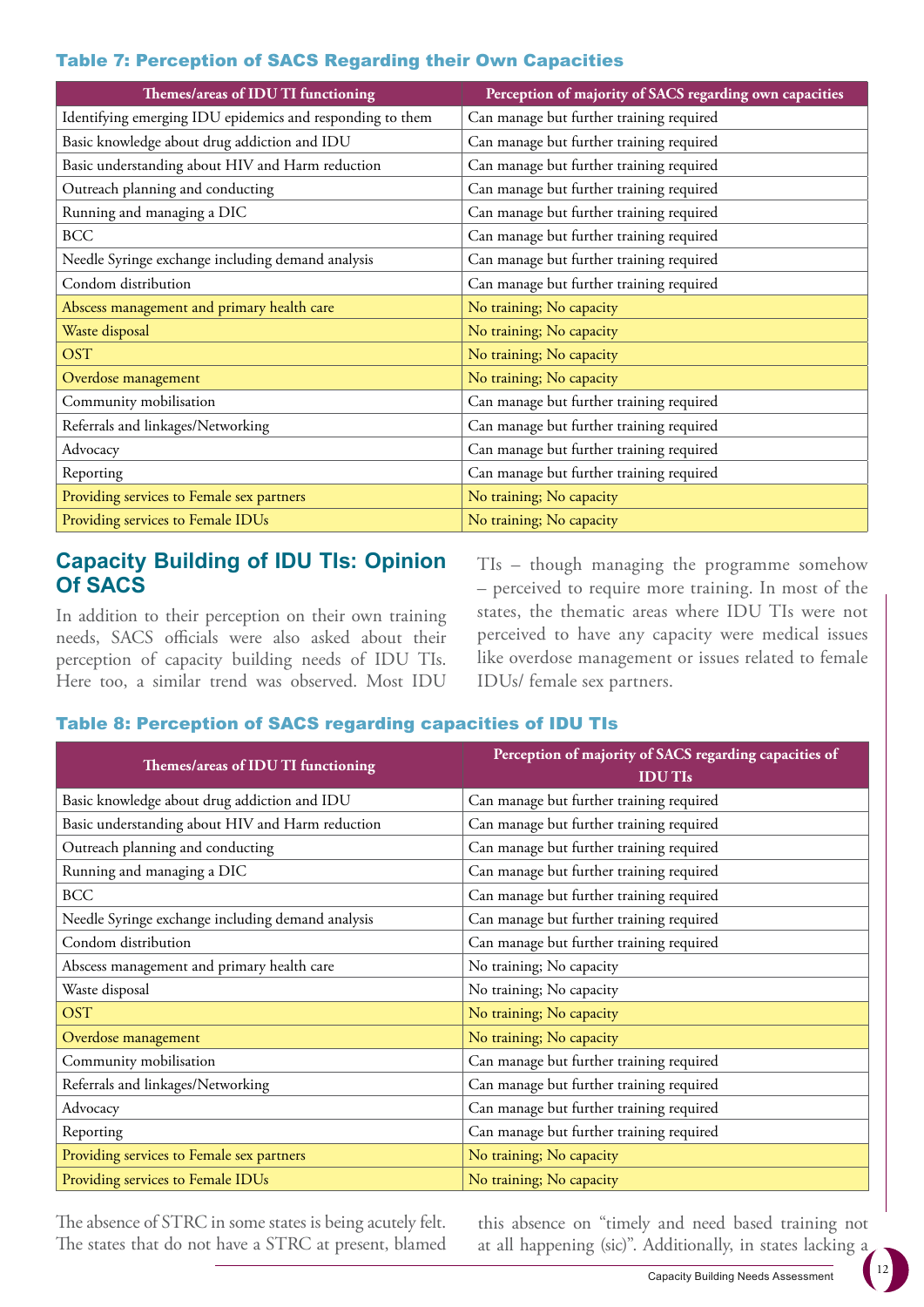STRC, delays in organising training were reported to occur since "from putting a proposal for the training to the actual sanctioning of fund for training takes time in a government setup (sic)."

However, even in states where a STRC exists, the SACS officials do not generally appear to be fully satisfied with its role and performance, as far as capacity building of IDU TIs is concerned. Major problems identified vis-àvis STRCs – in the opinion of SACS – were:

- Inadequate capacities of STRC staff
- Inadequate number of resource persons
- Inadequate budgets for training (particularly inadequate honorarium for resource persons)
- Relative scarcity of resource material (especially in local languages)
- Training of PEs was mentioned as especially difficult since it has been found difficult to bring PEs to the training site.

While many states recognised the value addition brought by STRC for capacity building of IDU TIs, some did not hesitate to express their blunt opinions ("They are doing trainings just for the sake of training. But are not able to meet the requirements of the TIs and build the required capacities (sic)" or "They just conduct generalised trainings and no needs assessment is done before designing of the training programme (sic)").

#### *Data from SACS: Summary*

- *• On most of the thematic areas of IDU TI functioning, SACS officials perceived that they had inadequate capacities in monitoring the IDU TI programme.*
- *• Most SACS officials have not received any training or exposure visit to enhance their capacities.*
- *• SACS officials were also able to identify specific areas on which IDU TIs in their states had inadequate capacities.*
- *• Concerns about inadequate capacities of STRCs were also expressed by many SACS officials.*

# **Data from the TSU** PROFILE OF TSUs

The data was collected from a total of  $19$   $TSUs<sup>1</sup>$  through email questionnaires/interviews. The states represented were:

### Table 9: List of states where TSUs were surveyed

| Andhra Pradesh | Arunachal Pradesh | Assam         |
|----------------|-------------------|---------------|
| Chattisgarh    | Delhi             | Jharkhand     |
| Kerala         | Madhya Pradesh    | Maharashtra   |
| Manipur        | Meghalaya         | Mizoram       |
| Nagaland       | Punjab            | Sikkim        |
| Tamil Nadu     | Tripura           | Uttar Pradesh |
| West Bengal    |                   |               |

A close look at the profile of TSUs suggests that most of the TSUs have started working as TSUs only recently. The parent organisations of most TSUs do not seem to have any prior experience of working with drug users. Indeed at the moment, only one TSU is being run by a parent organisation which has a significant experience of working with drug users.

# **TSUs: Capacities And Training Needs**

It was interesting to note that the programme officers of TSUs – those who are entrusted with the task of providing technical assistance to the service providers on the ground – are themselves not fully capacitated to be able to execute their responsibilities. On the list of themes/areas of functioning of an IDU TI, only 1 out of 19 TSUs perceived their POs to be "fully capacitated" for most of the themes/areas. Indeed, for most of the themes, the TSU POs "can manage but may benefit from further training." In certain thematic areas such as female IDUs/female sex partners, majority of the TSU POs were "not trained at all". Indeed, when asked during qualitative interviews, most TSUs lamented the lack of training for their POs on IDU specific issues and expressed the desire for the same.

#### Table 10: Perception of TSUs on the capacities of TSU POs

| Themes/areas of IDU TI | Perception of majority of TSUs  |
|------------------------|---------------------------------|
| functioning            | regarding capacities of TSU POs |
| Basic knowledge about  | Can manage but further training |
| drug addiction and IDU | required                        |
| Basic understanding    | Can manage but further training |
| about HIV and Harm     | required                        |
| reduction              |                                 |
| Outreach planning and  | Can manage but further training |
| conducting             | required                        |
| Running and managing   | Can manage but further training |
| a DIC                  | required                        |
| <b>BCC</b>             | Can manage but further training |
|                        | required                        |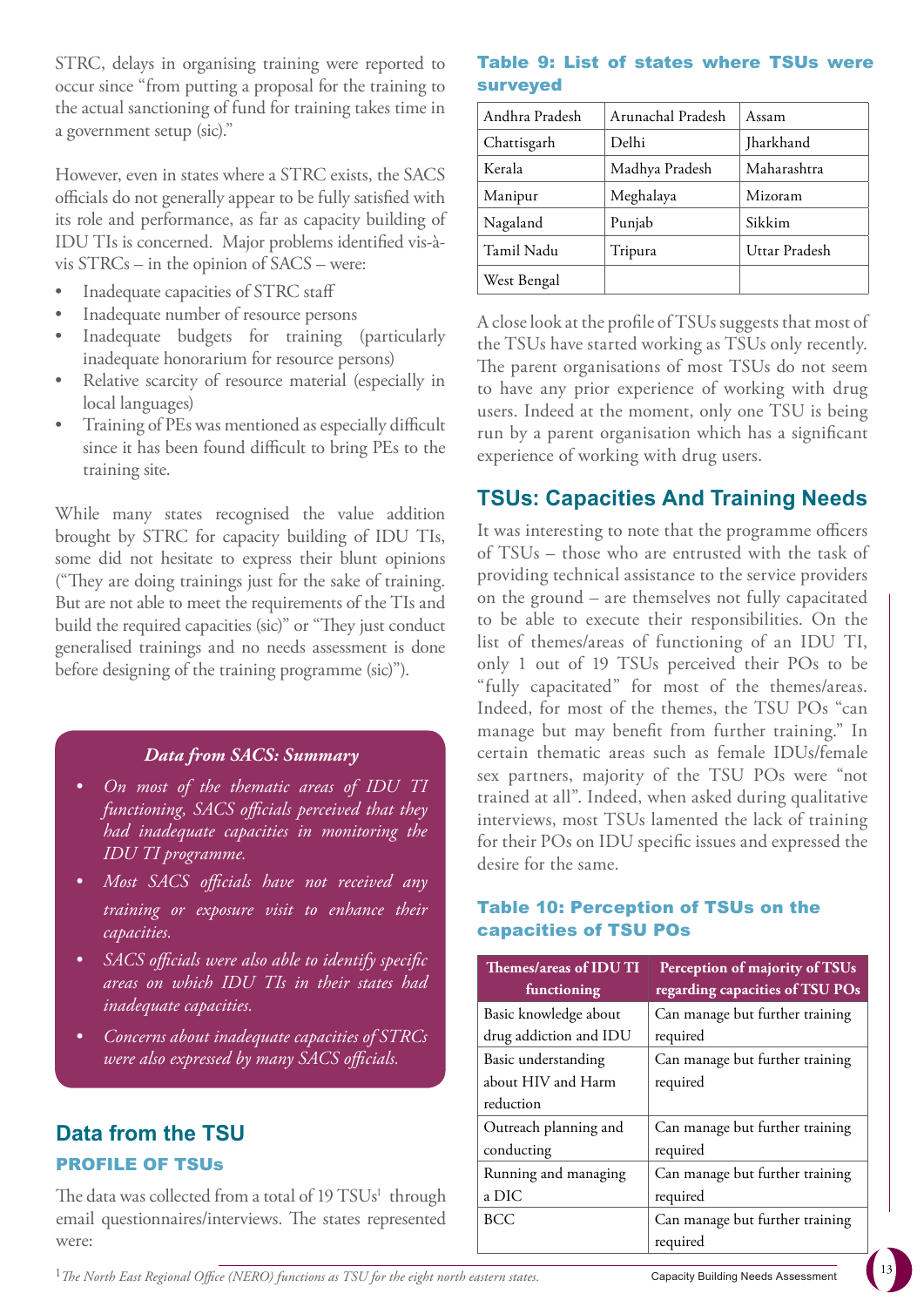| Needle Syringe exchange   | Can manage but further training |
|---------------------------|---------------------------------|
| including demand analysis | required                        |
| Condom distribution       | Can manage but further training |
|                           | required                        |
| Abscess management and    | No training; No capacity        |
| primary health care       |                                 |
| Waste disposal            | No training; No capacity        |
| <b>OST</b>                | No training; No capacity        |
| Overdose management       | No training; No capacity        |
| Community mobilisation    | Can manage but further training |
|                           | required                        |
| Referrals and linkages/   | Can manage but further training |
| Networking                | required                        |
| Advocacy                  | Can manage but further training |
|                           | required                        |
| Reporting                 | Can manage but further training |
|                           | required                        |
| Providing services to     | No training; No capacity        |
| Female sex partners       |                                 |
| Providing services to     | No training; No capacity        |
| Female IDUs               |                                 |

# **Training Of IDU TI Staff: Opinion of TSUs**

All TSUs were asked to provide a list of issues regarding training of IDU TI staff, which in their opinion, was an area of concern. The common responses – from all the responses of all the TSUs – are the following:

- Frequent staff turn-over (resulting in the need for training of freshly recruited staff, with which the training frequency cannot keep pace)
- Scarcity of resource persons
- Scarcity of locally suitable resource material
- Trainings being too generalised (i.e. not focused on IDU issues)
- Inability of TIs to translate class room training into practice on-field
- No training at all for certain categories of staff (mainly doctors)

Most TSUs do see the need to provide hand-holding / technical support in the field to the TIs, over and above the class room training provided by the STRC. The areas where such on-field technical support is usually required are:

- Outreach Planning
- Execution of Planning in the Field
- **NSEP**
- Waste Disposal Management
- Advocacy & Networking
- Documentation And Reporting

#### *Data from TSUs: Summary*

- *• Many programme officers of TSUs – those who are entrusted with the task of providing technical assistance to the TIs – are themselves not fully competent.*
- *• There are certain areas of TI functioning where the POs from TSUs are required to provide onfield training viz. outreach planning, execution of planning in the field, NSEP, waste disposal management, advocacy & networking, documentation and reporting.*

# **Data from the IDU TIs** PROFILE OF IDU TIS

The data was available from a total of 64 IDU TIs, from 18 states, spread across the country. Out of the total sample of 64 IDU TIs, 18 were from the North Eastern region of the country. The mean duration for which these TIs NGOs were implementing IDU TI was 3.5 years, with a range of 0 (just started) to 9 years. The mean target population size was 436 IDUs with a range of 150 to 1000. Out of these 64 IDU TIs, 9 were also providing OST. The mean of "Usual number of IDUs reached on any given day through outreach" was, 104. In terms of proportion of total IDUs (target) reached on any average day through outreach, there was a wide variation, ranging from 0.6% to 90% with a mean of 23%. The figures for proportion of clients (out of target) accessing DIC services on any given day were even more dismal. On an average, just about 4% of the target population accesses DIC on any given day (range 0.75% to 17%).



*(The sum total may be more than 100% due to rounding off of individual percentages)*

#### *Figure 1: Distribution of TI sample across states*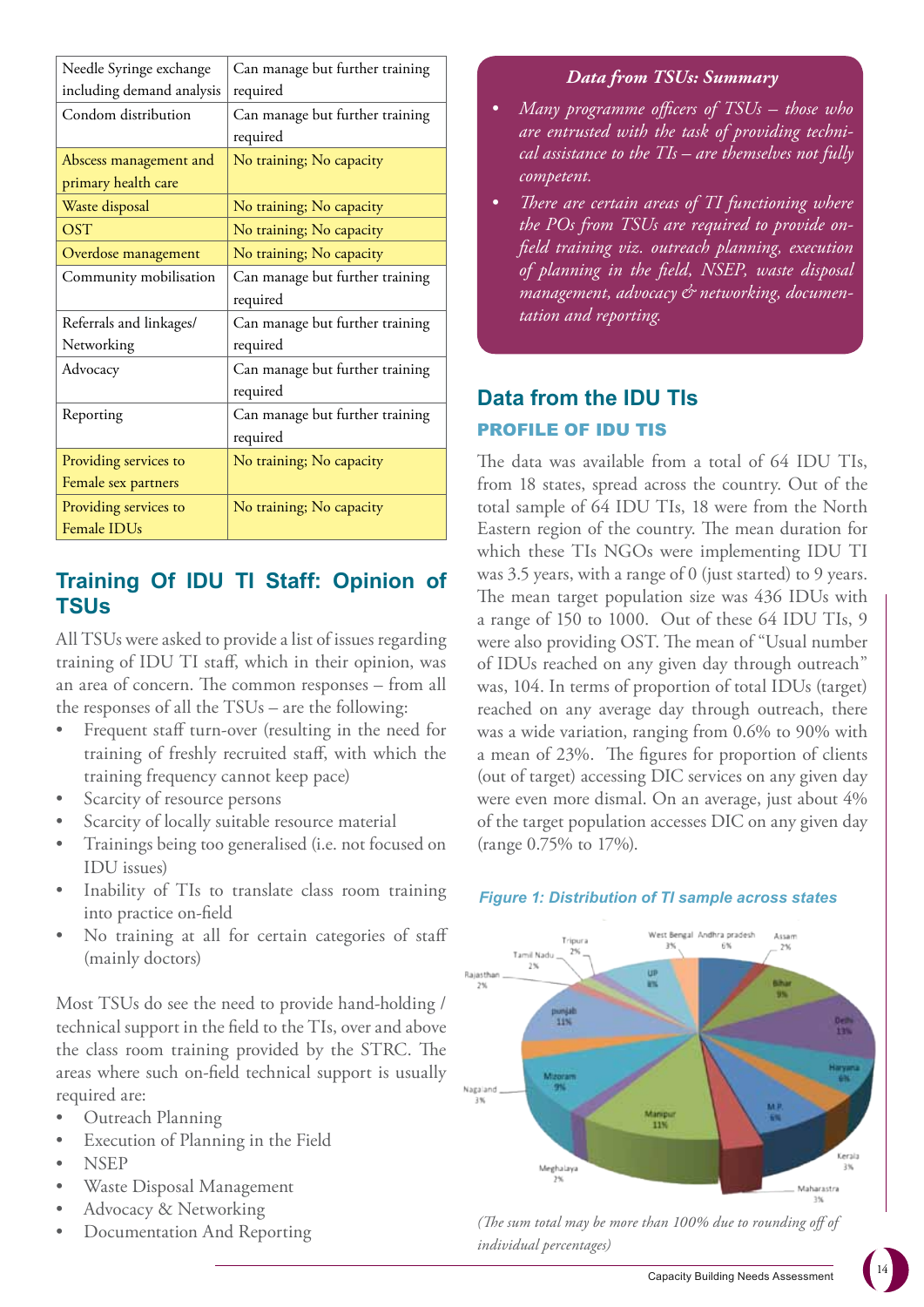# **Staff at IDU TIs**

#### *Figure 2: Staff at IDU TI*



All the surveyed TIs reported that they had the necessary staff in position (i.e. the project manager, the outreach workers, doctor, and peer educators). Regarding availability of ANM/Counsellor, as the chart shows, only a minority of 23% TIs had both in place.

#### Project Managers

Most TIs had Project Managers (PMs) with educational qualification of Masters or above (45 out of 64). About one fourth had PM with qualification reported as graduate. The mean duration of experience of work as PM was 1.8 years (with a range of 0 to 7 years). Barring a small minority (9%) almost all PMs, reported having received at least some training. However a majority (40 out of 64) had not received any exposure visit to another IDU TI.

#### Outreach Workers

A surprising finding was the educational qualification of ORWs. As many as 49% of ORWs were reported to be graduates and an additional 15% as having a qualification of Masters or above!

The mean duration of experience as ORWs was 1.8 years with a range of 0 to 7 years. About one fourth ORWs described themselves as 'from the drug use background'.

#### Nurses

Among ANMs, about one third had a qualification of Bachelor of Nursing or above, while the rest had a qualification of ANM or diploma in Nursing. The mean duration of experience was about 1.9 years with a range of 0 to 10 years.

#### Counsellors

Just about half of the TIs surveyed had a counsellor in place. Among counsellors, about 60% had a qualification of Masters and above, while the rest were Graduates. Three organisations had counsellors with a qualification of less than graduates. The mean duration of experience of counsellors was just about 1 year with a range of 0 to 5 years.

#### **Doctors**

A majority of TIs had Doctors with a qualification of MBBS; a few even had Post Graduate doctors. Only a small minority of TIs reported having a doctor possessing a non-MBBS medical degree. The mean duration of experience in case of doctors was 2.75 years



#### *Figure 3: Educational Qualification of ORWs*



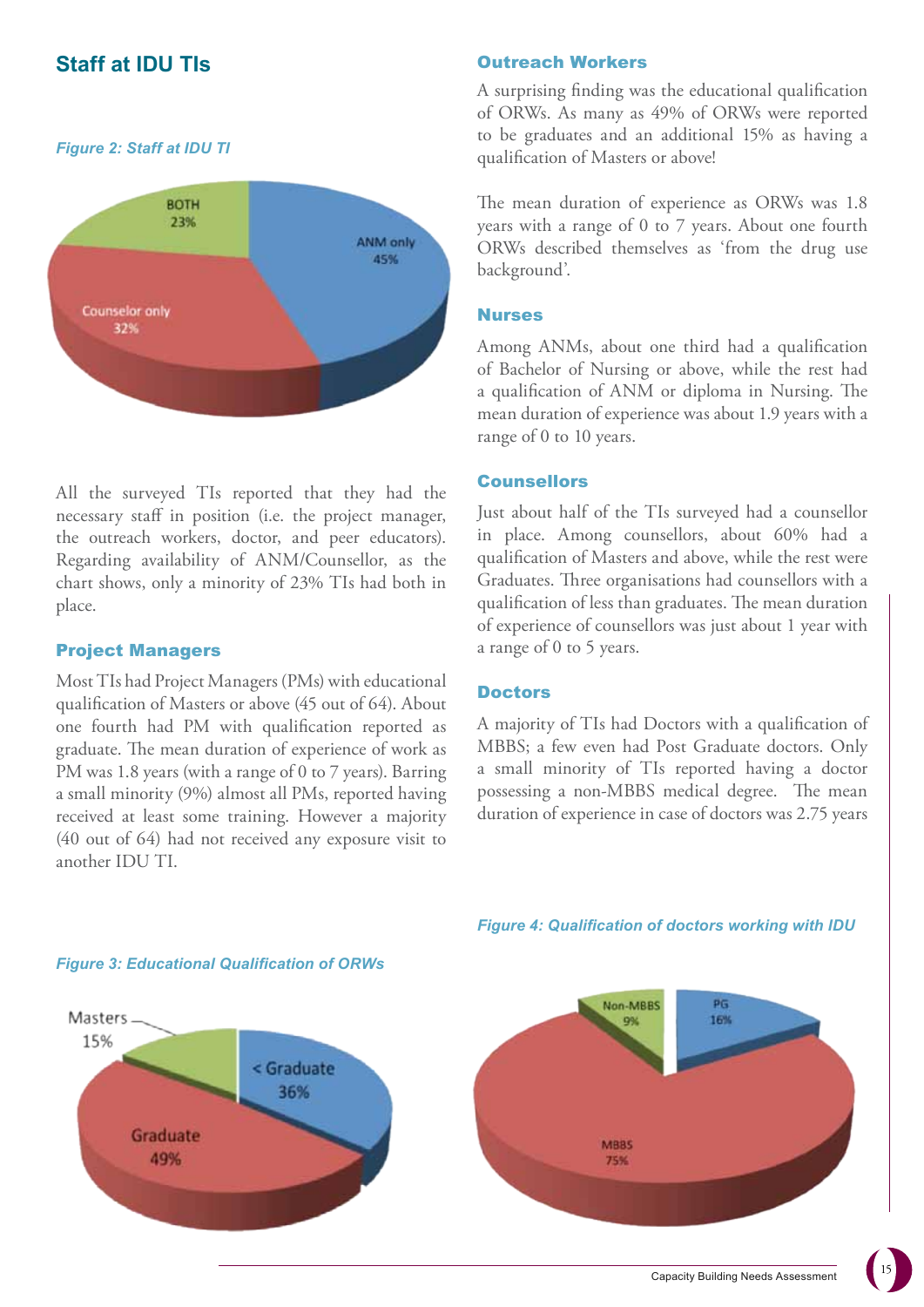# **Training Experience**

The following chart illustrates the proportion of TI staff who report not having had a single training so far. As is evident from the table, only a small minority of staff members were reported to be completely untrained. Interestingly there was a clear trend visible with lowest proportion of untrained staff among PM and highest among doctors. As many as one third IDU TIs have doctors who have never been trained.





■ Not attended any training (%) ■ Not attended any exposure visit (%)

A large majority of all categories of staff however, reported not having attended any exposure visit. An attempt was also made to analyse the data on the number of training programmes attended by the staff. Interestingly, among the staff who reported having received training, only a small minority reported attending just one training programme. In other words, those who attended trainings, most often received the opportunity of attending more training programmes.

Additionally, no clear pattern emerged upon looking at the data on duration of experience vis-à-vis number of trainings attended. There were staff members who had duration of experience of just one year and reported having received as many as four trainings and on the other hand there were some staff members who were in place for 3 or 4 years, who reported not having attended a single training programme.

# **Themes and Areas Of IDU TI Functioning: Training Needs**

| Theme/area                                       | Proportion of staff reporting having received no training at all<br>$(in \%)$ |                |                    |         |            |
|--------------------------------------------------|-------------------------------------------------------------------------------|----------------|--------------------|---------|------------|
|                                                  | <b>PM</b>                                                                     | ORW            | ANM/<br>counsellor | Doctors | <b>PEs</b> |
| Basic knowledge about drug addiction and IDU     | 8                                                                             |                | $\mathfrak{h}$     | 12      | 10         |
| Basic understanding about HIV and Harm reduction |                                                                               | 3              | 6                  | 15      | 16         |
| Outreach planning and conducting                 | ∍                                                                             | $\mathfrak{h}$ |                    | 22      | 25         |
| Running and managing a DIC                       |                                                                               | 12             | 17                 | 20      | 30         |
| <b>BCC</b>                                       |                                                                               | 13             | 15                 | 16      | 30         |

#### Table 11: Proportion of TI staff having received no training at all

*All figures have been rounded off.*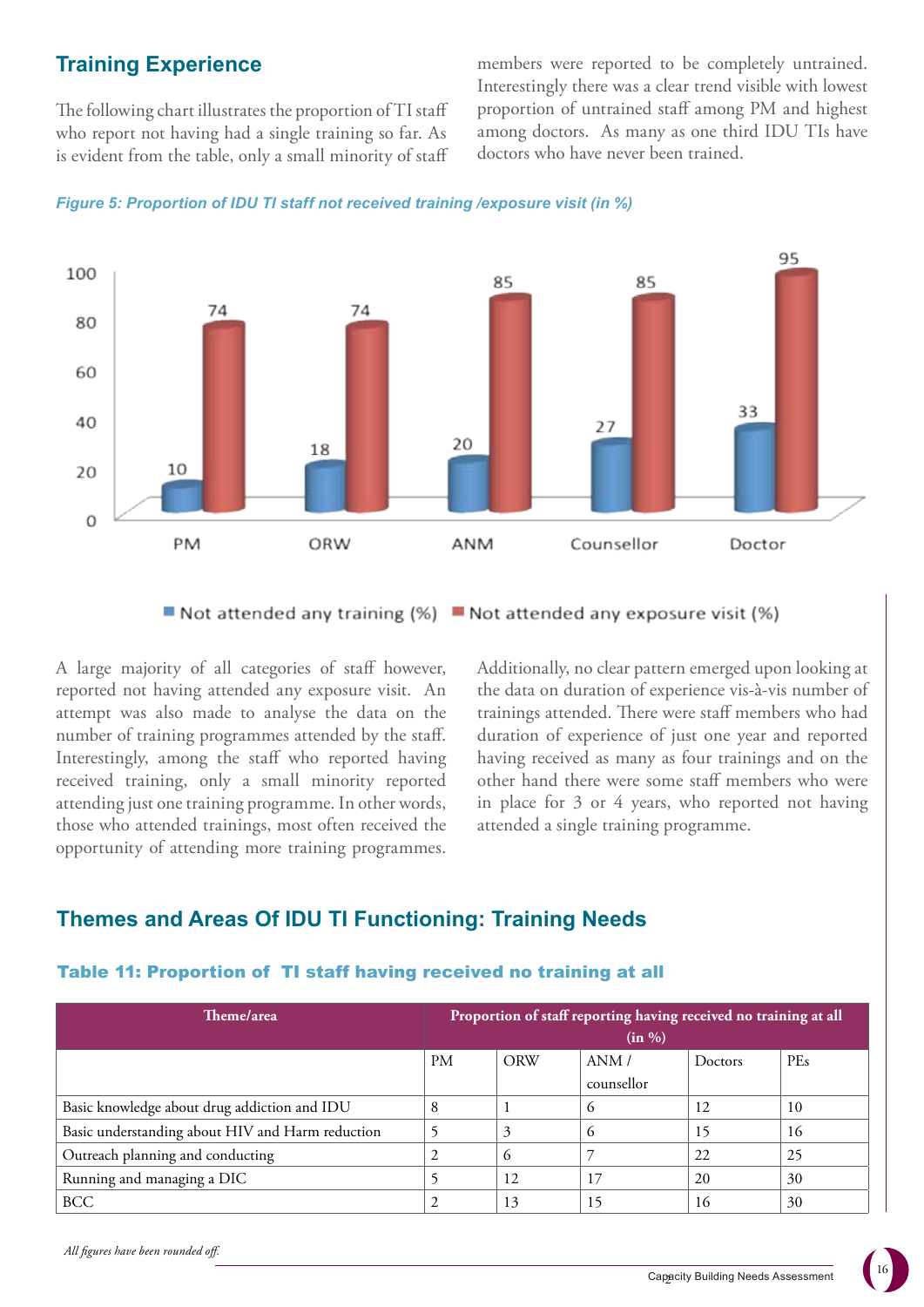| Theme/area                                        | Proportion of staff reporting having received no training at all |            |            |         |     |
|---------------------------------------------------|------------------------------------------------------------------|------------|------------|---------|-----|
|                                                   |                                                                  |            | (in %)     |         |     |
|                                                   | PM                                                               | <b>ORW</b> | ANM/       | Doctors | PEs |
|                                                   |                                                                  |            | counsellor |         |     |
| Needle Syringe exchange including demand analysis | $\overline{2}$                                                   | 5          | 12         | 25      | 15  |
| Condom distribution                               | 1                                                                | 1          | 5          | 15      | 5   |
| STI detection and treatment                       | 8                                                                | 25         | 14         | 14      | 30  |
| Abscess management and primary health care        | 15                                                               | 25         | 20         | 16      | 33  |
| Waste disposal                                    | 20                                                               | 16         | 15         | 25      | 35  |
| <b>OST</b>                                        | 45                                                               | 60         | 60         | 45      | 60  |
| Overdose management                               | 30                                                               | 45         | 40         | 30      | 48  |
| Community mobilisation                            | 22                                                               | 22         | 16         | 22      | 30  |
| Referrals and linkages/Networking                 | 6                                                                | 10         | 12         | 18      | 25  |
| Advocacy                                          | 10                                                               | 14         | 21         | 30      | 36  |
| Reporting                                         | 6                                                                | 5          | 15         | 22      | 30  |
| Programme management                              | 5                                                                |            |            |         |     |
| Providing services to Female sex partners         | 45                                                               | 60         | 50         | 33      | 50  |
| Providing services to Female IDUs                 | 50                                                               | 50         | 60         | 40      | 50  |

There are some striking trends apparent from the table. Generally, in keeping with the data regarding prior experience with training, the lowest proportion of staff with training needs in specific areas were also the PMs followed by ORWs and ANM/Counsellors/ PEs. In certain themes however, all the staff categories appear to be not trained and hence require training urgently. While the high proportion of untrained staff on OST is expected (given that OST is not expected to be implemented by a majority of TIs), quite a high proportion of staff have not been trained on overdose management. Similarly, female sex partners/female IDUs comes across as yet another priority area for the training.

Additionally, it is also apparent that the IDU TI staff are trained in the core activities of running a TI – outreach, NSEP, condom distribution, referrals etc. – but need to be trained in issues specific to IDUs such as abscess management, waste disposal and overdose management.

# **Problems Faced by the IDU TIs Regarding Training of the Staff**

This data was collected as qualitative information. Subsequently, all the responses were arranged and grouped into various themes. analysis reveals the problems faced by IDUTIs regarding capacity building of staff (arranged in order of importance i.e. by number of TIs who have voiced these concerns are given in the adjacent table.

# **Problems Faced by the IDU TIs Regarding Training of the Staff**

- *• Lack of timely training of staff: Most TIs have expressed concerns over lack of timely training. This issue gets further compounded by the next concern i.e.*
- *• Frequent turnover of staff: Since the staff – particularly the PEs – get replaced very frequently, new staff needs to be trained. Most TIs reported difficulty in organising in-house training for the PEs.*
- *• Concerns regarding resource persons: Many IDU TIs expressed dissatisfaction with the resource persons recruited for training by the STRC, further exemplified by statements such as "Sometimes resource person talk in high language and using complicated words. Most of the time trainer less talk on drug users issue (sic)". In addition, language of the training programmes also figures as an issue.*
- *• Duration of training programmes: Some TIs find it difficult to send all staff for training at one go since it hampers the routine services.*
- *Distance* of the training venue: Distance between *the training locations from the city/town where TI is located has also been voiced as a concern.*
- *• Dissatisfaction with resource material: Some TIs have voiced the need for additional training resources in the form of audio visual material.*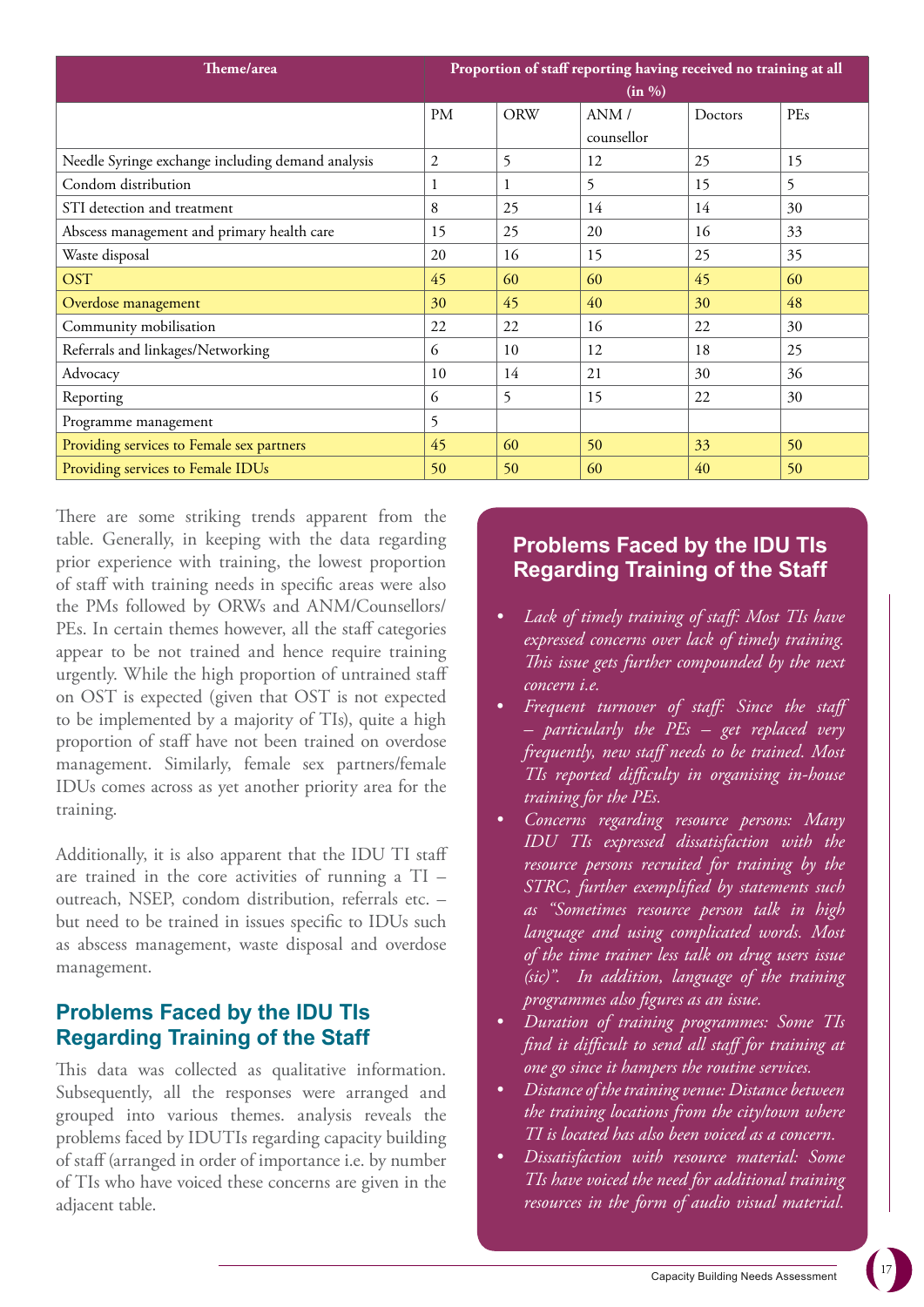# **Influence of Capacity/Knowledge Related Factors on Various Areas of TI Functioning**

TIs were asked their opinion regarding 'Which CA-PACITY/ KNOWLEDGE related factors influence the following activities and how'. The responses have been summarised below:

- Overall Programme management: From the responses of some TIs, it became very clear that IDU TIs do not view 'programme management' as an isolated issue. Many TIs opined that "Lack of understanding of drug use, drug user behaviour and understanding of drug use patterns influence Program management." Particularly for IDU TI management, need for special emphasis was voiced (as opposed to TIs for other HRGs). In words of a PM, "There are some unique components in IDU intervention like NSEP, OST, abscess prevention and management which remain untouched during the training programme conducted by SACS. That fails us to deliver quality services (sic)."
- Outreach and regular contacts (including NSEP and waste management): Most TIs recognised that the routine training programmes do address these issues but clearly felt that periodic, frequent training on outreach (particularly waste management) is very important.
- General medical care of IDU: It became quite apparent from the responses of the TIs that the inadequate capacity of TI staff does hamper their responsibility of providing general medical care of IDUs. The results revealed that TI staff would require building of capacities at two levels: First, the outreach staff would require building capacity to motivate clients for medical care and health check-up and second, the medical staff (doctors and nurses) would require training for providing medical care.
- Counselling and behaviour change: Many TIs expressed dissatisfaction over the capacities of their counsellors and suggested further training of counsellors and other TI staff.
- HIV Testing and treatment/Referrals and linkages: While the TI staff appeared to be adequately trained on this issue, need to train the ICTC staff on drug use related issues did appear as a response.
- Working with Female IDUs and Partners of Male IDUs: Lack of training on this issue was voiced by many TIs and in many different forms. Also it clearly emerged that most TIs see female outreach workers as the appropriate staff to deliver services to Female IDUs/Female partners.

# **Role of STRC as Perceived by the IDU TIs**

TIs from the states where STRC were not present/functional expressed the need for the same. Many TIs from states where STRC is present, commended and appreciated the training provided by the STRC. Some TIs expressed need to have more regular and timely trainings.

Regarding suggestions for capacity building, most TIs opined that

- The training methods should be more participatory
- Resource material should also include audio visual material
- Exposure visits should also be a modality for training
- Resource persons should be experts and thoroughly familiar with issues pertaining to IDUs. Additionally, a need for training to be conducted in local languages was also strongly expressed
- Regarding training frequency, there was a lot of variations in the responses but most TIs appear to prefer a training programme once every quarter
- Training are required not just for TI staff but also for the POs of TSUs

#### *Data from IDU TIs: Summary*

- *• The data was available from a total of 64 IDU TIs, from 18 states, spread throughout the country.*
- *• All the surveyed TIs had the necessary staff in positional of who have been largely trained.*
- *• The lowest proportion of untrained staff are the PMs and the highest proportion of untrained staff are the doctors.*
- *• A large majority of all categories of staff, reported not having attended any exposure visit.*
- *• In certain themes, all the staff categories appear to be not trained and hence require training urgently: OST, Overdose management, providing services to female partners/female IDUs.*
- *• The problems faced by the IDU TIs regarding training of staff include: Lack of timely training, frequent turnover of staff, concerns about resource persons, logistic issues and dissatisfaction with resource material.*
- *• The inadequate capacities of IDU TI staff were found to affect multiple areas of TI functioning.*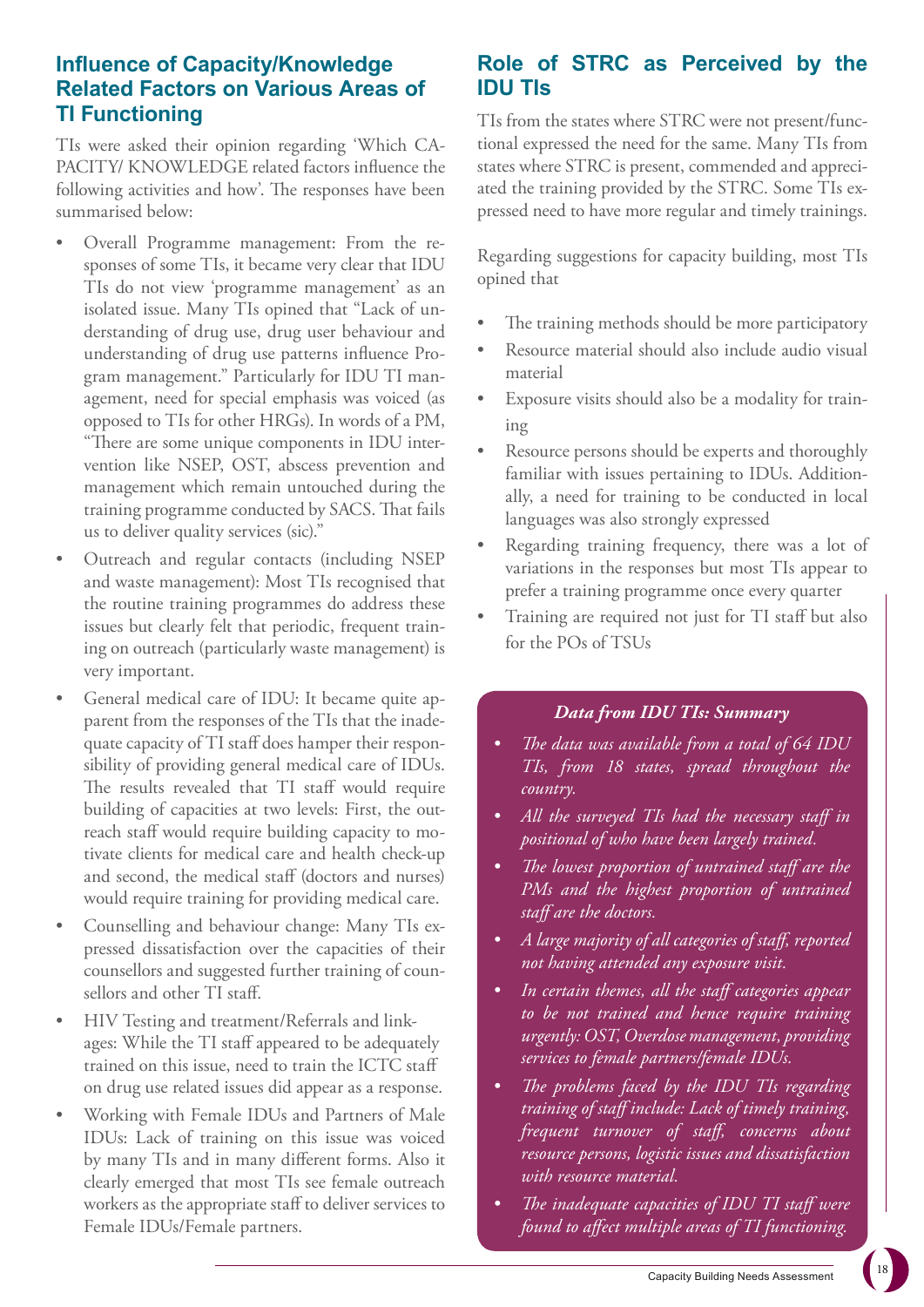# **Data from the RRTCs**

A total of nine RRTCs were approached, out of which, responses could be obtained from seven. Five out of these seven had been working as RRTC for a long time. It was interesting to note that many RRTCs themselves had an experience of implementing IDU TI programmes. Almost all RRTCs reported that they had been conducting training programmes for IDU TIs or training programmes focused on IDU issues. More importantly, almost all RRTCs also reported that the issues related to IDU and HIV find place in the routine training programmes offered by them to NGOs working as drug treatment centres under MSJE.

It was also heartening to note that the RRTCs reported using a larger number of manuals and resource materials (as opposed to STRCs). On this particular item, the responses provided by the RRTCs were much more than the responses by STRCs. Additionally, many RRTCs also reported having developed/translated resource material for training of NGOs.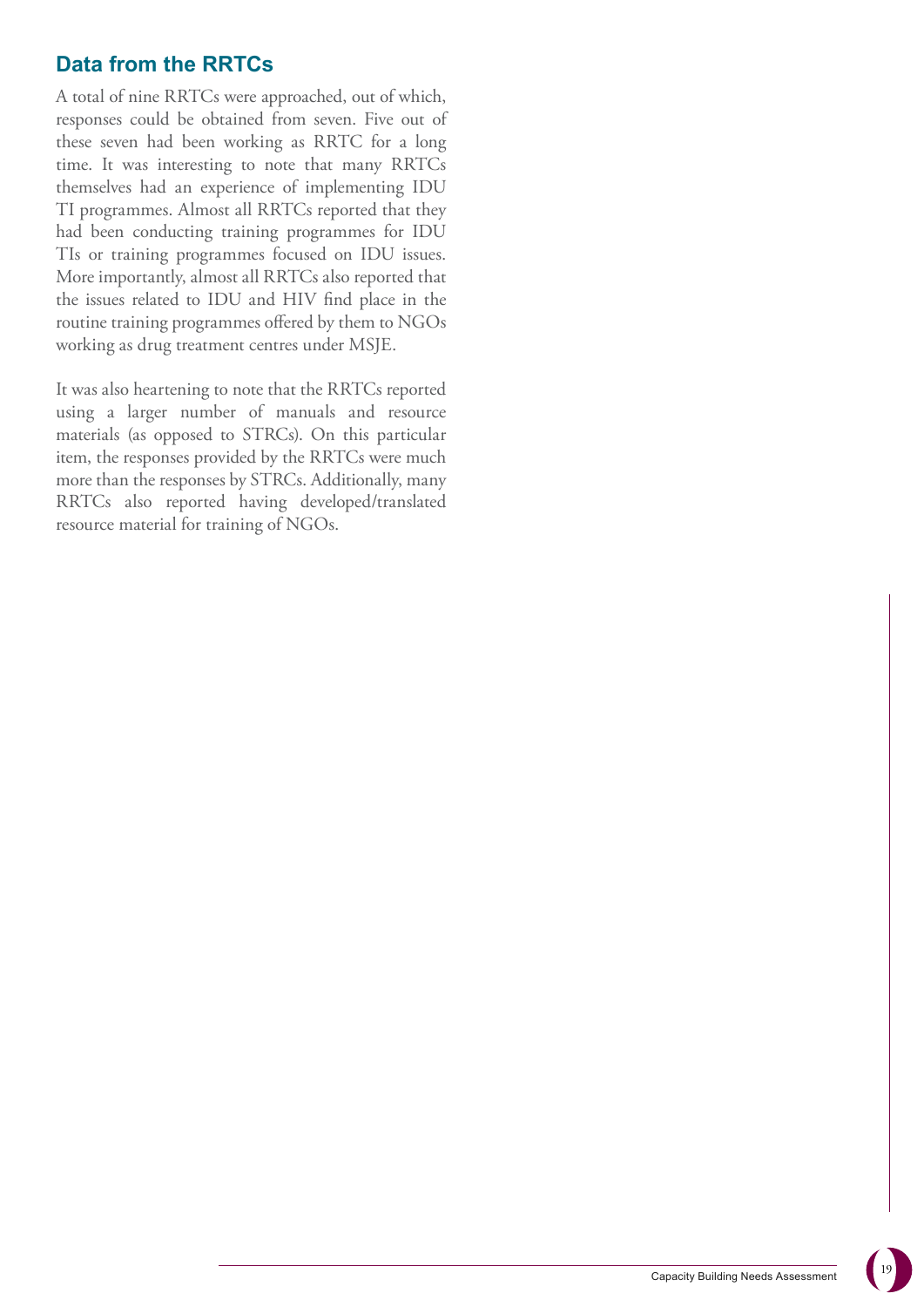# Triangulation of Data

Since the methodology adopted allowed collection of data from multiple sources, it provides an opportunity to triangulate the data so obtained. For this purpose, some common themes have been identified on which data was available from multiple sources. These are:

- *• Capacities of IDU TIs*
- *• Role of STRCs*
- *• Opinions and suggestions about capacity building.*

# **Capacities of IDU TIs**

Information on this parameter was available from SACS and IDU TIs themselves. Largely, both data sources are of the opinion that IDU TIs need capacity building in many areas. Although, by and large, the perception of SACS regarding capacities of IDU TIs tended to be higher than the TIs themselves!

In terms of different thematic areas, there was some convergence of opinion. Both – SACS and TIs themselves – regarded similar thematic areas as important where they have received no training at all:

- *• Abscess management*
- *• OST*
- *• Overdose management*
- *• Female IDUs*
- *• Female sex partners of male IDUs*

# **Role of STRCS**

On this issue, data was available from SACS, IDU TIs as well as TSUs. In general, as far as capacity building of IDU TIs is concerned, some SACS officials do not generally appear to be fully satisfied with the role and performance of STRC. However, in those states where STRC is not present, it is being sorely missed. Most TIs on the other hand appreciated and commended the STRC for their role in capacity building of TI staff. TSUs listed certain areas (outreach planning, execution of planning in the field, NSEP, disposal management, advocacy & networking and documentation and reporting) where they have to provide capacity building in the field, over and above the training provided by the STRC. Interestingly, many of these areas were those on which the TIs – in their own perception – were either

'fully capacitated' or 'can manage but may benefit from additional training'. Clearly there is a degree of mismatch between capacities and training needs as perceived by the TSUs and the TIs themselves.

# **Opinions and Suggestions about Capacity Building**

Information on concerns or problems regarding capacity building by STRCs also surfaced from different sources. Almost all quarters – SACS, STRCs and TIs – expressed the dissatisfaction over unavailability of appropriate resource persons, resource material and the training methods. The following issues found resonance in the responses of almost all the categories of respondents:

- *• The training frequency is not at the optimum level and is unable to keep pace with the frequent turnover of staff*
- *• Resource persons tend to be not fully familiar with IDU issues*
- *• Largely, the trainings are not held in the language most trainees would be comfortable in*
- *• Training methods need to be more participatory and more practical/skills-oriented*
- *• There is a strong need for audio-visual training material*
- *• There is a lack of resource material in the local languages*
- *• Exposure visits are practically non-existent and are perceived as very useful for the TI staff*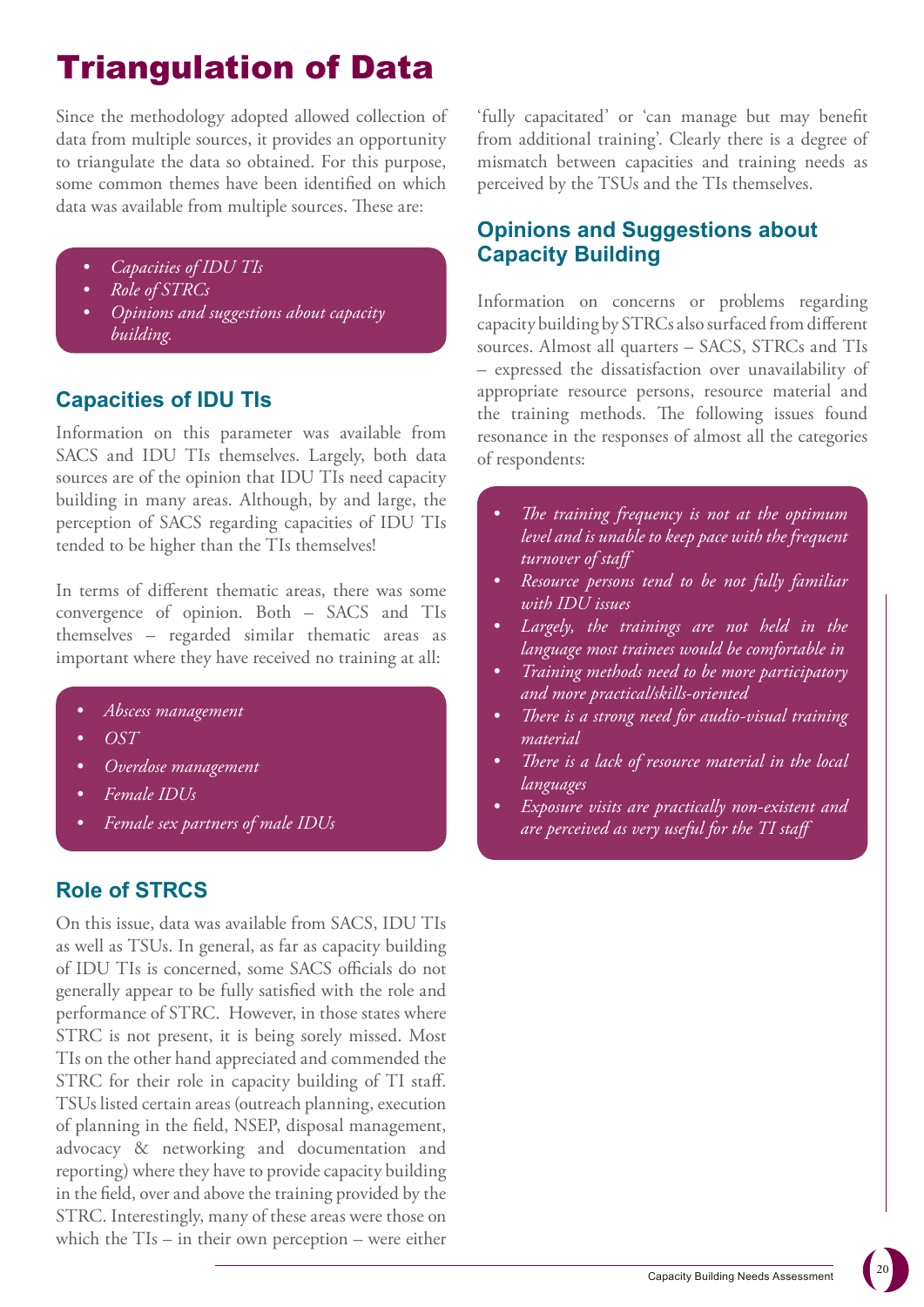# A comparison of existing training modules and how they address various areas of IDU TI functioning

This review was conducted by the author (Atul Ambekar) along with one of the co-lead consultants (Kanudeep Kaur). The criterion for choosing the manuals for review was that the manual should have been published by or developed for NACO.

The following modules were reviewed:

- 1. A manual for working with Injecting drug users (main module as well as supplementary material)
- 2. Peer Educators Training module [PE Manual , Situation cards, PPTs for Training IDU PEs (Part 2 of manual), Picture Cards (for session on STI) , Flipbooks, Situation cards IDU for PE]
- 3. Out Reach Workers training module (module as well as PowerPoint Presentations for Out Reach Workers)
- 4. Draft OST Training module
- 5. Draft Module for reaching out to partners
- 6. Counselling in TIs for IDUs

All these modules were reviewed and commented upon with respect to following:

- *1. Overall organisation of module*
- *2. Predominant training techniques*
- *3. Target Groups*
- *4. Any other comments*
- *5. Specific comments regarding themes/areas*

While the detailed comments on these modules can be found in the annexure, 'specific comments regarding themes and areas of IDU TI functioning' are being presented in the matrix given on the next page.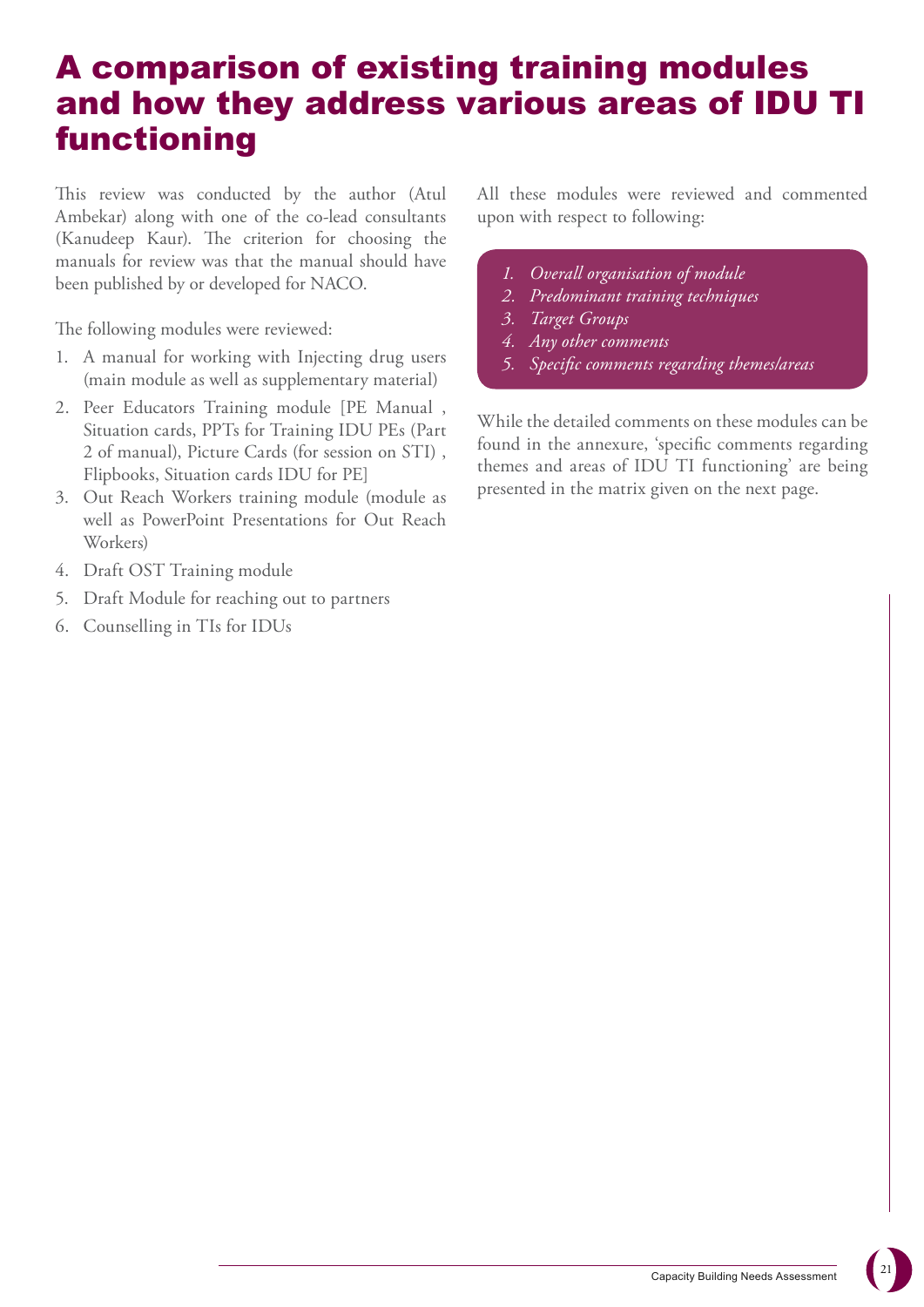|                                                           |                                                                                                                                                              |                                                                                                                             | Training modules which have been reviewed                          |                                                                                                       |                                                             |                                                                                                      |
|-----------------------------------------------------------|--------------------------------------------------------------------------------------------------------------------------------------------------------------|-----------------------------------------------------------------------------------------------------------------------------|--------------------------------------------------------------------|-------------------------------------------------------------------------------------------------------|-------------------------------------------------------------|------------------------------------------------------------------------------------------------------|
| Themes / areas of<br><b>IDU TI</b><br>functioning         | A manual for<br>working with<br><b>Injecting drug</b><br>users                                                                                               | <b>Peer Educators</b><br><b>Training module</b>                                                                             | <b>Out Reach</b><br><b>Workers</b><br>training module              | Implementing<br><b>OST: A Training</b><br>module<br>(DRAFT)                                           | Reaching<br>out to female<br>partners<br>of IDUs<br>(DRAFT) | <b>Counselling in</b><br>the context of<br><b>IDU TIs</b>                                            |
| Basic knowledge<br>about drug<br>addiction and IDU        | • A separate<br>session on basics<br>of drug addiction<br>can be made part<br>of the manual<br>• The IDUs<br>placement in the<br>NACP III is well<br>covered | • Basics issues of<br>drugs have been<br>dealt with<br>• Not mentioned<br>about the IDUs -<br>concept is lacking            | Not covered                                                        | Adequately<br>covered                                                                                 | Adequately<br>covered                                       | Adequately<br>covered                                                                                |
| Basic<br>understanding<br>about HIV and<br>Harm reduction | • Basics of HIV<br>can be included<br>$\bullet$ Harm<br>Reduction is<br>adequately<br>covered                                                                | • Basic<br>knowledge<br>about the HIV is<br>entirely missing<br>· Session on<br>Harm Reduction<br>- should be<br>elaborated | • Not mentioned<br>• A session on<br>harm reduction is<br>required | · Harm reduction<br>concept is dealt<br>in detail<br>· Module does<br>not include basics<br>about HIV | • Covered, as<br>per the need                               |                                                                                                      |
| Outreach planning<br>and conducting                       | The topic<br>is covered<br>considerably                                                                                                                      | • Sessions<br>included<br>• Time needs to<br>be increased<br>• Tools may be<br>too complex for<br>many PEs                  | Covered<br>adequately                                              | L                                                                                                     | L,                                                          | L,                                                                                                   |
| Running and<br>managing a DIC                             | The topic is<br>covered in<br>sufficient detail                                                                                                              | Adequately<br>covered                                                                                                       | Not covered                                                        | $\overline{a}$                                                                                        | $\overline{\phantom{a}}$                                    | $\overline{\phantom{a}}$                                                                             |
| <b>BCC</b>                                                | The topic<br>is covered<br>comprehensively                                                                                                                   | No session                                                                                                                  | Covered<br>adequately                                              | Psychosocial<br>interventions<br>as part of OST<br>- adequately<br>covered                            | $\overline{a}$                                              | Entire<br>manual is on<br>counselling<br>and behaviour<br>change                                     |
| Needle Syringe<br>exchange including<br>demand analysis   | • The topic is<br>covered fairly<br>adequately<br>• Need more<br>coverage on N/S<br>demand analysis                                                          | · Session too<br>short<br>• Should<br>include some<br>demonstrations<br>• Nothing on<br>Demand analysis                     | • Not covered<br>· Should be made<br>a compulsory<br>part of it    |                                                                                                       | L,                                                          | Counselling<br>about the<br>safer injecting<br>practices<br>has been<br>incorporated<br>meticulously |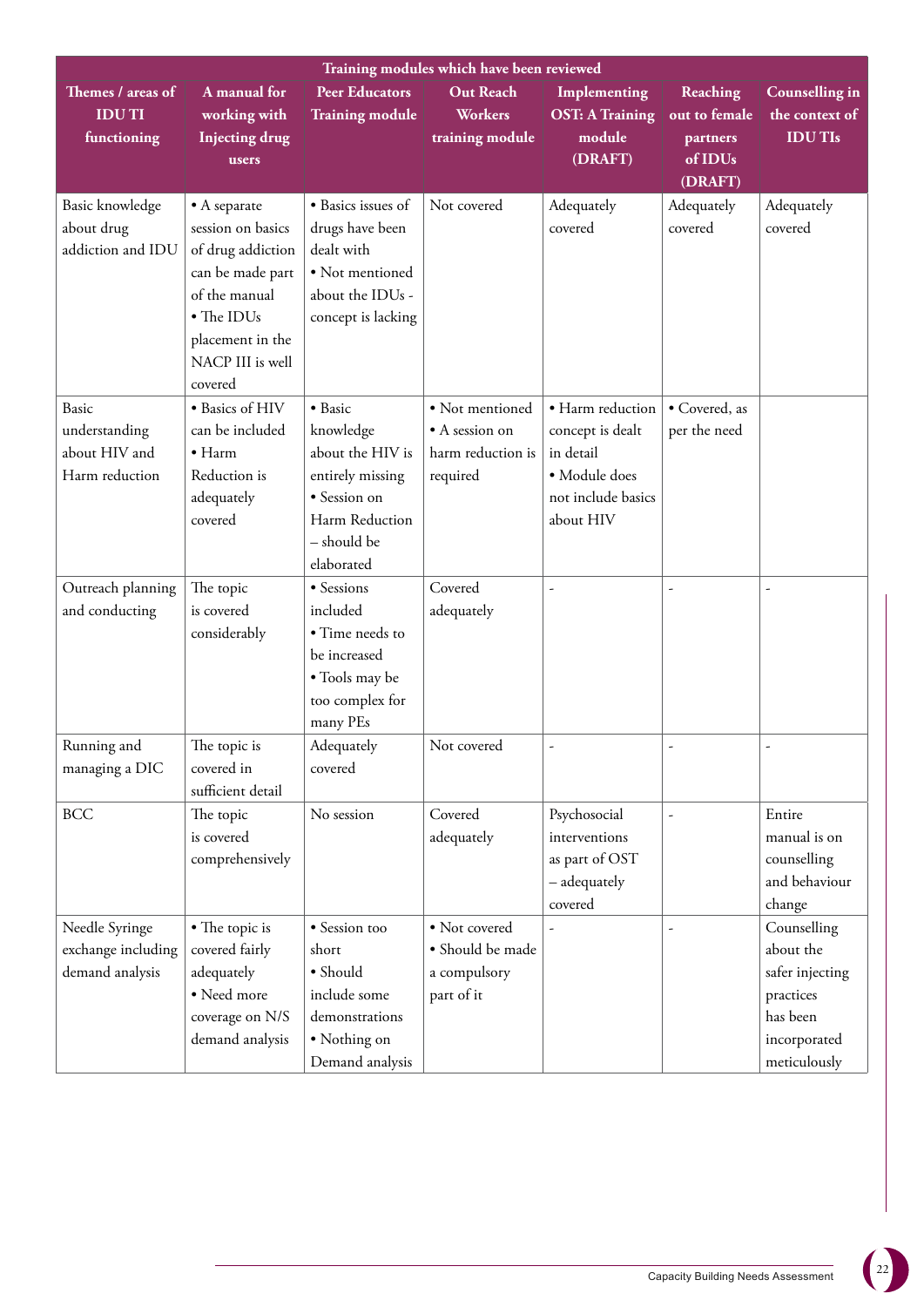| Training modules which have been reviewed           |                                                                                                                  |                                                                                                 |                                                                                                                                                  |                                                             |                                                                                                                                                    |                                                                                                                                                                                               |
|-----------------------------------------------------|------------------------------------------------------------------------------------------------------------------|-------------------------------------------------------------------------------------------------|--------------------------------------------------------------------------------------------------------------------------------------------------|-------------------------------------------------------------|----------------------------------------------------------------------------------------------------------------------------------------------------|-----------------------------------------------------------------------------------------------------------------------------------------------------------------------------------------------|
| Themes / areas<br>of IDU TI<br>functioning          | A manual for<br>working with<br><b>Injecting drug</b><br>users                                                   | <b>Peer Educators</b><br><b>Training module</b>                                                 | <b>Out Reach</b><br>Workers<br>training module                                                                                                   | Implementing<br><b>OST: A Training</b><br>module<br>(DRAFT) | Reaching<br>out to female<br>partners<br>of IDUs<br>(DRAFT)                                                                                        | <b>Counselling in</b><br>the context of<br><b>IDU TIs</b>                                                                                                                                     |
| Condom<br>distribution                              | • No session<br>on Condom<br>Distribution<br>• A brief session<br>on condom<br>demonstration<br>would be of help | • Too long<br>$session - runs to$<br>almost half a day<br>· Need to curtail<br>the time devoted | • Nothing has<br>been covered<br>under the topic<br>• Condom<br>distribution<br>session must be<br>included                                      | $\overline{a}$                                              | Other aspects<br>of condom<br>covered<br>adequately-<br>like condom<br>use and<br>negotiation (in<br>the context of<br>female partners<br>of IDUs) | Counselling<br>on condom<br>usage has<br>been covered<br>adequately                                                                                                                           |
| Abscess<br>management<br>and primary<br>health care | The topic<br>is covered<br>meticulously                                                                          | • Adequate<br>· Has film<br>screening, body<br>mapping exercise                                 | • Not mentioned<br>at all in the<br>module<br>· Module should<br>cover a session<br>on abscess<br>prevention and<br>management<br>(role of ORWs) |                                                             |                                                                                                                                                    | Issues<br>pertaining to<br>the prevention<br>and treatment<br>of the Abscess<br>have been<br>taken care of in<br>the manual                                                                   |
| Waste disposal                                      | • Briefly<br>mentioned under<br>NSEP session<br>• Separate session<br>on waste disposal<br>required              | • Not mentioned<br>/ no session on<br>waste disposal<br>• A separate<br>session is<br>required  | • Not mentioned<br>• Session<br>required on waste<br>management and<br>disposal                                                                  |                                                             |                                                                                                                                                    | Not covered in<br>the manual                                                                                                                                                                  |
| <b>OST</b>                                          | Covered<br>adequately                                                                                            | • No separate<br>session on OST<br>• Some part is<br>covered under<br>Harm Reduction<br>session | Not mentioned                                                                                                                                    | Extensively<br>covered                                      | Basics covered<br>- as per need                                                                                                                    | Counselling<br>issues<br>concerning<br>OST have been<br>taken care of in<br>the manual                                                                                                        |
| Overdose<br>management                              | Separate session<br>required                                                                                     | No separate<br>session on<br>Overdose<br>management                                             | Not mentioned                                                                                                                                    | Overdosed<br>related to<br>OST - covered<br>adequately      |                                                                                                                                                    | Issues<br>pertaining<br>to overdose<br>prevention<br>have been<br>extensively<br>covered in<br>the manual -<br>especially how<br>to deal with<br>the person<br>suffering from<br>the overdose |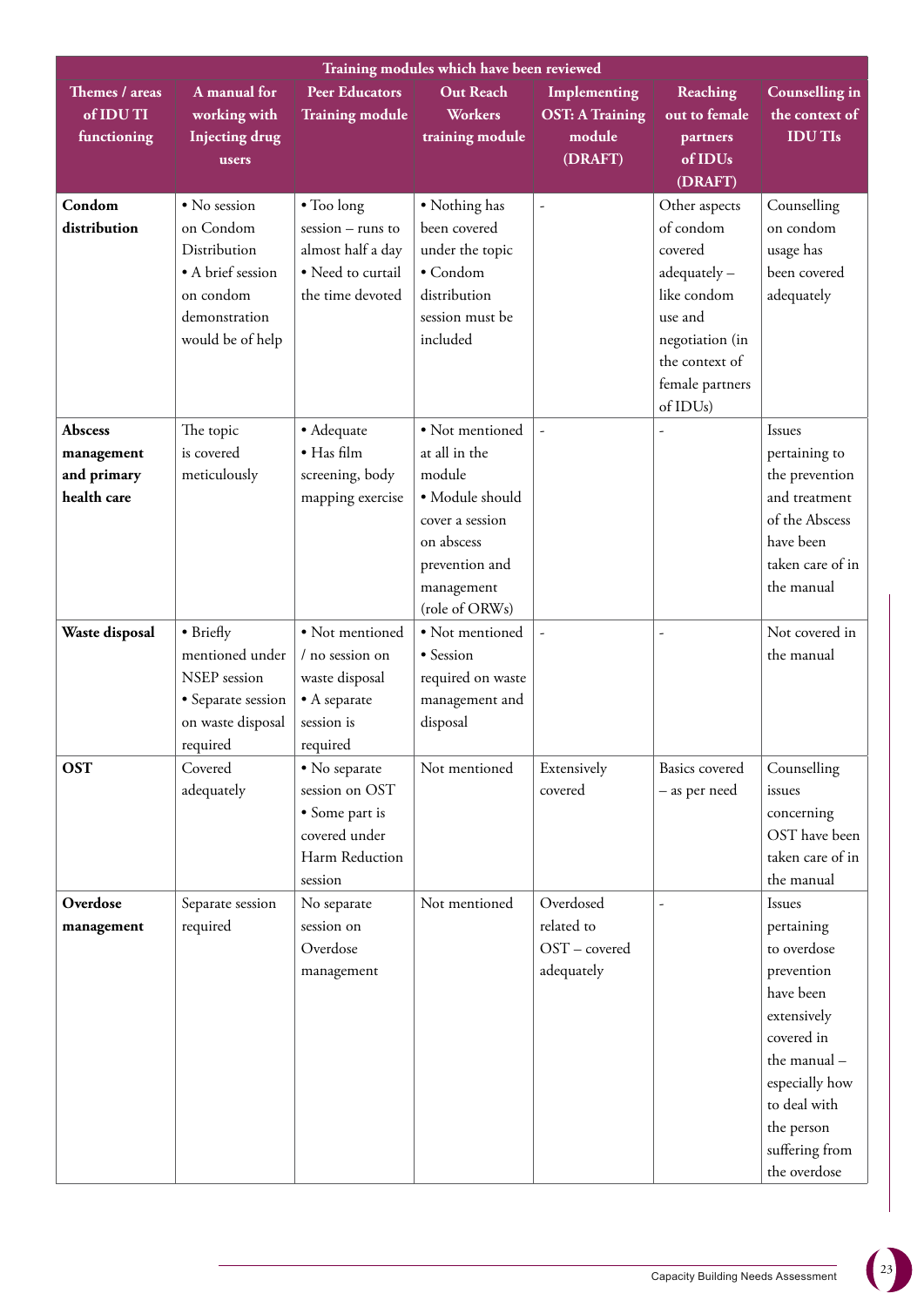| Training modules which have been reviewed              |                                                                |                                                                      |                                                |                                                                      |                                                             |                                                                  |
|--------------------------------------------------------|----------------------------------------------------------------|----------------------------------------------------------------------|------------------------------------------------|----------------------------------------------------------------------|-------------------------------------------------------------|------------------------------------------------------------------|
| Themes / areas of<br><b>IDU TI functioning</b>         | A manual for<br>working with<br><b>Injecting drug</b><br>users | <b>Peer Educators</b><br><b>Training module</b>                      | <b>Out Reach</b><br>Workers<br>training module | Implementing<br><b>OST: A Training</b><br>module<br>(DRAFT)          | Reaching<br>out to female<br>partners<br>of IDUs<br>(DRAFT) | Counselling<br>in the<br>context of<br><b>IDU TIs</b>            |
| Community<br>mobilisation                              | Covered<br>adequately                                          | No separate<br>session on<br>community<br>mobilisation               | Not included                                   | ÷                                                                    |                                                             |                                                                  |
| Referrals and<br>linkages /<br>Networking              | The topic<br>is covered<br>extensively                         | No separate<br>session on<br>networking                              | Not included                                   | $\overline{\phantom{a}}$                                             | Sufficient as<br>required                                   | Sufficiently<br>covered in<br>the manual                         |
| Advocacy                                               | The topic is<br>covered well                                   | No separate<br>session on<br>advocacy                                | Not mentioned                                  | $\overline{a}$                                                       | $\overline{\phantom{a}}$                                    |                                                                  |
| Reporting                                              | • Not covered<br>• Separate session<br>required                | Quite elaborate<br>session on the<br>monitoring and<br>documentation | Not mentioned                                  | Reporting<br>pertaining to<br>OST records<br>- covered<br>adequately | $\overline{a}$                                              |                                                                  |
| <b>Providing services</b><br>to Female sex<br>partners | • Not covered<br>• Separate session<br>required                | No mention                                                           | $\overline{\phantom{a}}$                       | J.                                                                   | Entire manual<br>is devoted to<br>the topic                 | Some 'family'<br>counselling<br>issues<br>have been<br>discussed |
| <b>Providing services</b><br>to Female IDUs            | • Not covered<br>• Separate session<br>required                | No mention                                                           | $\overline{\phantom{a}}$                       | OST for female<br>drug users<br>discussed                            | Briefly and<br>tangentially<br>discussed                    | Briefly and<br>tangentially<br>discussed                         |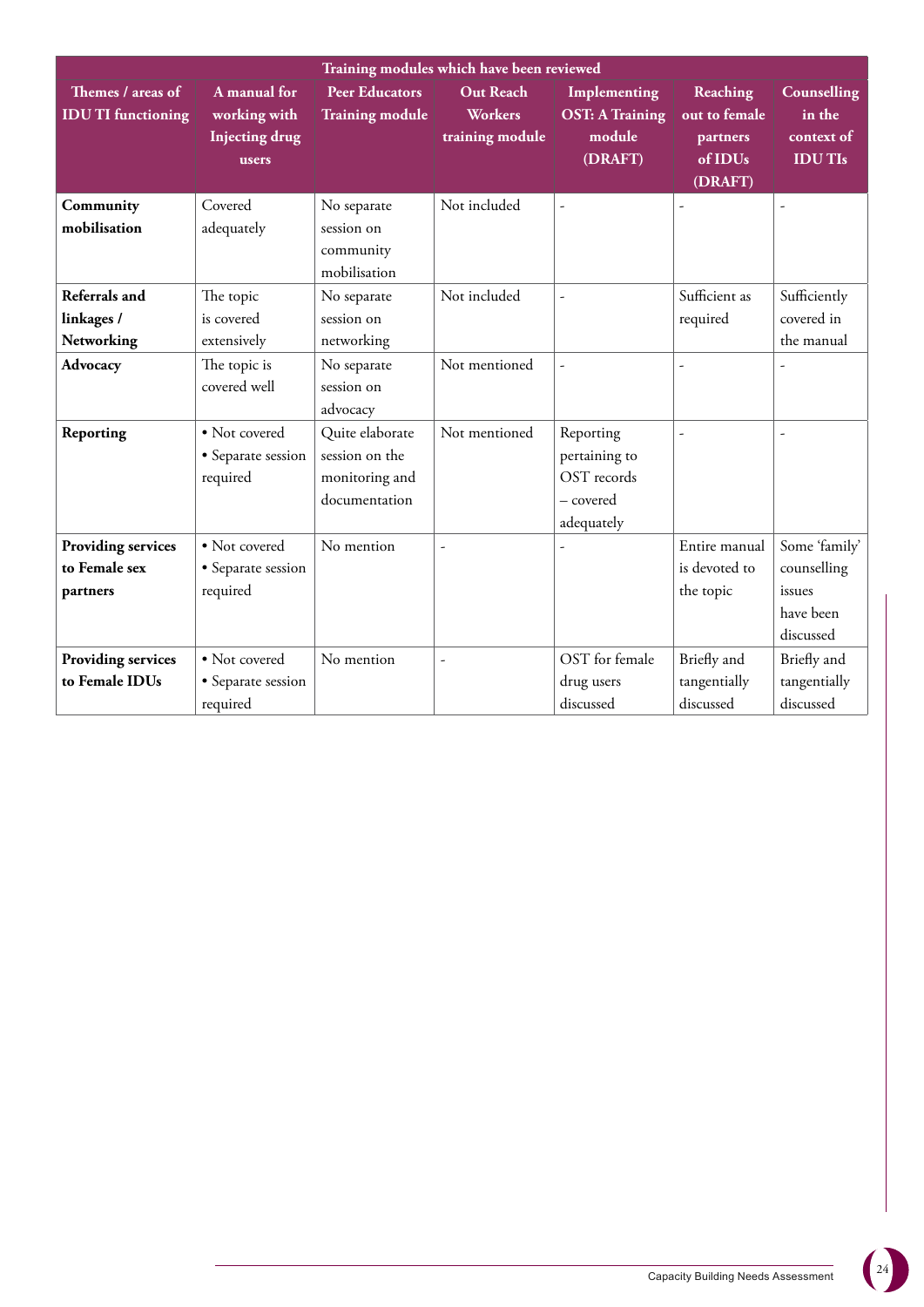# Conclusions and Recommendations

A huge amount of data has been collected in this exercise, which has been condensed, summarised and used for formulating certain recommendations in this section:

# **A. IDU Programme has Unique and Special Training Needs**

It appears from the data that on many occasions, a generic approach is employed in the HIV prevention programme where capacity to manage a programme focusing on 'HIV prevention in general' is seen as enough to deal with all the complexities involved in managing an IDU programme. However, the needs of all vulnerable groups/HRGs are unique – more so in the case of IDUs. Consequently, an expertise in HIV prevention through sexual transmission (which is the case with other HRGs) leaves one relatively unequipped to deal with the plethora of complexities associated with IDU. This reflects in the data, where in general, staff from all the categories surveyed appeared to be comfortable in dealing with generic issues such as DIC, advocacy, reporting etc. However, in most of the issues specific to IDUs – abscesses, waste disposal, overdose, female IDU, female sex partners – staff at all levels appear to require more capacity building.

# **B. Institutional Mechanisms for Capacity Building are in Place; Need to be Strengthened**

STRCs are coming across as rather strong institutional mechanisms for capacity building of IDU TIs. However, these institutions need to be strengthened for a more effective response. Many STRCs appear to be struggling with administrative and management issues. Some of these issues are:

- *• The management systems of STRCs may need to be reviewed and resource allocation – if required – may be optimised.*
- *• There is also a need for provision of more human resources at the STRCs.*
- *• Since capacity-building requirements of IDU programmes are unique, staff with specific expertise and experience in dealing with drug use related issues may have to be considered and recruited.*
- *• States who do not have a STRC at present should be urgently provided with institutional mechanisms for capacity building.*

# **C. Other Institutional Mechanisms for Capacity Building Must be Explored**

While STRCs could be seen as the primary capacity building institutions for the TIs, other institutional mechanisms – particular for building capacities of other entities such as SACS, TSUs etc. – must be explored. Data indicates that the RRTCs functioning with Ministry of Social Justice and Empowerment could be roped in for many such purposes. Additionally, for the training of medical staff such as doctors and nurses working with IDU TIs, medical institutions should be approached.

# **D. It Is Not Enough to train just the TI Staff; Capacity Building is Required at all Levels**

The target groups for training programmes, at the moment appear to be only comprising of staff working with IDU TIs. Since, as stated earlier, IDU programme is unique in many ways, staff at all the levels require building of capacities. Thus, the TI personnel need to be trained so that they can effectively implement and deliver the services. Additionally, the TSU staff (programme officers) and the SACS staff must be trained so that they can effectively monitor the TIs and provide technical support.

# **E. Some TI Staff Appear to Fall Out of the Training Net**

It is evident that doctors at a majority of the TIs remain one of the most inadequately trained staff. There was some indication from the data, that the existing training programmes may not appear attractive or suitable for the doctors. Innovative institutional mechanisms for the training of doctors must be explored. It is here that the earlier recommendation of bringing in the medical colleges and institutions on-board appears to be relevant.

# **F. Existing Resource Material Needs to be Relooked at, Updated and Supplemented**

The existing training manuals appear to be largely generic in nature, i.e. they have been designed for TI programmes in general and not specific for IDU TIs. While a specific-for-IDUs training manual is in place, it fails to cover all the relevant issues adequately. This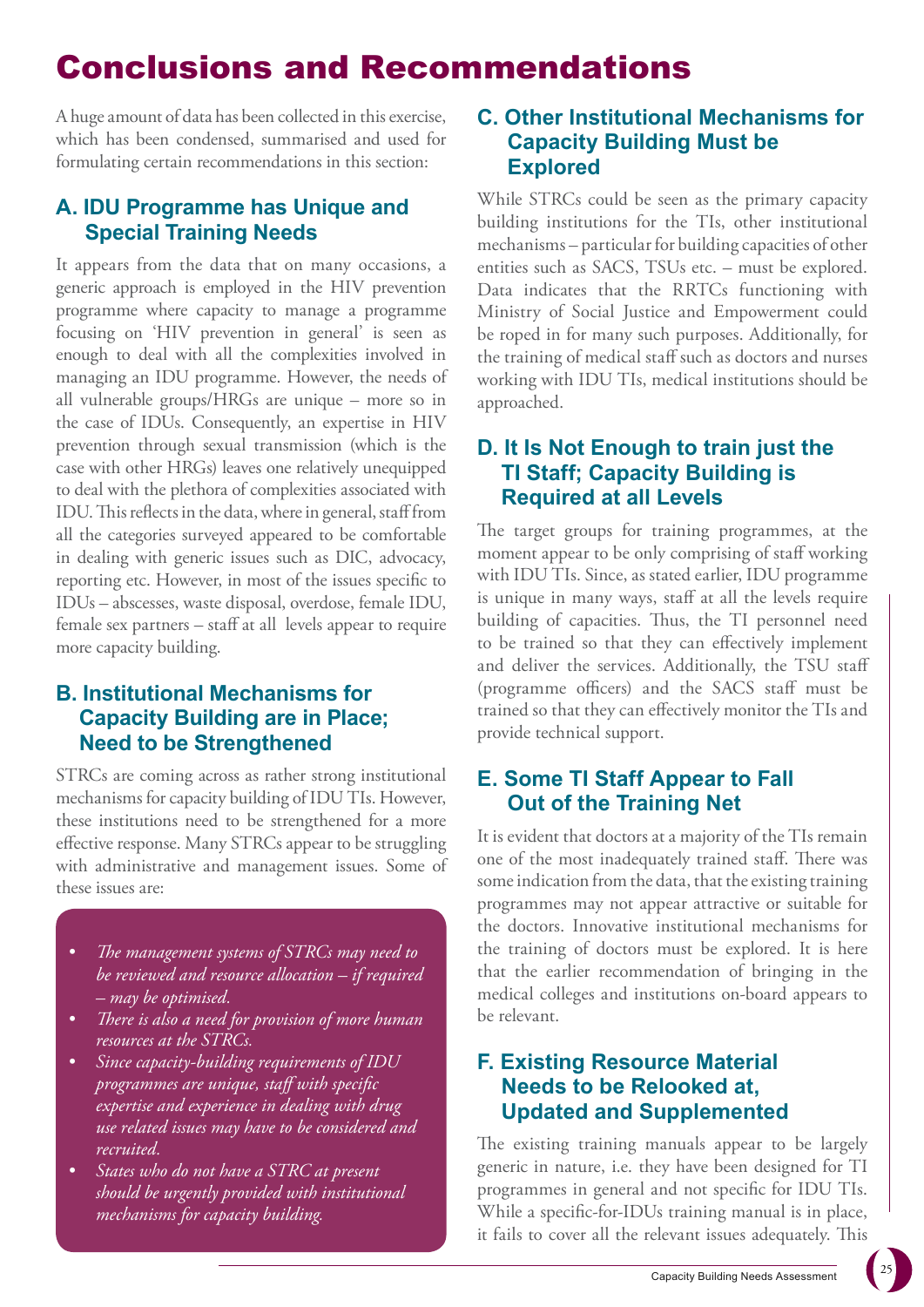finding is backed by the opinion of various categories of staff particularly the STRCs regarding adequacy of training manuals. Specifically, additional resource material on the following themes is urgently required:

- *• Overdose management*
- *• Abscess management*
- *• Waste disposal*
- *• Reaching out to female sex partners and female IDUs*
- *• Opioid Substitution Treatment*

Additionally, it may also help if the training and resource material can be translated to the local languages.

# **G. The Pool of Resource Persons in the Country must be Expanded**

Feedback from most states, SACS, TSUs, TIs and STRCs themselves have expressed concerns over limited availability of resource person specifically for the IDU TI training. Both the qualitative and quantitative data has highlighted the very meagre number of resource persons in the country for training of IDU TI staff. There is a need to create more resource persons in the country on IDU specific issues. This would require the following:

*• Identifying master trainers*

*• Drawing up TORs for potential trainers*

*• Conducting Training-of-Trainers (TOT) programmes*

Additionally it would also require managing logistics such as adequate honorarium for the resource persons.

# **Innovative Training Methodologies and Techniques are Required**

The existing training methodologies appear to be less than adequate for the purpose of effective capacity building. Almost all sectors have expressed the need for training methodologies which go beyond class-room style training. The additional training methodologies must include:

- Exposure visits (to other IDU TIs): These must be organised not only for TIs, but should form a part of capacity building systems at all levels: SACS, TSU, TIs and STRCs – all must get an opportunity to observe the functioning of an IDU TI. For this purpose, some TIs may have to be developed as learning centres/demonstration sites. Such learning/demonstration centres must be identified as national levels as well as regional level programmes.
- Developing audio visual training material: New audio visual training aids must be developed. These must be developed not only for the newer themes/ areas (discussed earlier) but also to supplement and strengthen the existing training material. For instance, a short video could demonstrate correct technique for waste disposal, another could show the interaction between an IDU client and an outreach worker/counsellor, yet another could demonstrate Incision and drainage procedure for an injection-site abscess and so on.
- More interactive and participatory presentations: Even the pedagogic presentation can also be innovatively designed to be more participatory in nature. A case in point are the training manuals 'working with injecting drug users' (developed by NACO), the 'OST training manual'2 and the manual on 'reaching out to female sex partners of IDUs'. There are techniques with which presentation slides can be designed so as to foster interest and interaction with the audience. Thus, keeping the audience motivated and serving the purpose of driving home the message.

<sup>2</sup> The OST training manual and the manual on reaching out to female sex partners of IDUs were under-publication stage while this report was being drafted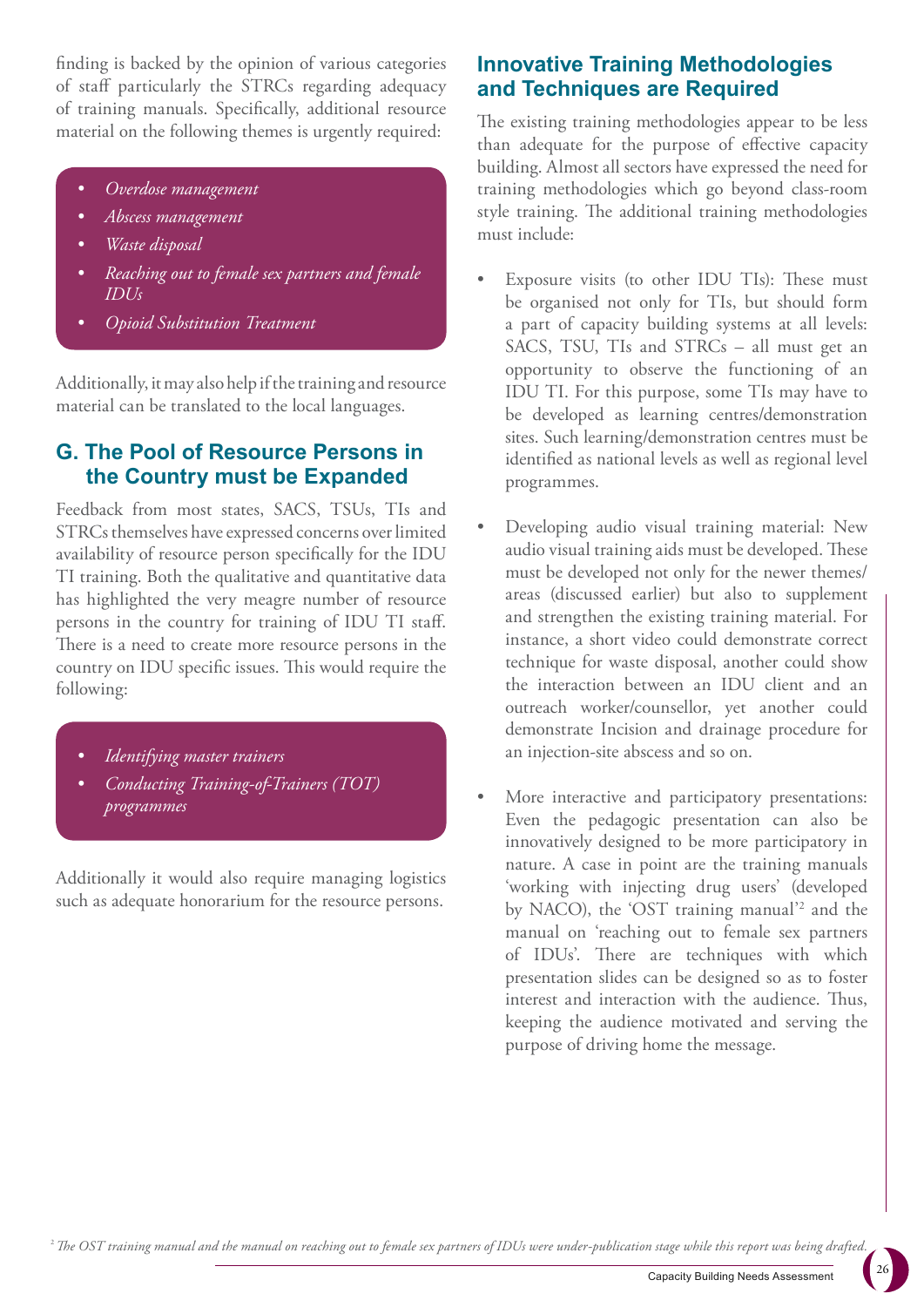# Annexure

# **A. QUESTIONNAIRES USED IN THE STUDY**

### CAPACITY BUILDING NEEDS ASSESSMENT (CBNA) Questionnaire for Service Providers (IDU TIs)

| A. ORGANISATION PROFILE (to be filled by Project Director of NGO / Programme manager of TI) |                             |                              |
|---------------------------------------------------------------------------------------------|-----------------------------|------------------------------|
|                                                                                             |                             |                              |
| 1. Name of NGO                                                                              |                             |                              |
| 2. Address Office with phone number and<br>email                                            |                             |                              |
| 3. Address DIC                                                                              |                             |                              |
| 4. Duration since working as IDU TI                                                         |                             |                              |
| 5. Current Target                                                                           |                             |                              |
| 6. Providing(Tick · one)                                                                    | <b>IDU TI services only</b> | <b>IDU TI services + OST</b> |
| 7. Current coverage<br>(in %, IDUs covered / target)                                        |                             |                              |
| 8. Average number of contacts made through<br>the outreach on any given day                 |                             |                              |
| 9. Average number of clients on any given day<br>to receive OST:                            |                             |                              |
| 10. Average attendance in DIC on any given<br>day                                           |                             |                              |
| 11. Number of IDU TI staff in place (as of                                                  | 11.1                        | <b>PM</b>                    |
| today)                                                                                      | 11.2                        | <b>ORWs</b>                  |
|                                                                                             | 11.3                        | <b>PEs</b>                   |
|                                                                                             | 11.4                        | <b>ANM</b>                   |
|                                                                                             | 11.5                        | Counsellor                   |
|                                                                                             | 11.6                        | Doctor                       |
|                                                                                             | 11.7                        | Any Other (specify)          |
| Peer educators                                                                              |                             |                              |
| 12. Total number of peer educators in place as<br>of today                                  |                             |                              |
| 13. Total number of NEW peer educators<br>placed till date in the last one year             |                             |                              |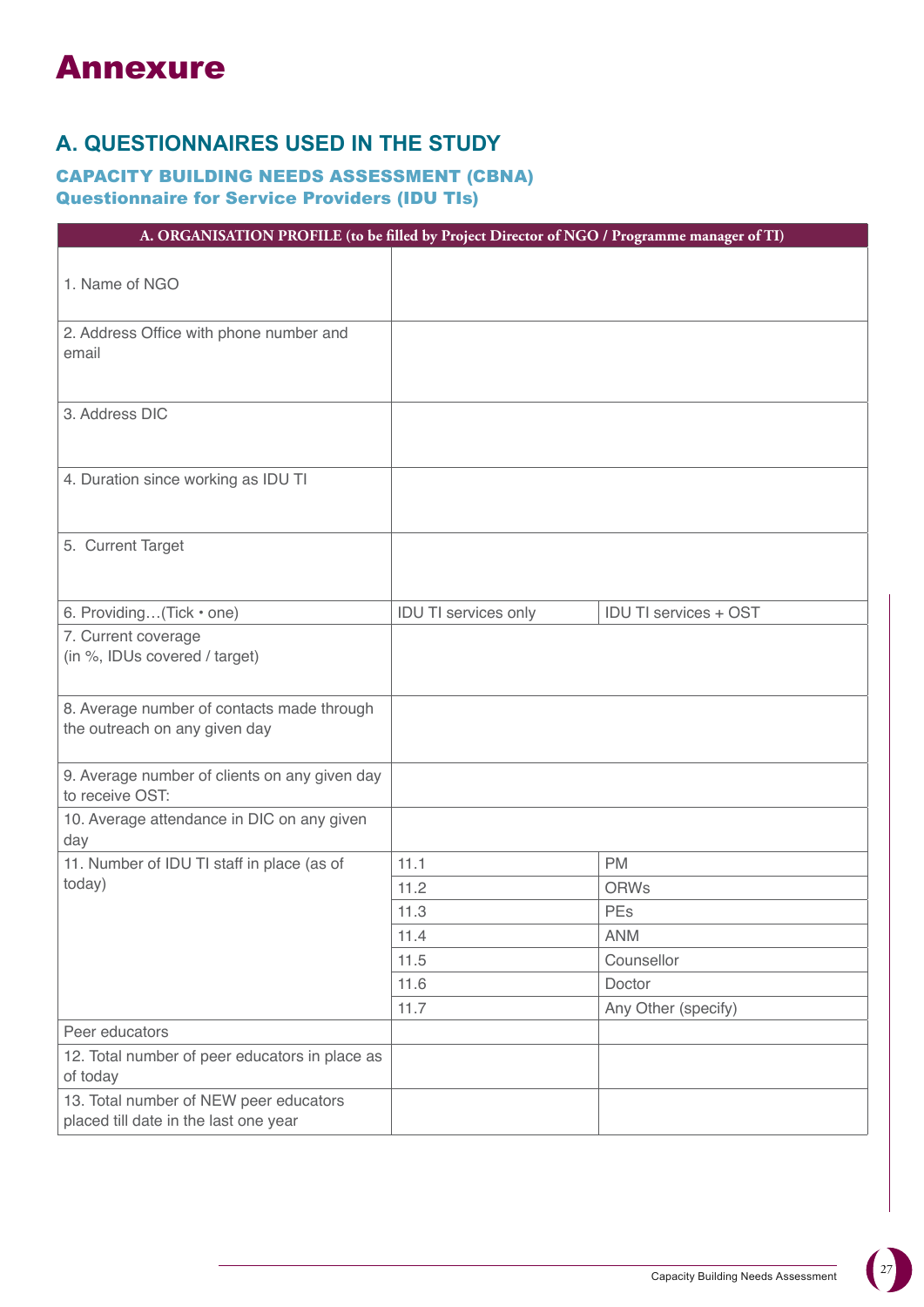| 14. Total number of peer educators TRAINED<br>(in a formal training conducted by STRC) till<br>date in last one year |                                              |
|----------------------------------------------------------------------------------------------------------------------|----------------------------------------------|
| 15. Total number of peer educators TRAINED<br>(in-house) till date in last one year                                  |                                              |
| 16. Total number of TRAINED peer educators<br>in place as of today                                                   |                                              |
| 17. Other activities of the parent NGO (if any)<br>Tick $\square$ as many as applicable                              | Drug treatment / rehab centre                |
|                                                                                                                      | Vocational rehab / counselling /<br>training |
|                                                                                                                      | <b>Educational activities</b>                |
|                                                                                                                      | Microfinance / SHGs                          |
|                                                                                                                      | Shelter homes                                |
|                                                                                                                      | Other TIs (FSW, MSM, Migrant etc.)           |
|                                                                                                                      | Any other (specify)                          |

18. If the parent NGO conducts some other activities, do they influence (either positively or negatively) your work with IDUs in any way? Describe how.

#### **B.Implementing a IDU TI**

1. Provided below is the list of some of the activities you regularly conduct.

For each of the activity listed below, mention the problems your encounter / or encountered in the past. Also list the possible solutions to these problems. These solutions may include some of the measures which you have already taken or some measures you expect other stakeholders (SACS / NACO / TSU / STRC etc.) to take.

For each of the activity listed below, mention the problems your encounter / or encountered in the past. Also list the possible solutions to these problems. These solutions may include some of the measures which you have already taken or some measures you expect other stakeholders (SACS / NACO / TSU / STRC etc.) to take.

| <b>Activity / Area</b>                                           | Problems encountered (now or<br>in the past) | Solution (adopted by you or you<br>expect others to provide these<br>solutions) |
|------------------------------------------------------------------|----------------------------------------------|---------------------------------------------------------------------------------|
| 1.1. Staff turnover                                              |                                              |                                                                                 |
| 1.2. Staff Recruitment                                           |                                              |                                                                                 |
| 1.3. Managing infrastructure                                     |                                              |                                                                                 |
| 1.4. Ensuring supplies                                           |                                              |                                                                                 |
| 1.5. Training of staff                                           |                                              |                                                                                 |
| 1.6. Line-listing                                                |                                              |                                                                                 |
| 1.7. Outreach planning                                           |                                              |                                                                                 |
| 1.8. Conducting outreach / fieldwork                             |                                              |                                                                                 |
| 1.9. Maintaining regularity of contact /<br>follow-up of clients |                                              |                                                                                 |
| 1.10. Needle syringe exchange                                    |                                              |                                                                                 |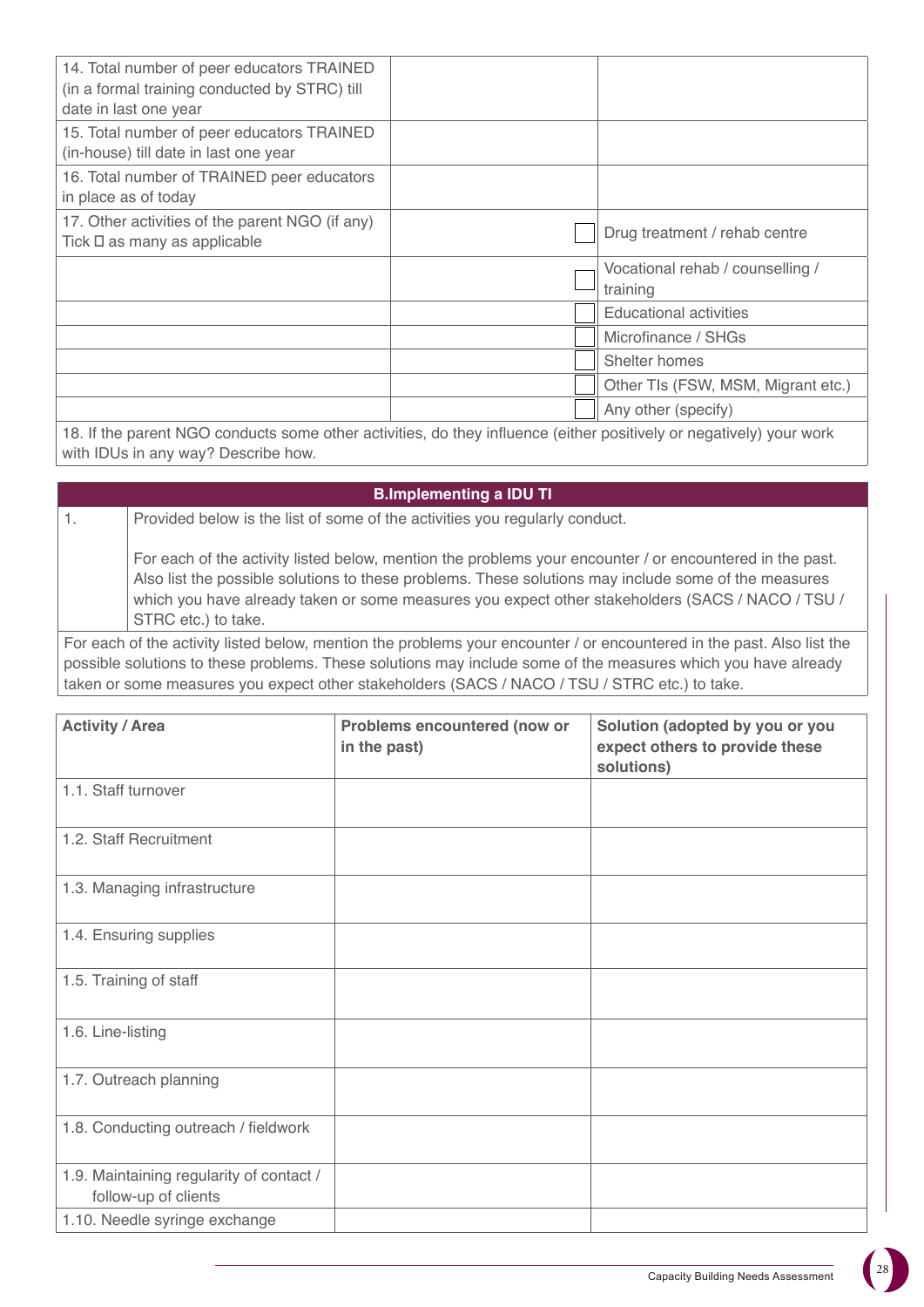| 1.11. OST (Leave blank if you are<br>not implementing OST. For those TIs<br>implementing OST, there is a set of<br>additional items towards the end) |  |
|------------------------------------------------------------------------------------------------------------------------------------------------------|--|
| 1.12. Documentation and reporting                                                                                                                    |  |
| 1.13. Reaching out to female partners<br>/ spouses of IDUs                                                                                           |  |
| 1.14. Reaching out to special popula-<br>tion groups of IDUs (females, adoles-<br>cents, any other)                                                  |  |
| 1.15. Community Mobilisation / Col-<br>lectivisation / Formation of SHGs                                                                             |  |
| 1.16. Advocacy                                                                                                                                       |  |
| 1.17. Ensuring testing (ICTC) of IDUs                                                                                                                |  |
| 1.18. Linkage with ART and ART<br>adherence                                                                                                          |  |
| 1.19. Other Referral and linkages                                                                                                                    |  |
| 1.20. Financial management                                                                                                                           |  |

Below is the list of some factors, which potentially influence the performance of your IDU TI, either positively or negatively. Please check which of these apply to your setting and also briefly mention how they influence performance in the activities / areas indicated below.

Please note that we would like to know about following areas:

- 2.1. Overall Programme management
- 2.2. Outreach and regular contacts (including NSEP and waste management)
- 2.3. General medical care of IDU
- 2.4. Counselling and Behaviour Change
- 2.5. HIV Testing and treatment / Referrals and linkages
- 2.6. Working with Female IDUs and Partners of Male IDUs

For instance at some places, finding appropriate staff is difficult, at certain others, the geographical area is such that the IDU population is scattered making outreach difficult. Some TIs may have noted that having people with the drug use background among staff (PM/ORW/ PE) helps them form better rapport and deliver services to the IDUs. In some places, there are some antisocial elements that hamper the functioning of IDU TI, while at certain others, it is the local police. Some TIs may have found that a police force sensitised and oriented to IDU issues through advocacy is a great help in delivering services. Please describe for each of the areas, how do factors related to staff, social / structural / climatic factors, capacity-related factors, technical support related factors and law-enforcement related factors influence the performance of IDU TI.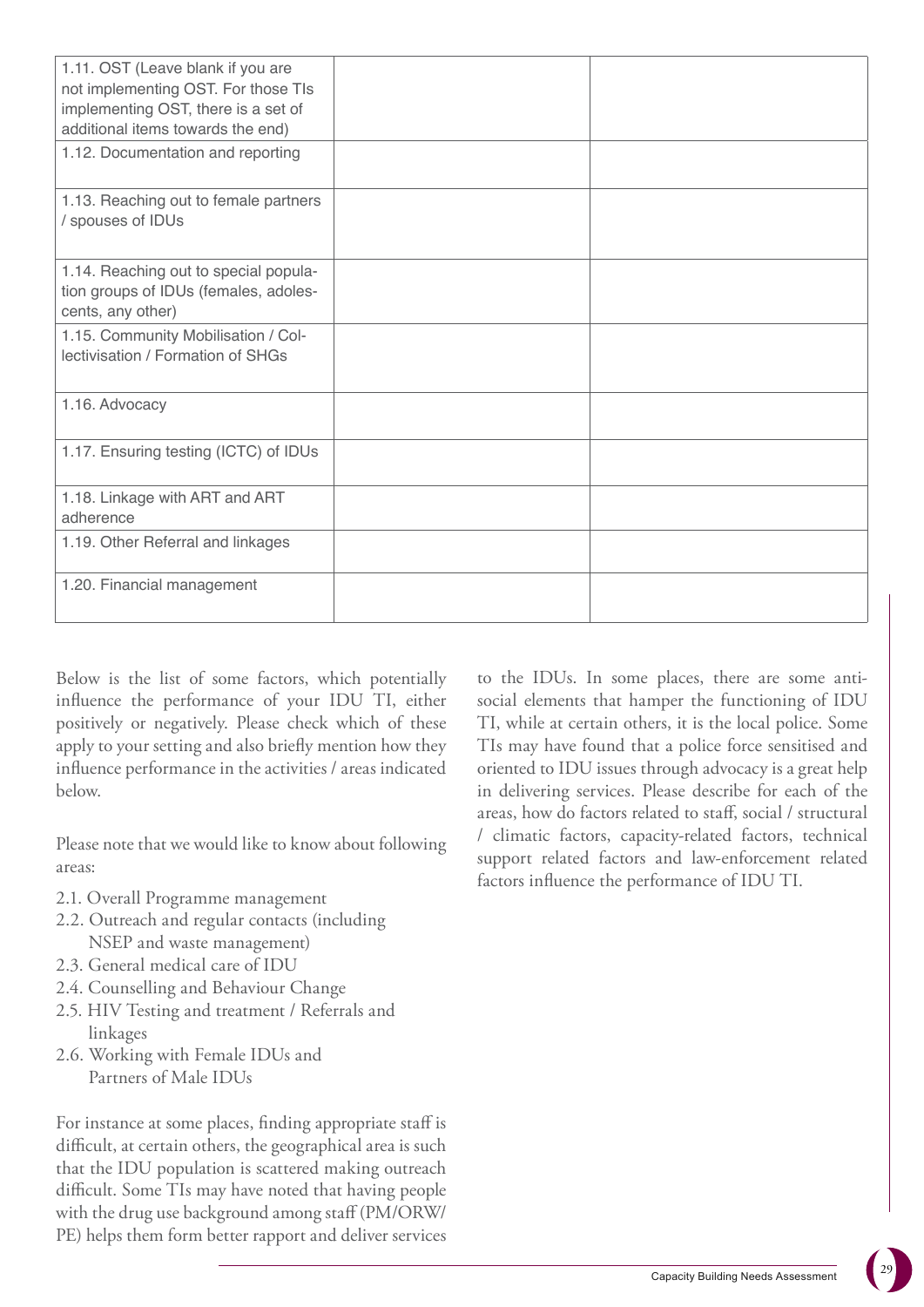| <b>Factors related to</b>                                                                                                                                                          | 2.1 Overall Programme management                                                                                                                                  |
|------------------------------------------------------------------------------------------------------------------------------------------------------------------------------------|-------------------------------------------------------------------------------------------------------------------------------------------------------------------|
| <b>2.1.1. STAFF</b><br>(such as, sourcing appropriate<br>staff during recruitment, staff<br>attitude and motivation etc.)                                                          | Which STAFF related factors influence Overall Programme management and<br>how?                                                                                    |
| 2.1.2. SOCIAL /<br><b>STRUCTURAL/</b><br><b>GEOGRAPHICAL / CLIMATIC</b><br><b>FACTORS</b><br>(such as adverse climate,<br>attitude of general community<br>etc)                    | Which SOCIAL / STRUCTURAL / GEOGRAPHICAL / CLIMATIC FACTORS<br>influence Overall Programme management and how?                                                    |
| $2.1.3.$ CAPACITY /<br><b>KNOWLEDGE RELATED</b><br><b>FACTORS</b><br>(Inadequate training etc)                                                                                     | Which CAPACITY / KNOWLEDGE RELATED FACTORS influence Overall<br>Programme management and how?                                                                     |
| 2.1.4. TECHNICAL /<br><b>FINANCIAL SUPPORT</b><br><b>SYSTEMS (SUCH AS NACO)</b><br>/ SACS / TSU / STRC /<br><b>PARENT NGO)</b><br>(inadequate /untimely provision<br>of funds etc) | Which TECHNICAL / FINANCIAL SUPPORT SYSTEMS (SUCH AS NACO<br>/ SACS / TSU / STRC / PARENT NGO) related factors influence Overall<br>Programme management and how? |
| <b>2.1.5. LEGAL / LAW</b><br><b>ENFORCEMENT RELATED</b><br><b>FACTORS</b><br>(harassment by police or anti-<br>social elements, poor law and<br>order etc)                         | Which LEGAL / LAW ENFORCEMENT RELATED FACTORS influence Overall<br>Programme management and how?                                                                  |
| <b>2.1.6. OTHER FACTORS</b><br>(please specify)                                                                                                                                    | Which OTHER FACTORS influence Overall Programme management and how?                                                                                               |

| <b>Factors related to</b>                                                                                                                                                         | 2.2 Outreach and regular contacts (including NSEP and waste management)                                                                                                                                  |
|-----------------------------------------------------------------------------------------------------------------------------------------------------------------------------------|----------------------------------------------------------------------------------------------------------------------------------------------------------------------------------------------------------|
| <b>2.2.1 STAFF</b><br>(Such as, finding appropriate<br>staff during recruitment, staff<br>attitude and motivation etc.)                                                           | Which STAFF related factors influence outreach and regular contacts (including<br>NSEP and waste management) and how?                                                                                    |
| 2.2.2 SOCIAL /<br><b>STRUCTURAL/</b><br><b>GEOGRAPHICAL / CLIMATIC</b><br><b>FACTORS</b><br>(such as adverse climate,<br>attitude of general community<br>etc)                    | Which SOCIAL / STRUCTURAL / GEOGRAPHICAL / CLIMATIC FACTORS<br>influence Outreach and regular contacts (including NSEP and waste<br>management) and how?                                                 |
| 2.2.3 CAPACITY/<br><b>KNOWLEDGE RELATED</b><br><b>FACTORS</b><br>(Inadequate training etc)                                                                                        | Which CAPACITY / KNOWLEDGE RELATED FACTORS influence Outreach and<br>regular contacts (including NSEP and waste management) and how?                                                                     |
| 2.2.4 TECHNICAL /<br><b>FINANCIAL SUPPORT</b><br><b>SYSTEMS (SUCH AS NACO /</b><br><b>SACS / TSU / STRC / PARENT</b><br>NGO)<br>(inadequate / untimely provision<br>of funds etc) | Which TECHNICAL / FINANCIAL SUPPORT SYSTEMS (SUCH AS NACO /<br>SACS / TSU / STRC / PARENT NGO) related factors influence Outreach and<br>regular contacts (including NSEP and waste management) and how? |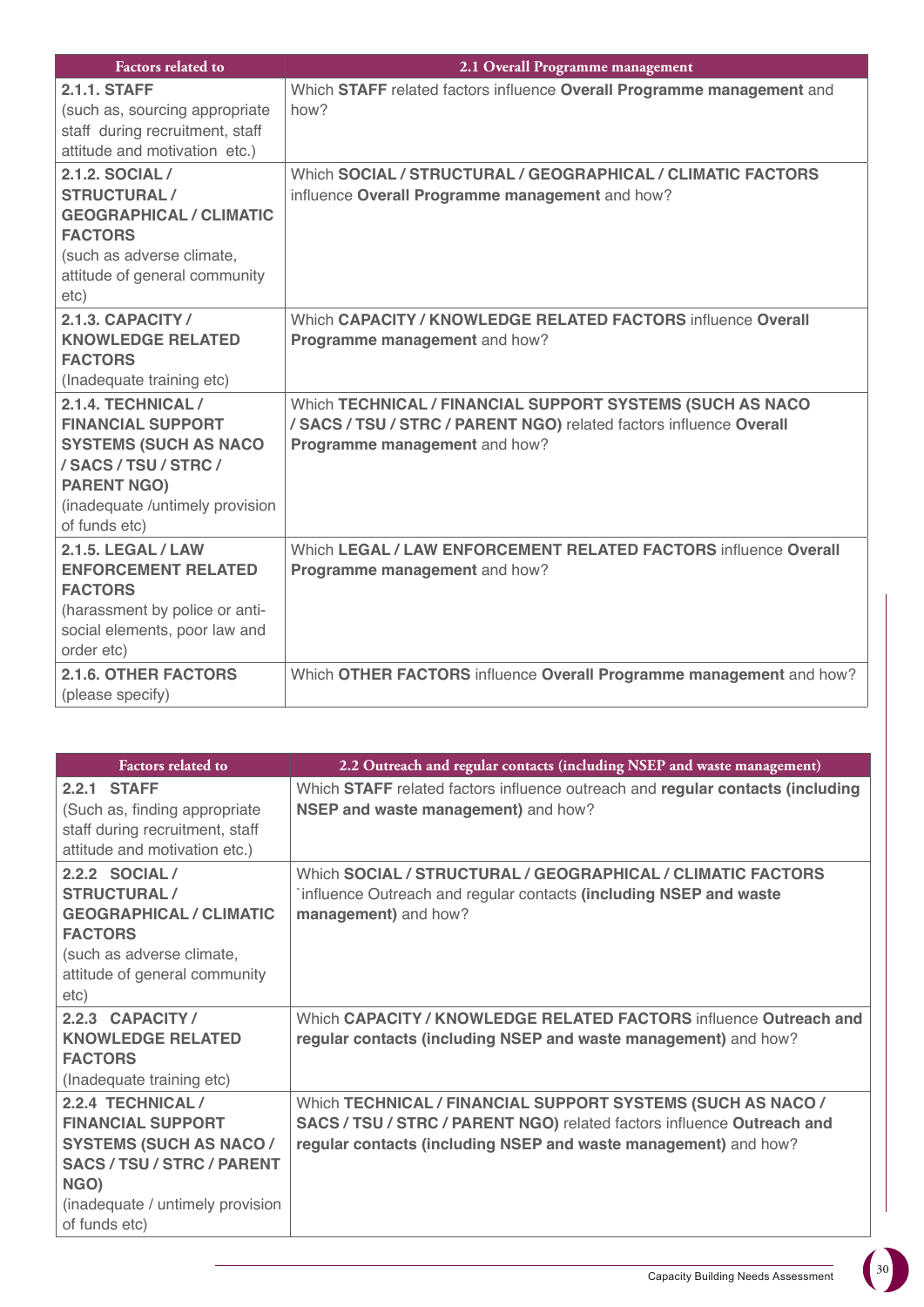| 2.2.5 LEGAL / LAW<br><b>ENFORCEMENT RELATED</b><br><b>FACTORS</b><br>(harassment by police or anti-<br>social elements, poor law and<br>order etc) | Which LEGAL / LAW ENFORCEMENT RELATED FACTORS influence Outreach<br>and regular contacts (including NSEP and waste management) and how? |
|----------------------------------------------------------------------------------------------------------------------------------------------------|-----------------------------------------------------------------------------------------------------------------------------------------|
| 2.2.6 OTHERS FACTORS                                                                                                                               | Which OTHERS FACTORS influence Outreach and regular contacts (including                                                                 |
| (please specify)                                                                                                                                   | NSEP and waste management) and how?                                                                                                     |

| <b>Factors related to</b>                                                                                                                               | 2.3 General medical care of IDU                                                                                                                                   |
|---------------------------------------------------------------------------------------------------------------------------------------------------------|-------------------------------------------------------------------------------------------------------------------------------------------------------------------|
| <b>2.3.1 STAFF</b><br>(Such as, finding appropriate staff during recruitment, staff<br>attitude and motivation etc.)                                    | Which STAFF FACTORS influence General medical<br>care of IDU and how?                                                                                             |
| 2.3.2 SOCIAL / STRUCTURAL / GEOGRAPHICAL /<br><b>CLIMATIC FACTORS</b><br>(such as adverse climate, attitude of general community<br>etc)                | Which SOCIAL / STRUCTURAL / GEOGRAPHICAL /<br><b>CLIMATIC FACTORS</b> influence General medical care<br>of <b>IDU</b> and how?                                    |
| <b>2.3.3 CAPACITY / KNOWLEDGE RELATED FACTORS</b><br>(Inadequate training etc)                                                                          | <b>Which CAPACITY / KNOWLEDGE RELATED</b><br><b>FACTORS</b> influence General medical care of <b>IDU</b><br>and how?                                              |
| <b>2.3.4 TECHNICAL / FINANCIAL SUPPORT SYSTEMS</b><br>(SUCH AS NACO / SACS / TSU / STRC / PARENT NGO)<br>(inadequate / untimely provision of funds etc) | <b>Which TECHNICAL / FINANCIAL SUPPORT</b><br>SYSTEMS (SUCH AS NACO / SACS / TSU / STRC<br>/ PARENT NGO) influence General medical care of<br><b>IDU</b> and how? |
| <b>2.3.5 LEGAL / LAW ENFORCEMENT RELATED</b><br><b>FACTORS</b><br>(harassment by police or anti-social elements, poor law<br>and order etc)             | Which LEGAL / LAW ENFORCEMENT RELATED<br><b>FACTORS</b> influence General medical care of <b>IDU</b><br>and how?                                                  |
| <b>2.3.6 OTHERS FACTORS</b><br>(please specify)                                                                                                         | Which OTHERS FACTORS influence General<br>medical care of IDU and how?                                                                                            |

| <b>Factors related to</b>                                                                                                                               | 2.4 Counselling and Behaviour Change                                                                                                                                           |
|---------------------------------------------------------------------------------------------------------------------------------------------------------|--------------------------------------------------------------------------------------------------------------------------------------------------------------------------------|
| <b>2.4.1 STAFF</b><br>(Such as, finding appropriate staff during recruitment, staff<br>attitude and motivation etc.)                                    | Which STAFF FACTORS influence Counselling and<br>Behaviour Change and how?                                                                                                     |
| 2.4.2 SOCIAL / STRUCTURAL / GEOGRAPHICAL /<br><b>CLIMATIC FACTORS</b><br>(such as adverse climate, attitude of general community<br>etc)                | <b>Which SOCIAL / STRUCTURAL / GEOGRAPHICAL</b><br>/ CLIMATIC FACTORS influence Counselling and<br>Behaviour Change and how?                                                   |
| <b>2.4.3 CAPACITY / KNOWLEDGE RELATED FACTORS</b><br>(Inadequate training etc)                                                                          | <b>Which CAPACITY / KNOWLEDGE RELATED</b><br><b>FACTORS</b> influence Counselling and Behaviour<br><b>Change</b> and how?                                                      |
| <b>2.4.4 TECHNICAL / FINANCIAL SUPPORT SYSTEMS</b><br>(SUCH AS NACO / SACS / TSU / STRC / PARENT NGO)<br>(inadequate / untimely provision of funds etc) | <b>Which TECHNICAL / FINANCIAL SUPPORT</b><br>SYSTEMS (SUCH AS NACO / SACS / TSU / STRC /<br><b>PARENT NGO) FACTORS influence Counselling and</b><br>Behaviour Change and how? |
| <b>2.4.5 LEGAL / LAW ENFORCEMENT RELATED</b><br><b>FACTORS</b><br>(harassment by police or anti-social elements, poor law<br>and order etc)             | <b>Which LEGAL / LAW ENFORCEMENT RELATED</b><br><b>FACTORS</b> influence Counselling and Behaviour<br><b>Change and how?</b>                                                   |
| <b>2.4.6 OTHERS FACTORS</b><br>(please specify)                                                                                                         | Which OTHERS FACTORS influence Counselling<br>and Behaviour Change and how?                                                                                                    |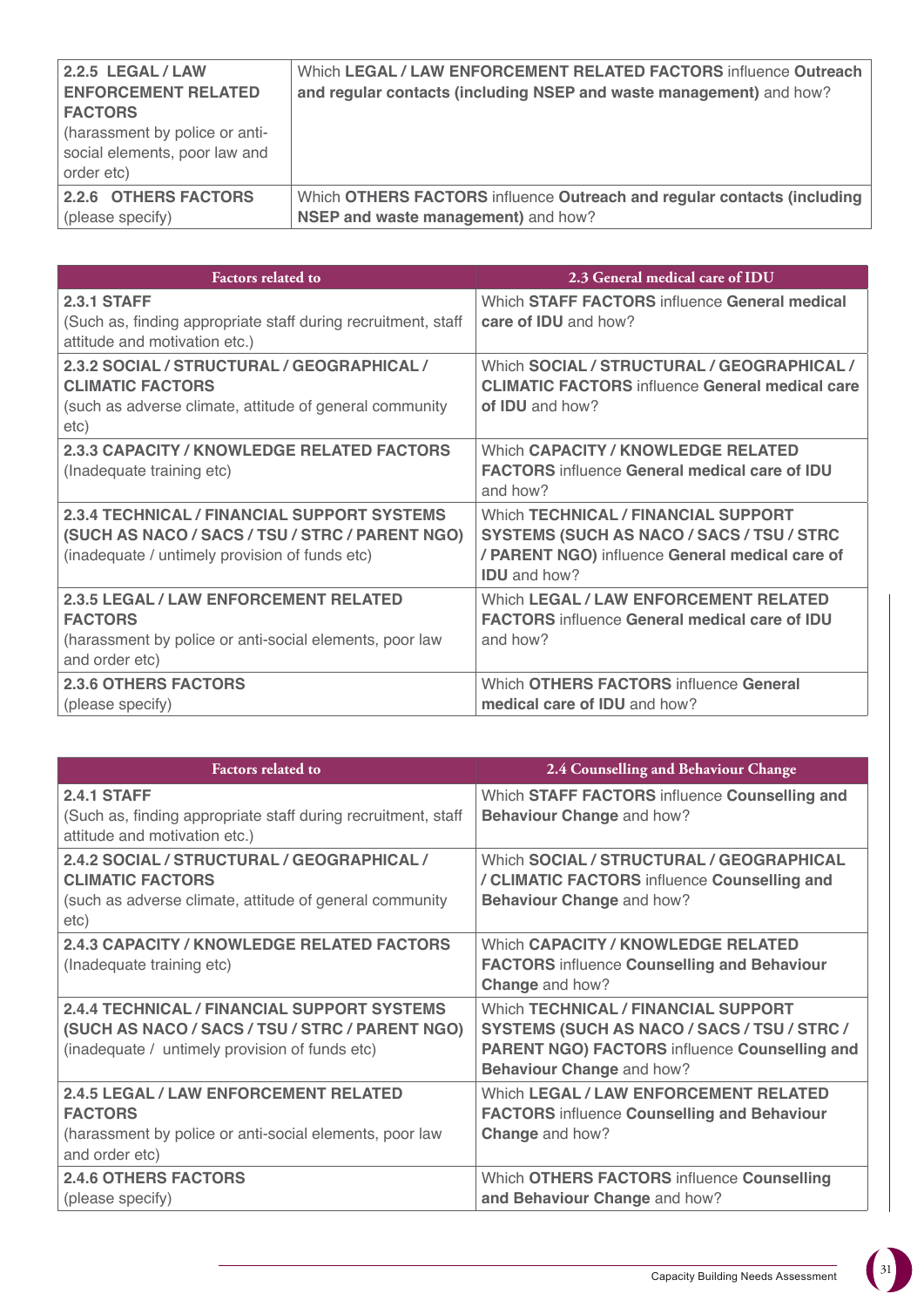| <b>Factors related to</b>                                                                                                                                                      | 2.5 HIV Testing and treatment / Referrals and linkages                                                                                                                         |
|--------------------------------------------------------------------------------------------------------------------------------------------------------------------------------|--------------------------------------------------------------------------------------------------------------------------------------------------------------------------------|
| <b>2.5.1 STAFF</b><br>(Such as, finding appropriate staff<br>during recruitment, staff attitude and<br>motivation etc.)                                                        | Which STAFF FACTORS influence HIV Testing and treatment / Referrals<br>and linkages and how?                                                                                   |
| 2.5.2 SOCIAL / STRUCTURAL<br>/ GEOGRAPHICAL / CLIMATIC<br><b>FACTORS</b><br>(such as adverse climate, attitude of<br>general community etc)                                    | Which SOCIAL / STRUCTURAL / GEOGRAPHICAL / CLIMATIC<br><b>FACTORS</b> influence HIV Testing and treatment / Referrals and linkages<br>and how?                                 |
| <b>2.5.3 CAPACITY / KNOWLEDGE</b><br><b>RELATED FACTORS</b><br>(Inadequate training etc)                                                                                       | Which CAPACITY / KNOWLEDGE RELATED FACTORS influence HIV<br>Testing and treatment / Referrals and linkages and how?                                                            |
| <b>2.5.4 TECHNICAL / FINANCIAL</b><br><b>SUPPORT SYSTEMS (SUCH AS</b><br>NACO / SACS / TSU / STRC /<br><b>PARENT NGO)</b><br>(inadequate / untimely provision of<br>funds etc) | Which TECHNICAL / FINANCIAL SUPPORT SYSTEMS (SUCH AS NACO<br>/ SACS / TSU / STRC / PARENT NGO)FACTORS influence HIV Testing<br>and treatment / Referrals and linkages and how? |
| <b>2.5.5 LEGAL / LAW ENFORCEMENT</b><br><b>RELATED FACTORS</b><br>(harassment by police or anti-social<br>elements, poor law and order etc)                                    | Which LEGAL / LAW ENFORCEMENT RELATED FACTORS influence<br>HIV Testing and treatment / Referrals and linkages and how?                                                         |
| <b>2.5.6 OTHERS FACTORS</b><br>(please specify)                                                                                                                                | Which OTHERS FACTORS influence HIV Testing and treatment /<br>Referrals and linkages and how?                                                                                  |

| <b>Factors related to</b>                                                                                                                                                | 2.6 Working with Female IDUs and Partners of Male IDUs                                                                                                                         |
|--------------------------------------------------------------------------------------------------------------------------------------------------------------------------|--------------------------------------------------------------------------------------------------------------------------------------------------------------------------------|
| <b>2.6.1. STAFF</b><br>(Such as, finding appropriate staff<br>during recruitment, staff attitude and<br>motivation etc.)                                                 | Which STAFF FACTORS influence Working with Female IDUs and<br>Partners of Male IDUs and how?                                                                                   |
| <b>2.6.2. SOCIAL / STRUCTURAL</b><br>/ GEOGRAPHICAL / CLIMATIC<br><b>FACTORS</b><br>(such as adverse climate, attitude of<br>general community etc)                      | Which SOCIAL / STRUCTURAL / GEOGRAPHICAL / CLIMATIC<br><b>FACTORS</b> influence Working with Female IDUs and Partners of Male<br><b>IDUs and how?</b>                          |
| 2.6.3. CAPACITY / KNOWLEDGE<br><b>RELATED FACTORS</b><br>(Inadequate training etc)                                                                                       | Which CAPACITY / KNOWLEDGE RELATED FACTORS influence<br>Working with Female IDUs and Partners of Male IDUs and how?                                                            |
| 2.6.4. TECHNICAL / FINANCIAL<br><b>SUPPORT SYSTEMS (SUCH AS</b><br>NACO / SACS / TSU / STRC /<br><b>PARENT NGO)</b><br>(inadequate / untimely provision of<br>funds etc) | Which TECHNICAL / FINANCIAL SUPPORT SYSTEMS (SUCH AS NACO<br>/ SACS / TSU / STRC / PARENT NGO)FACTORS influence Working with<br>Female IDUs and Partners of Male IDUs and how? |
| 2.6.5. LEGAL / LAW ENFORCEMENT<br><b>RELATED FACTORS</b><br>(harassment by police or anti-social<br>elements, poor law and order etc)                                    | Which LEGAL / LAW ENFORCEMENT RELATED FACTORS influence<br>Working with Female IDUs and Partners of Male IDUs and how?                                                         |
| <b>2.6.6. OTHERS FACTORS</b><br>(please specify)                                                                                                                         | Which OTHERS FACTORS influence Working with Female IDUs and<br>Partners of Male IDUs and how?                                                                                  |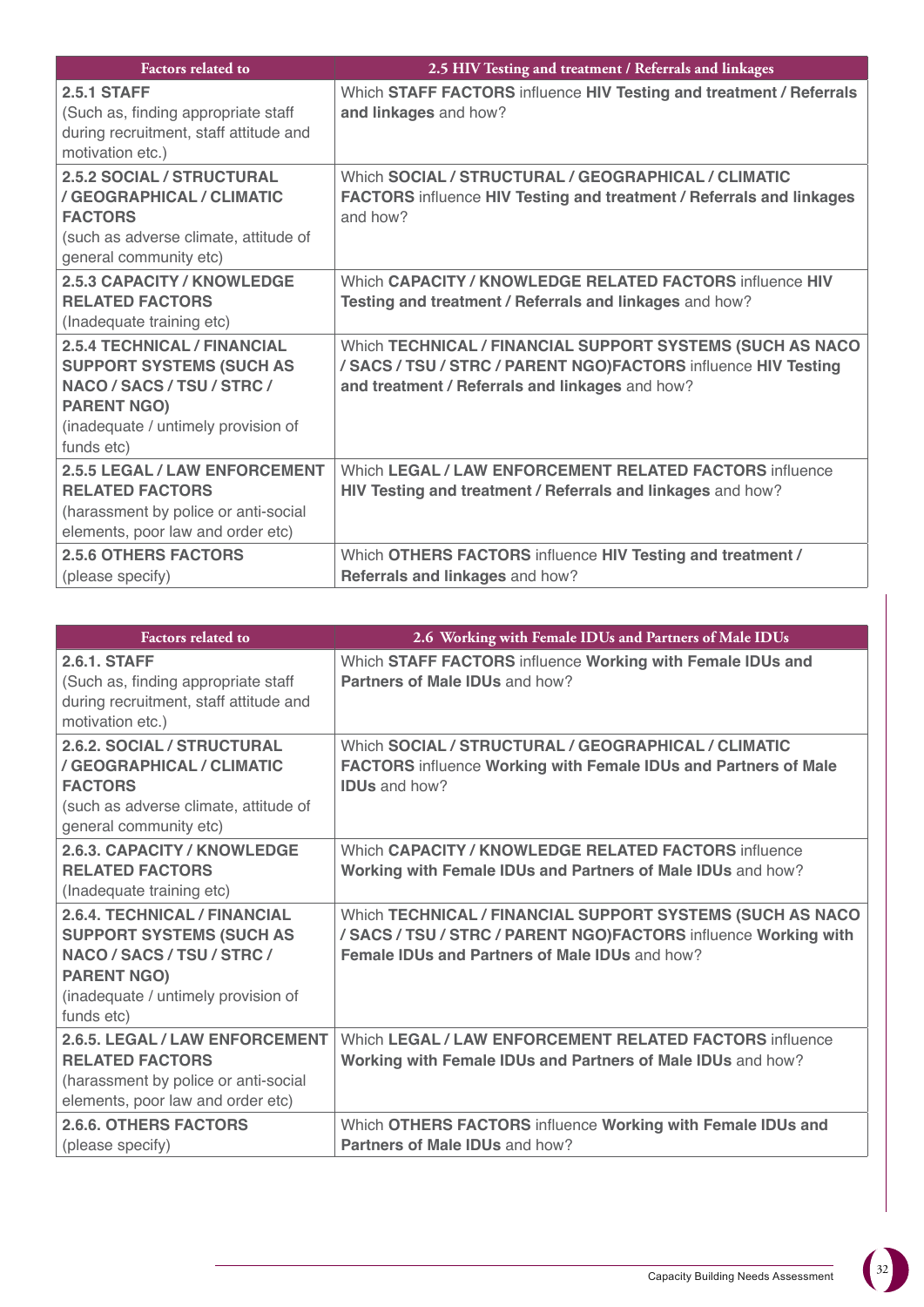**4. Can you describe the specific ways in which the TSU / NERO (in case of North East states) has helped you improve the performance of your TI?**

**5. Do you have any other suggestions / advise about improving the performance of IDU TIs?** 

#### **C. Staff (To be filled in by the PM or the respective staff themselves)**

| <b>PM</b>                                                                                                                                                                        |                   |                        |                                  |
|----------------------------------------------------------------------------------------------------------------------------------------------------------------------------------|-------------------|------------------------|----------------------------------|
| 1. Qualification                                                                                                                                                                 |                   |                        |                                  |
| 2. Duration of Experience as<br>PM of IDU TI                                                                                                                                     |                   |                        |                                  |
| 3. Any other work experience<br>(provide details)                                                                                                                                |                   |                        |                                  |
| 4. Whether would like to<br>describe himself / herself<br>as 'from the drug use<br>background'?                                                                                  |                   |                        |                                  |
| 5. Number of training<br>programmes attended as PM                                                                                                                               |                   |                        |                                  |
| 6. Details of training<br>Programmes                                                                                                                                             | Year of training, | Programme conducted by | Main topics covered              |
| Mention, for each training<br>attended-                                                                                                                                          |                   |                        |                                  |
| 7. Exposure visits to other<br><b>IDU TIs and their details</b><br>Mention, for each exposure<br>visit -year, place/site where<br>exposure visit was made,<br>visit organised by |                   |                        |                                  |
| 8. Has there been a staff<br>turnover in the last one year<br>(staff leaving the project in<br>the last one year)?                                                               | No                |                        | Yes                              |
| 9. If YES, Please mention the<br>cadre of staff and the number<br>against the cadre who have<br>left in the last one year                                                        | Cadre             |                        | Number of staff who have<br>left |
|                                                                                                                                                                                  | <b>PM</b>         |                        |                                  |
|                                                                                                                                                                                  | ANM/Counsellor    |                        |                                  |
|                                                                                                                                                                                  | Doctor            |                        |                                  |
|                                                                                                                                                                                  | <b>ORW</b>        |                        |                                  |
|                                                                                                                                                                                  | <b>PEs</b>        |                        |                                  |

| <b>ORW</b> 1(senior most)                                                                        |                                                                |  |  |
|--------------------------------------------------------------------------------------------------|----------------------------------------------------------------|--|--|
|                                                                                                  | (To be filled in by the PM or the respective staff themselves) |  |  |
| 10. Qualification                                                                                |                                                                |  |  |
| 11. Duration of Experience<br>as ORW of IDU TI                                                   |                                                                |  |  |
| 12. Any other work<br>experience (provide<br>details)                                            |                                                                |  |  |
| 13. Whether would like to<br>describe himself / herself<br>as 'from the drug use<br>background'? |                                                                |  |  |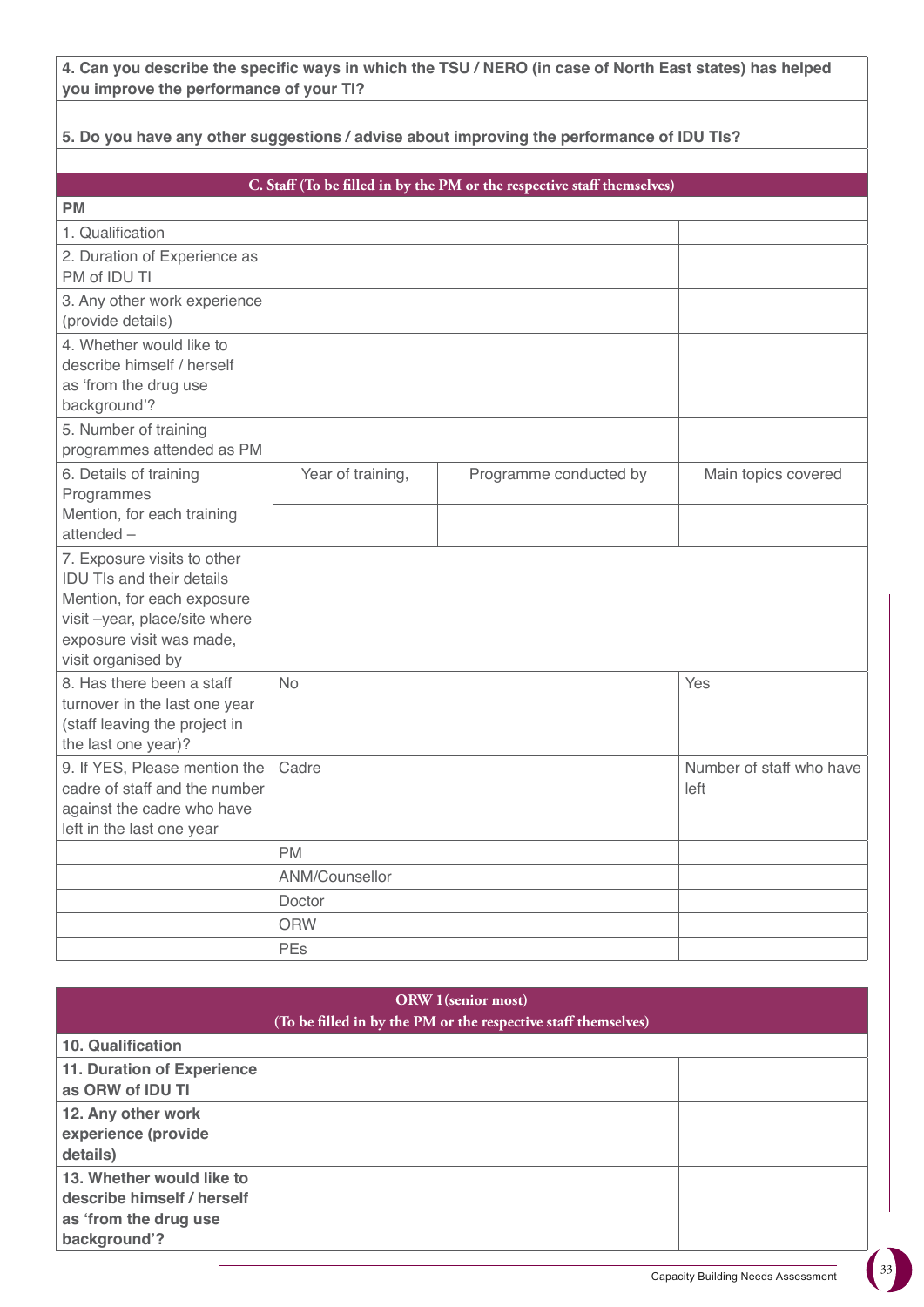| 14. Number of training<br>programmes attended as<br><b>ORW</b> |                   |                        |                     |
|----------------------------------------------------------------|-------------------|------------------------|---------------------|
| 15. Details of training                                        | Year of training, | Programme conducted by | Main topics covered |
| <b>Programmes</b>                                              |                   |                        |                     |
| Mention, for each training                                     |                   |                        |                     |
| attended-                                                      |                   |                        |                     |
| 16. Exposure visits to other                                   |                   |                        |                     |
| <b>IDU TIs and their details</b>                               |                   |                        |                     |
| Mention, for each exposure                                     |                   |                        |                     |
| visit -year, place/site where                                  |                   |                        |                     |
| exposure visit was made,                                       |                   |                        |                     |
| visit organised by                                             |                   |                        |                     |

| ORW 2 (Junior most)                                                                              |                                                                |                        |                     |  |
|--------------------------------------------------------------------------------------------------|----------------------------------------------------------------|------------------------|---------------------|--|
|                                                                                                  | (To be filled in by the PM or the respective staff themselves) |                        |                     |  |
| <b>17. Qualification</b>                                                                         |                                                                |                        |                     |  |
| <b>18. Duration of Experience</b><br>as ORW of IDU TI                                            |                                                                |                        |                     |  |
| 19. Any other work<br>experience (provide<br>details)                                            |                                                                |                        |                     |  |
| 20. Whether would like to<br>describe himself / herself<br>as 'from the drug use<br>background'? |                                                                |                        |                     |  |
| 21. Number of training<br>programmes attended as<br><b>ORW</b>                                   |                                                                |                        |                     |  |
| 22. Details of training                                                                          | Year of training,                                              | Programme conducted by | Main topics covered |  |
| <b>Programmes</b><br>Mention, for each training<br>attended-                                     |                                                                |                        |                     |  |
| 23. Exposure visits to other<br><b>IDU TIs and their details</b>                                 |                                                                |                        |                     |  |
| Mention, for each exposure                                                                       |                                                                |                        |                     |  |
| visit -year, place/site where                                                                    |                                                                |                        |                     |  |
| exposure visit was made,<br>visit organised by                                                   |                                                                |                        |                     |  |

| <b>ANM / Counsellor</b><br>(To be filled in by the PM or the respective staff themselves)        |                                                                                                     |  |  |
|--------------------------------------------------------------------------------------------------|-----------------------------------------------------------------------------------------------------|--|--|
|                                                                                                  | (to be filled in separately for both, in case the TI has both - an ANM and a counsellor. see below) |  |  |
| 24. Qualification                                                                                |                                                                                                     |  |  |
| 25. Duration of Experience<br>as ANM / Counsellor of IDU                                         |                                                                                                     |  |  |
| 26. Any other work<br>experience (provide<br>details)                                            |                                                                                                     |  |  |
| 27. Whether would like to<br>describe himself / herself<br>as 'from the drug use<br>background'? |                                                                                                     |  |  |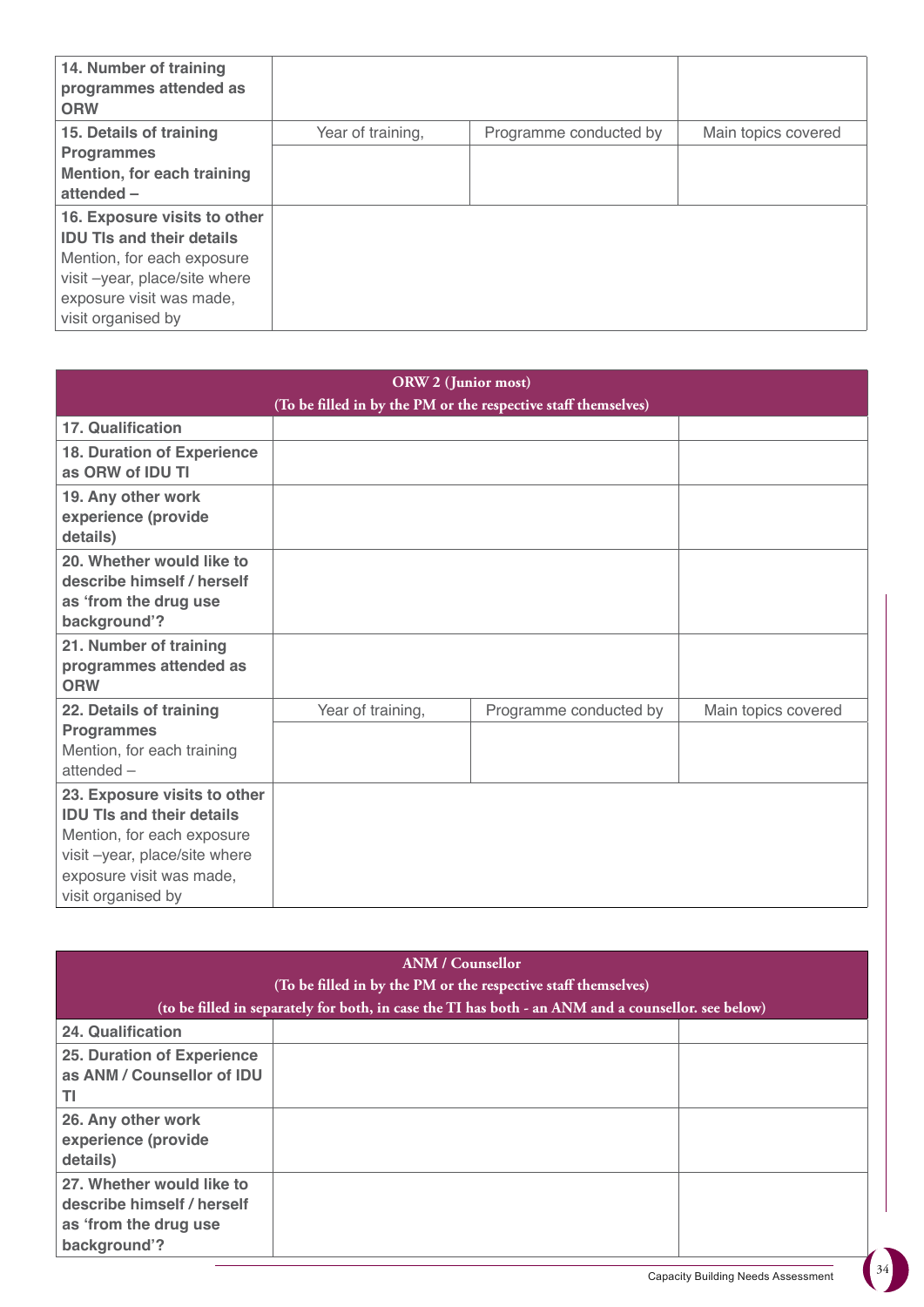| 28. Number of training<br>programmes attended as<br><b>ANM / Counsellor</b> |                   |                        |                     |
|-----------------------------------------------------------------------------|-------------------|------------------------|---------------------|
| 29. Details of training                                                     | Year of training, | Programme conducted by | Main topics covered |
| <b>Programmes</b>                                                           |                   |                        |                     |
| Mention, for each training                                                  |                   |                        |                     |
| $attended -$                                                                |                   |                        |                     |
| 30. Exposure visits to other                                                |                   |                        |                     |
| <b>IDU TIs and their details</b>                                            |                   |                        |                     |
| Mention, for each exposure                                                  |                   |                        |                     |
| visit -year, place/site where                                               |                   |                        |                     |
| exposure visit was made,                                                    |                   |                        |                     |
| visit organised by                                                          |                   |                        |                     |

| <b>ANM / Counsellor</b><br>(To be filled in by the PM or the respective staff themselves)<br>(To be filled in separately for both, in case the TI has an ANM and a counsellor. If the TI has just one person as ANM / |                        |                        |                     |  |
|-----------------------------------------------------------------------------------------------------------------------------------------------------------------------------------------------------------------------|------------------------|------------------------|---------------------|--|
|                                                                                                                                                                                                                       | Counsellor, skip this) |                        |                     |  |
| 31. Qualification                                                                                                                                                                                                     |                        |                        |                     |  |
| 32. Duration of Experience<br>as ANM / Counsellor of IDU<br>ΤI                                                                                                                                                        |                        |                        |                     |  |
| 33. Any other work<br>experience (provide<br>details)                                                                                                                                                                 |                        |                        |                     |  |
| 34. Whether would like to<br>describe himself / herself<br>as 'from the drug use<br>background'?                                                                                                                      |                        |                        |                     |  |
| 35. Number of training<br>programmes attended as<br><b>ANM / Counsellor</b>                                                                                                                                           |                        |                        |                     |  |
| 36. Details of training                                                                                                                                                                                               | Year of training,      | Programme conducted by | Main topics covered |  |
| <b>Programmes</b><br>Mention, for each training<br>attended-                                                                                                                                                          |                        |                        |                     |  |
| 37. Exposure visits to other<br><b>IDU TIs and their details</b><br>Mention, for each exposure<br>visit -year, place/site where<br>exposure visit was made,                                                           |                        |                        |                     |  |
| visit organised by                                                                                                                                                                                                    |                        |                        |                     |  |

| <b>Doctor</b>                                                                 |                                                                |  |  |  |
|-------------------------------------------------------------------------------|----------------------------------------------------------------|--|--|--|
|                                                                               | (To be filled in by the PM or the respective staff themselves) |  |  |  |
| 38. Qualification                                                             |                                                                |  |  |  |
| 39. Duration of Experience<br>as Doctor attached to IDU<br>ΤI                 |                                                                |  |  |  |
| 40. Any other work<br>experience (provide<br>details)                         |                                                                |  |  |  |
| 41. Number of training<br>programmes attended as<br>Doctor attached to IDU TI |                                                                |  |  |  |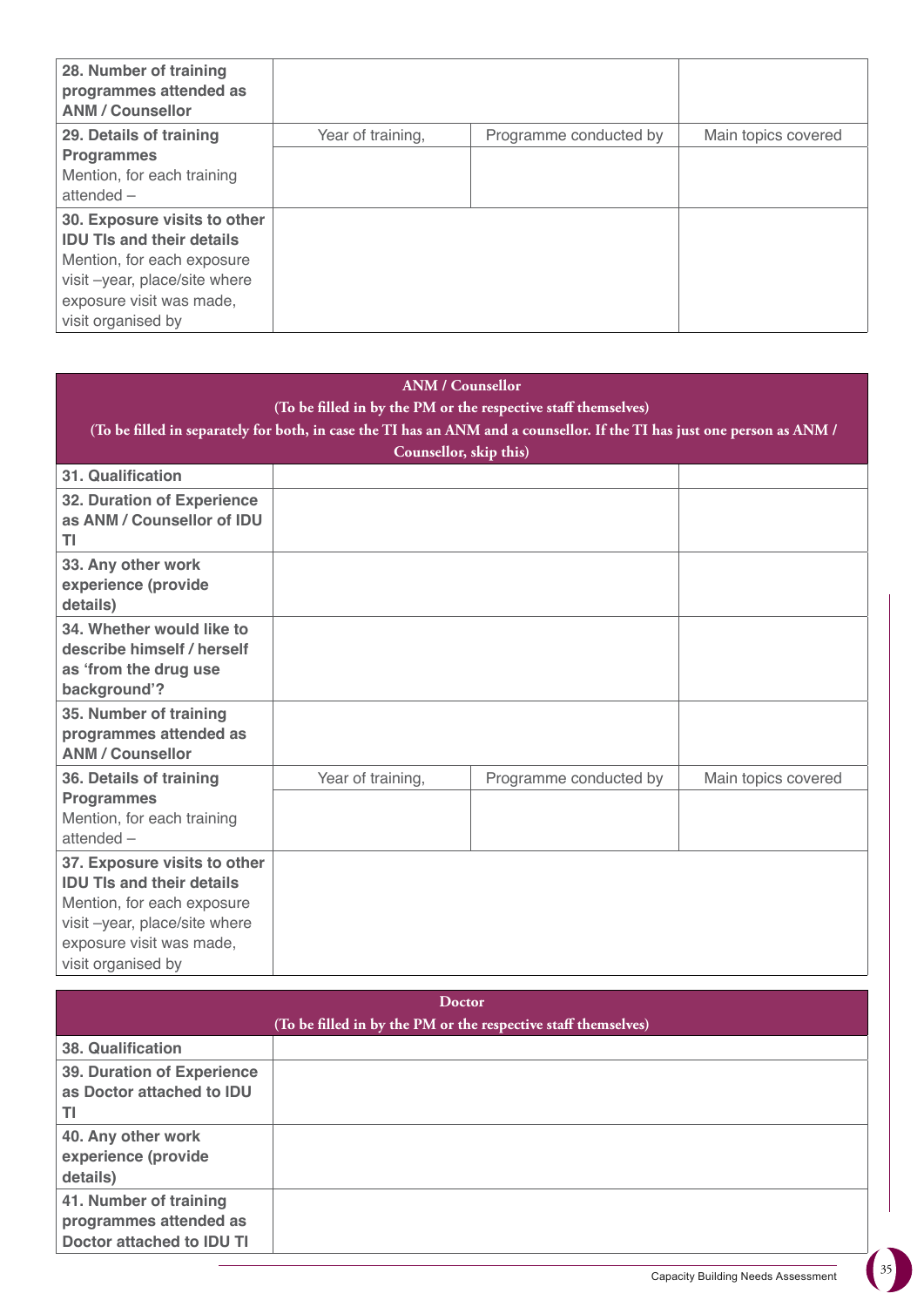| Year of training, | Programme conducted by | Main topics covered |
|-------------------|------------------------|---------------------|
|                   |                        |                     |
|                   |                        |                     |
|                   |                        |                     |
|                   |                        |                     |
|                   |                        |                     |
|                   |                        |                     |
|                   |                        |                     |
|                   |                        |                     |
|                   |                        |                     |
|                   |                        |                     |

#### **D. Staff and their training needs**

**Please see the table below. Which of the following aspects of TI functioning do you think the staff needs training in? Feel free to elaborate.**

Note: Ideally the following table must be filled by the individual staff. However, in case it is difficult, programme managers may also – as per their understanding about staff training needs – respond to the following table.

#### Legend:

Fill '1', if Trained and feel fully confident; no further training required

Fill '2', if Trained; but may benefit from further training

Fill '3', if Not received any training at all

|                                                                           | <b>PM</b> | <b>ORW</b><br>(applies to<br><b>ORWs</b> in<br>general) | ANM /<br><b>Counsellors</b> | Peer<br>educators | <b>Doctor</b> | M & E<br>officer (if<br>applicable) |
|---------------------------------------------------------------------------|-----------|---------------------------------------------------------|-----------------------------|-------------------|---------------|-------------------------------------|
| 1. Basic knowledge about drug<br>addiction and IDU                        |           |                                                         |                             |                   |               |                                     |
| 2. Basic understanding about<br><b>HIV and Harm reduction</b>             |           |                                                         |                             |                   |               |                                     |
| 3. Outreach planning and<br>conducting                                    |           |                                                         |                             |                   |               |                                     |
| 4. Running and managing a DIC                                             |           |                                                         |                             |                   |               |                                     |
| 5. Counselling / BCC                                                      |           |                                                         |                             |                   |               |                                     |
| 6. Needle Syringe exchange<br>including demand analysis                   |           |                                                         |                             |                   |               |                                     |
| 7. Condom distribution                                                    |           |                                                         |                             |                   |               |                                     |
| 8. STI detection and treatment                                            |           |                                                         |                             |                   |               |                                     |
| 9. Abscess management, and<br>general medical care                        |           |                                                         |                             |                   |               |                                     |
| 10. Waste disposal including<br><b>Post Exposure Prophylaxis</b><br>(PEP) |           |                                                         |                             |                   |               |                                     |
| <b>11. OST</b>                                                            |           |                                                         |                             |                   |               |                                     |
| 12. Overdose prevention and<br>management                                 |           |                                                         |                             |                   |               |                                     |
| 13. Community mobilisation                                                |           |                                                         |                             |                   |               |                                     |
| 14. Referrals and linkages /<br><b>Networking</b>                         |           |                                                         |                             |                   |               |                                     |
| 15. Advocacy                                                              |           |                                                         |                             |                   |               |                                     |
| 16. Reporting                                                             |           |                                                         |                             |                   |               |                                     |
| 17. Programme management<br>(only for PM)                                 |           |                                                         |                             |                   |               |                                     |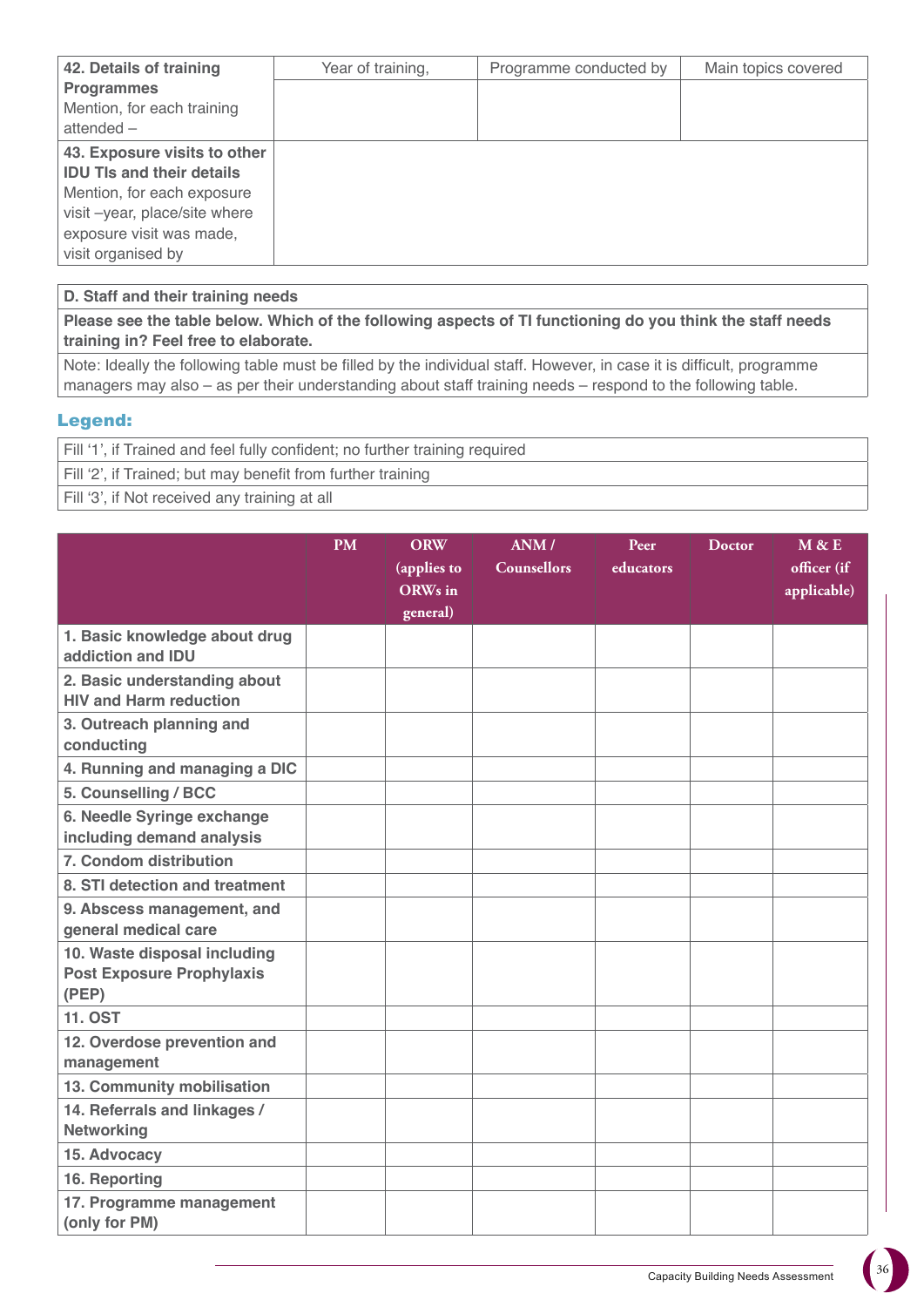| 18. Providing services to<br><b>Female sex partners</b>                                                                                                                           |  |  |  |  |  |  |  |
|-----------------------------------------------------------------------------------------------------------------------------------------------------------------------------------|--|--|--|--|--|--|--|
| 19. Providing services to<br><b>Female IDUs</b>                                                                                                                                   |  |  |  |  |  |  |  |
| 20. Any other topic / theme 1                                                                                                                                                     |  |  |  |  |  |  |  |
| 21. Any other topic / theme 2                                                                                                                                                     |  |  |  |  |  |  |  |
| 22. Any other topic / theme 3                                                                                                                                                     |  |  |  |  |  |  |  |
| 23. Do you have any resource material in the TI (such as operational or practice guidelines or manuals etc)<br>to which the staff can refer to? If yes, please mention the names. |  |  |  |  |  |  |  |
|                                                                                                                                                                                   |  |  |  |  |  |  |  |
| 24. In what way the STRC has contributed to functioning and capacity-enhancement of your TI? Describe<br>briefly.                                                                 |  |  |  |  |  |  |  |
|                                                                                                                                                                                   |  |  |  |  |  |  |  |
| 25. Do you have any specific suggestions to improve the training systems (process or manner of training)<br>for staff of IDU TIs? Please provide details.                         |  |  |  |  |  |  |  |
| To be filled in by the PM. Specific suggestions from individual staff may be obtained by the PM.                                                                                  |  |  |  |  |  |  |  |
| a) Training methods                                                                                                                                                               |  |  |  |  |  |  |  |
| b) Training frequency                                                                                                                                                             |  |  |  |  |  |  |  |
| c) Training language                                                                                                                                                              |  |  |  |  |  |  |  |
| d) Resource material                                                                                                                                                              |  |  |  |  |  |  |  |
| e) Trainers / resource persons                                                                                                                                                    |  |  |  |  |  |  |  |
| f) Any other                                                                                                                                                                      |  |  |  |  |  |  |  |
|                                                                                                                                                                                   |  |  |  |  |  |  |  |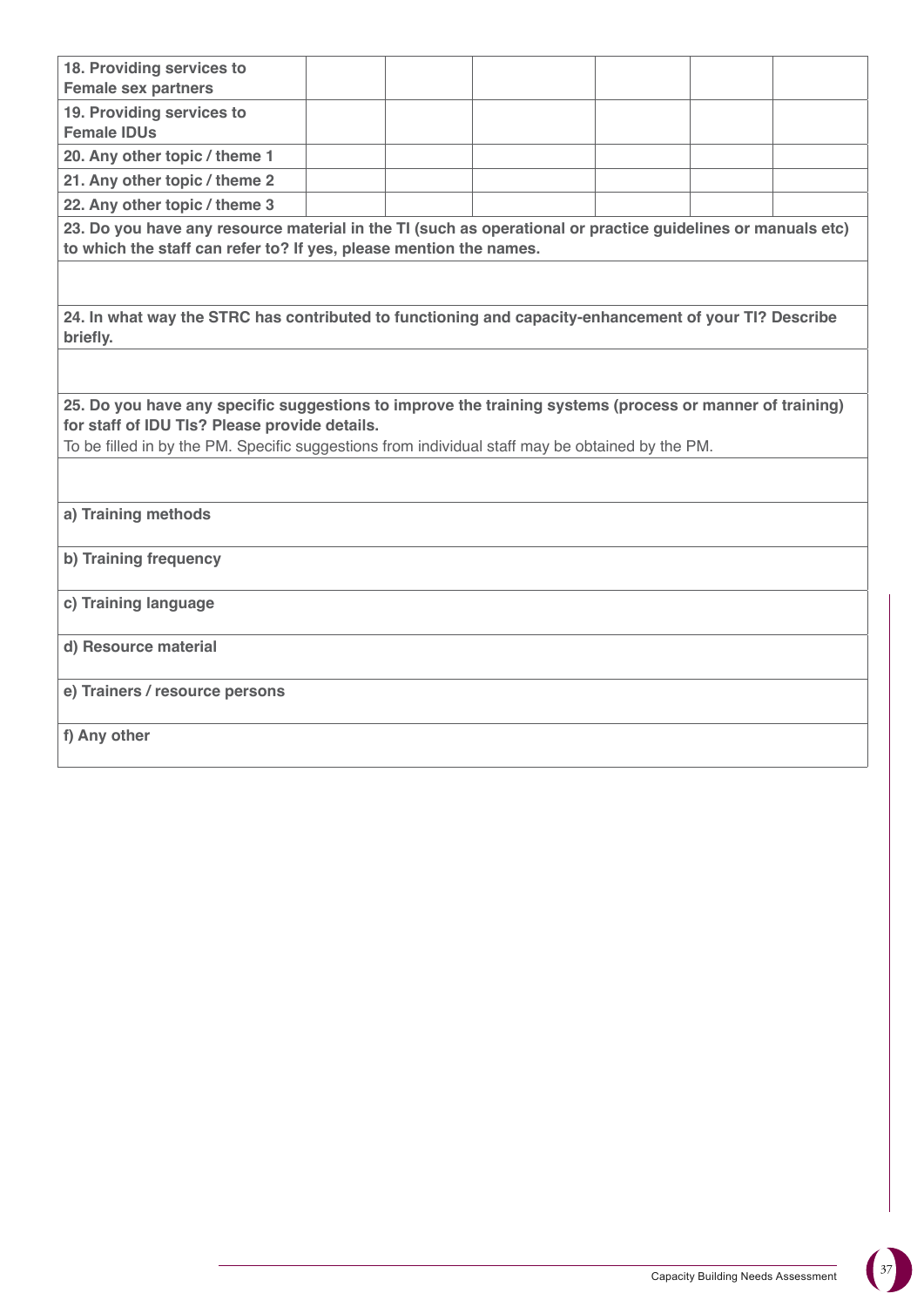**E. Only For those IDU TIs which are implementing OST too:**

**1. In your opinion, how does OST influence your other activities with IDUs?**

**2. In your opinion, how do other TI activities influence OST?**

**Regarding OST, in which of the following areas do you think your staff needs training.** 

Fill '1', if Trained and feel fully confident; no further training required

Fill '2', if Trained; but may benefit from further training

Fill '3', if Not received any training at all

|                                                                                    | <b>PM</b> | <b>ORW</b> (applies to<br>ORWs in general) | ANM /<br><b>Counsellors</b> | Peer<br>educators | <b>Doctor</b> | M & E officer<br>(if applicable) |
|------------------------------------------------------------------------------------|-----------|--------------------------------------------|-----------------------------|-------------------|---------------|----------------------------------|
| 3. Deciding which IDU<br>clients are suitable for<br><b>OST</b>                    |           |                                            |                             |                   |               |                                  |
| 4. Diagnosing Opioid<br><b>Dependence</b>                                          |           |                                            |                             |                   |               |                                  |
| 5. Explaining the benefits<br>of OST to clients /<br>motivating them for OST       |           |                                            |                             |                   |               |                                  |
| 6. Deciding about<br>appropriate dose of OST                                       |           |                                            |                             |                   |               |                                  |
| 7. Dispensing of OST<br>medications                                                |           |                                            |                             |                   |               |                                  |
| 8. Managing stock related<br>to OST                                                |           |                                            |                             |                   |               |                                  |
| 9. Record Maintenance<br>related to OST                                            |           |                                            |                             |                   |               |                                  |
| 10. Understanding Drug<br>interactions between<br>buprenorphine and other<br>drugs |           |                                            |                             |                   |               |                                  |
| 11. Counselling of clients<br>on OST / ensuring<br>regularity of treatment         |           |                                            |                             |                   |               |                                  |
| 12. Follow-up and<br>reaching out to clients<br>who have dropped out               |           |                                            |                             |                   |               |                                  |
| 13. Any other topic /<br>theme                                                     |           |                                            |                             |                   |               |                                  |

- End of Survey -

- Thank you very much for your time and patience -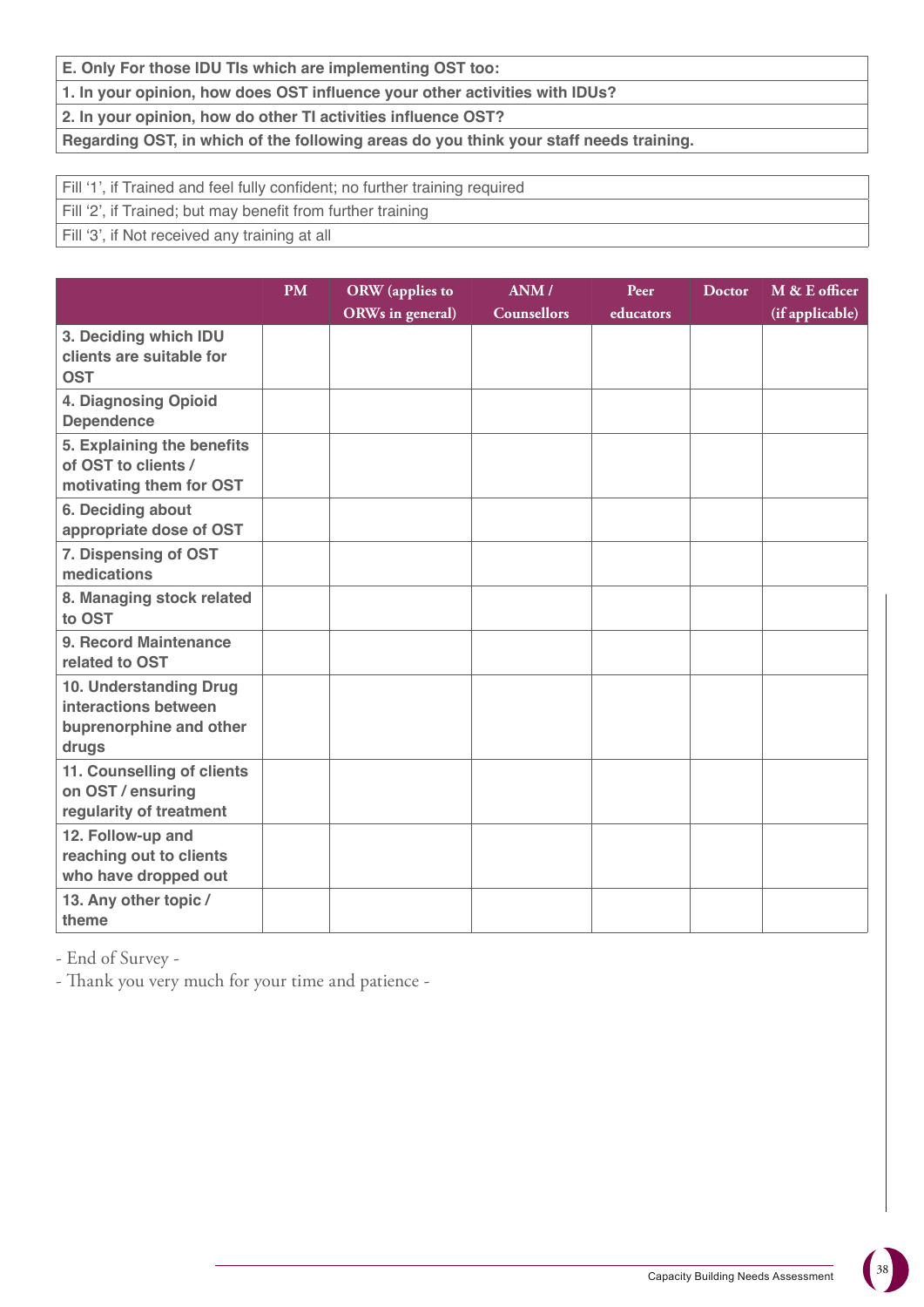# **CAPACITY BUILDING NEEDS ASSESSMENT (CBNA)**

#### Questionnaire for State AIDS Control Society

| <b>Profile of SACS</b>                                                                                                                  | (To be filled by JDTI / DDTI / ADTI any other official familiar with functioning and training needs of IDU TIs) |
|-----------------------------------------------------------------------------------------------------------------------------------------|-----------------------------------------------------------------------------------------------------------------|
| 1. Name of SACS                                                                                                                         |                                                                                                                 |
| 2. Office Address                                                                                                                       |                                                                                                                 |
| 3. Number of IDU TIs currently<br>functional in state (only core, not<br>composite)                                                     |                                                                                                                 |
| 4. Which year did the FIRST IDU TI<br>become functional in your state?                                                                  |                                                                                                                 |
| 5. Current, approximate coverage of<br><b>IDU</b> population (in %)                                                                     |                                                                                                                 |
| 6. Whether STRC present in state?                                                                                                       |                                                                                                                 |
| 7. Whether TSU present in state?                                                                                                        |                                                                                                                 |
| 8. What is the number of training<br>programmes held for IDU TIs of<br>your state, in last one year?                                    |                                                                                                                 |
| 9. What is the number of exposure<br>visits held for IDU TIs of your state,<br>in last one year?                                        |                                                                                                                 |
| 10. Number of IDU TIs for whom,<br>there has been NO INDUCTION<br><b>TRAINING (on IDU specific issues)</b><br>till date                 |                                                                                                                 |
| 11. Number of IDU TIs for whom,<br>there has been just an induction<br>training but NO FURTHER /<br><b>REFRESHER TRAINING till date</b> |                                                                                                                 |

#### **CAPACITY OF SACS FOR MONITORING THE IDU TIs**

One of the important activities of the SACS is to monitor the functioning of IDU TIs. In your assessment / opinion, in which of the following areas, SACS officials in your state need capacity building in order to be able to effectively monitor the IDU TIs?

Note: There may be variations among SACS staff with some officials more in need of capacity building, than others. Please provide response to this questions in terms of what you think applies to most of the SACS staff.

|                                                               | 1. Fully capacitated<br>to monitor the <b>IDU TI</b><br>programme; no further<br>training required | 2. Can manage to monitor<br>the IDU TI programme, but<br>may benefit from further<br>training | 3. Not received any<br>training or do not have<br>the capacity to monitor<br>the programme |
|---------------------------------------------------------------|----------------------------------------------------------------------------------------------------|-----------------------------------------------------------------------------------------------|--------------------------------------------------------------------------------------------|
| 12. Basic knowledge<br>about drug addiction<br>and <b>IDU</b> |                                                                                                    |                                                                                               |                                                                                            |
| 13. Basic understanding<br>about HIV and Harm<br>reduction    |                                                                                                    |                                                                                               |                                                                                            |
| 14. Outreach planning<br>and conducting                       |                                                                                                    |                                                                                               |                                                                                            |
| 15. Running and<br>managing a DIC                             |                                                                                                    |                                                                                               |                                                                                            |
| <b>16. BCC</b>                                                |                                                                                                    |                                                                                               |                                                                                            |
| 17. Needle Syringe<br>exchange including<br>demand analysis   |                                                                                                    |                                                                                               |                                                                                            |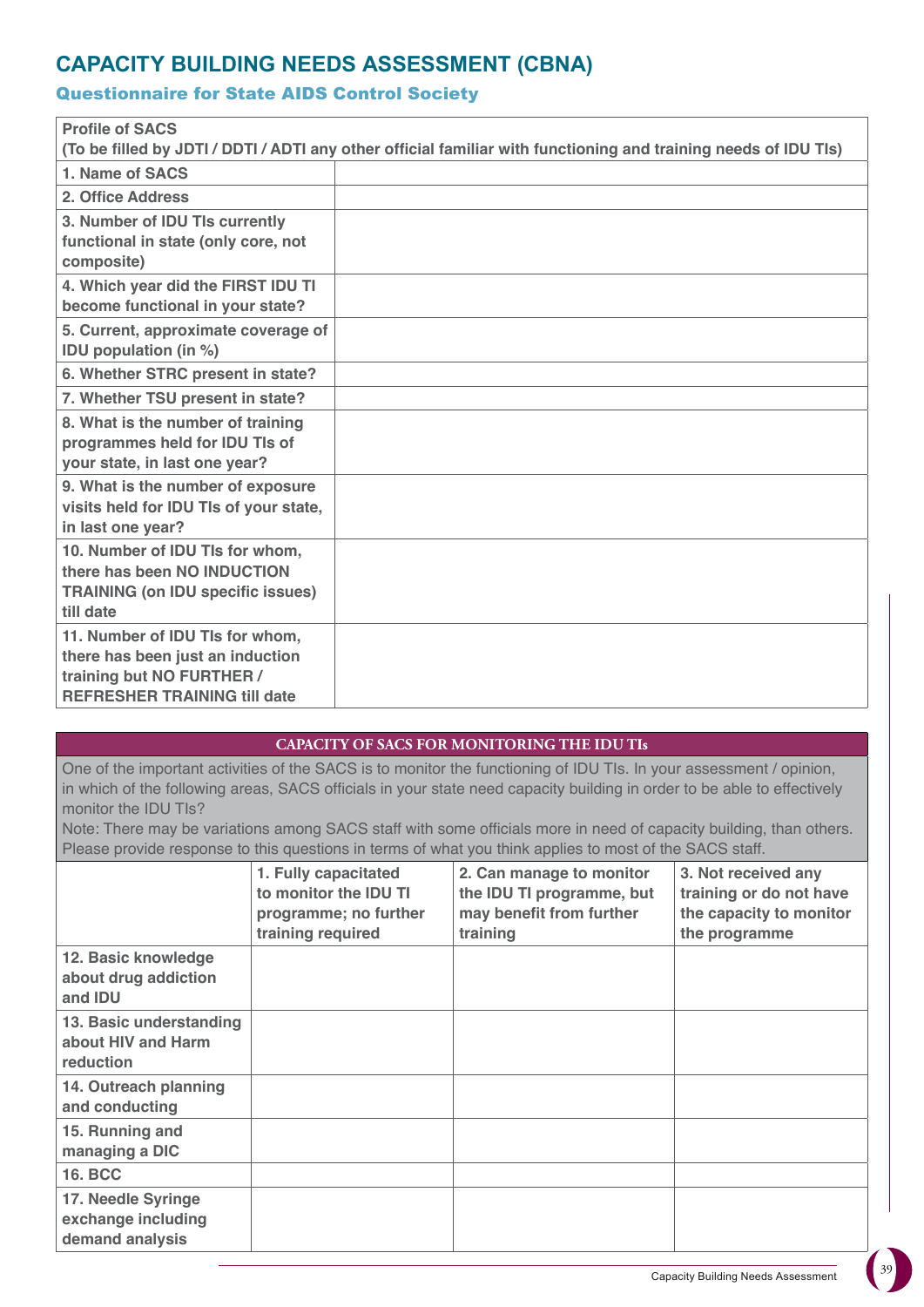| 18. Condom distribution                              |  |  |
|------------------------------------------------------|--|--|
| 19. Abscess<br>management and<br>primary health care |  |  |
| 20. Waste disposal                                   |  |  |
| <b>21. OST</b>                                       |  |  |
| 22. Overdose<br>management                           |  |  |
| 23. Community<br>mobilisation                        |  |  |
| 24. Referrals and<br>linkages / Networking           |  |  |
| 25. Advocacy                                         |  |  |
| 26. Reporting                                        |  |  |
| 27. Providing services<br>to Female sex partners     |  |  |
| 28. Providing services<br>to Female IDUs             |  |  |
| 29. Any other topic /<br>theme 1                     |  |  |
| 30. Any other topic /<br>theme 2                     |  |  |
| 31. Any other topic /<br>theme 3                     |  |  |

#### **CAPACITY OF IDU TIs**

**In you assessment / opinion, in which of the following areas, do IDU TIs in your state need capacity building?**

Note: There may be variations among TIs with some TIs more in need of capacity building, than others. Please provide response to this questions in terms of what you think applies to most of the IDU TIs.

|                                                      | 1. Trained<br>and fully<br>capacitated to<br>implement the<br>programme; no<br>further training<br>required | 2. Trained and<br>can manage to<br>implement the<br>programme, but<br>may benefit from<br>further training | 3. Not<br>received any<br>training or<br>do not have<br>the capacity<br>to implement<br>the<br>programme |
|------------------------------------------------------|-------------------------------------------------------------------------------------------------------------|------------------------------------------------------------------------------------------------------------|----------------------------------------------------------------------------------------------------------|
| 1. Basic knowledge about drug addiction and IDU      |                                                                                                             |                                                                                                            |                                                                                                          |
| 2. Basic understanding about HIV and Harm reduction  |                                                                                                             |                                                                                                            |                                                                                                          |
| 3. Outreach planning and conducting                  |                                                                                                             |                                                                                                            |                                                                                                          |
| 4. Running and managing a DIC                        |                                                                                                             |                                                                                                            |                                                                                                          |
| <b>5. BCC</b>                                        |                                                                                                             |                                                                                                            |                                                                                                          |
| 6. Needle Syringe exchange including demand analysis |                                                                                                             |                                                                                                            |                                                                                                          |
| 7. Condom distribution                               |                                                                                                             |                                                                                                            |                                                                                                          |
| 8. Abscess management and primary health care        |                                                                                                             |                                                                                                            |                                                                                                          |
| 9. Waste disposal                                    |                                                                                                             |                                                                                                            |                                                                                                          |
| <b>10. OST</b>                                       |                                                                                                             |                                                                                                            |                                                                                                          |
| 11. Overdose management                              |                                                                                                             |                                                                                                            |                                                                                                          |
| 12. Community mobilisation                           |                                                                                                             |                                                                                                            |                                                                                                          |
| 13. Referrals and linkages / Networking              |                                                                                                             |                                                                                                            |                                                                                                          |
| 14. Advocacy                                         |                                                                                                             |                                                                                                            |                                                                                                          |
| 15. Reporting                                        |                                                                                                             |                                                                                                            |                                                                                                          |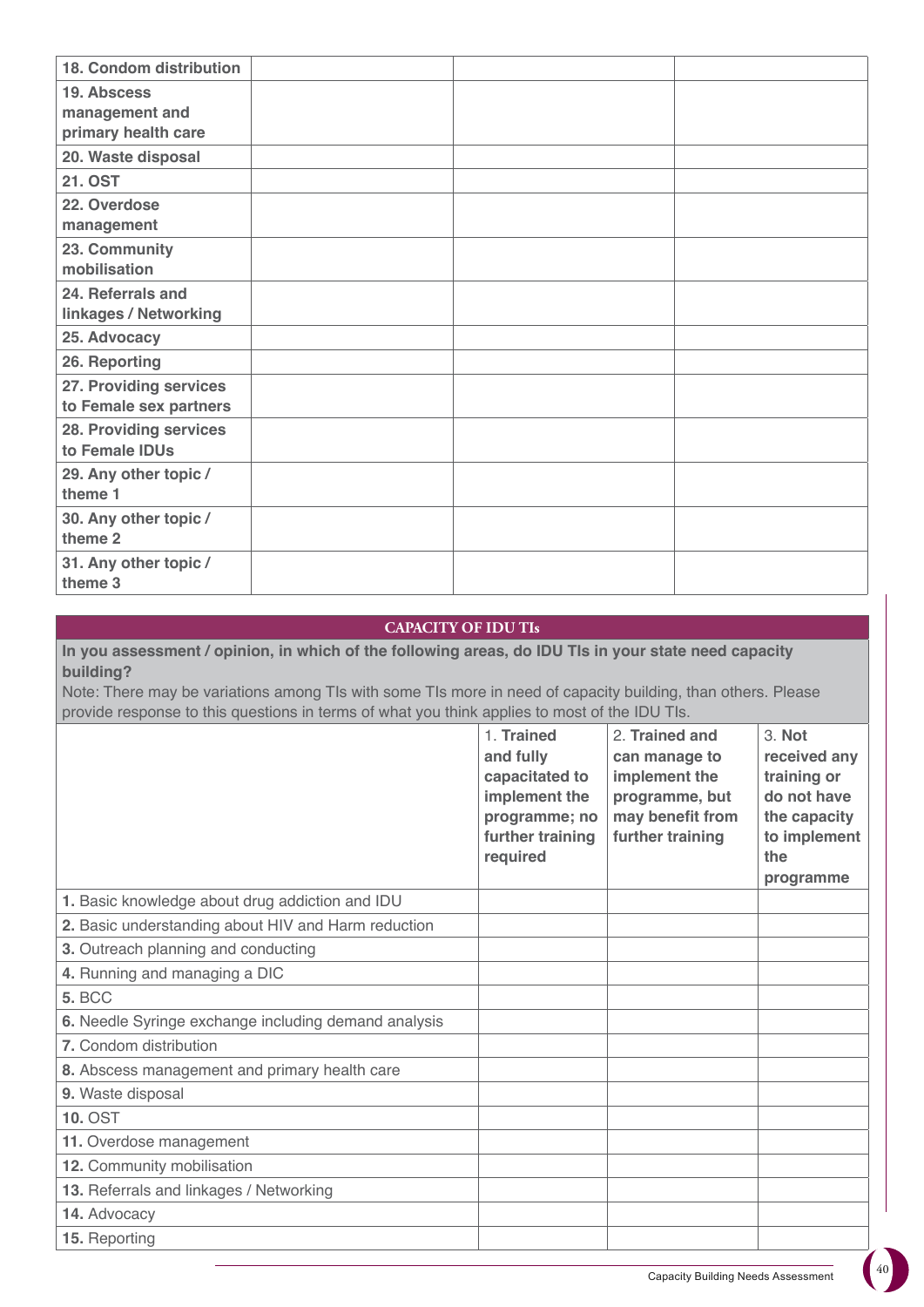| 16. Providing services to Female sex partners                                                             |  |  |
|-----------------------------------------------------------------------------------------------------------|--|--|
| 17. Providing services to Female IDUs                                                                     |  |  |
| 18. Any other topic / theme 1                                                                             |  |  |
| 19. Any other topic / theme 2                                                                             |  |  |
| 20. Any other topic / theme 3                                                                             |  |  |
| 21. Please list briefly, the challenges, which you think are faced by SACS, regarding training of IDU TIs |  |  |
|                                                                                                           |  |  |
|                                                                                                           |  |  |
| 22. Please list briefly your suggestions and recommendations for improving the capacity building          |  |  |
| programme for IDU TIs                                                                                     |  |  |
|                                                                                                           |  |  |
|                                                                                                           |  |  |

**23. Provided below is the list of some of the activities IDU TIs regularly conduct. For each of the activity listed below, mention the problems IDU TIs encounter / or have encountered in the past. Also list the possible solutions to these problems. These solutions may include some of the measures which IDU TIs have already taken or some measures you expect other stakeholders (NACO etc.) to take.**

| Activity                                                                                                                                 | Problems<br>encountered<br>(now or in the<br>past) | Solution<br>(adopted by the TIs or<br>you expect other stake-<br>holders to provide these<br>solutions) |
|------------------------------------------------------------------------------------------------------------------------------------------|----------------------------------------------------|---------------------------------------------------------------------------------------------------------|
| 23.1. Staff turnover                                                                                                                     |                                                    |                                                                                                         |
| 23.2. Staff Recruitment                                                                                                                  |                                                    |                                                                                                         |
| 23.3. Managing the infrastructure                                                                                                        |                                                    |                                                                                                         |
| 23.4. Ensuring the supplies                                                                                                              |                                                    |                                                                                                         |
| 23.5. Training of staff                                                                                                                  |                                                    |                                                                                                         |
| 23.6. Line-listing                                                                                                                       |                                                    |                                                                                                         |
| 23.7. Outreach planning                                                                                                                  |                                                    |                                                                                                         |
| 23.8. Conducting outreach / fieldwork                                                                                                    |                                                    |                                                                                                         |
| 23.9. Maintaining regularity of contact                                                                                                  |                                                    |                                                                                                         |
| 23.10. Needle syringe exchange                                                                                                           |                                                    |                                                                                                         |
| 23.11, OST                                                                                                                               |                                                    |                                                                                                         |
| 23.12. Documentation and reporting                                                                                                       |                                                    |                                                                                                         |
| 23.13. Reaching out to female partners / spouses of IDUs                                                                                 |                                                    |                                                                                                         |
| 23.14. Reaching out to special population groups of IDUs (females, ado-<br>lescents, any other)                                          |                                                    |                                                                                                         |
| 23.15. Referral and linkages                                                                                                             |                                                    |                                                                                                         |
| 23.16. Formation of SHGs                                                                                                                 |                                                    |                                                                                                         |
| 23.17. Advocacy                                                                                                                          |                                                    |                                                                                                         |
| 23.18. Ensuring testing (ICTC) of IDUs                                                                                                   |                                                    |                                                                                                         |
| 23.19. Linkage with ART and ART adherence                                                                                                |                                                    |                                                                                                         |
| 23.20. Financial management                                                                                                              |                                                    |                                                                                                         |
| 24. Can you describe the specific ways in which the STRC has helped the state to improve the capacities and per-<br>formance of IDU TIs? |                                                    |                                                                                                         |

25. Can you describe the specific ways in which the TSU / NERO (for North East states) has helped in the state to improve the performance of IDU TIs?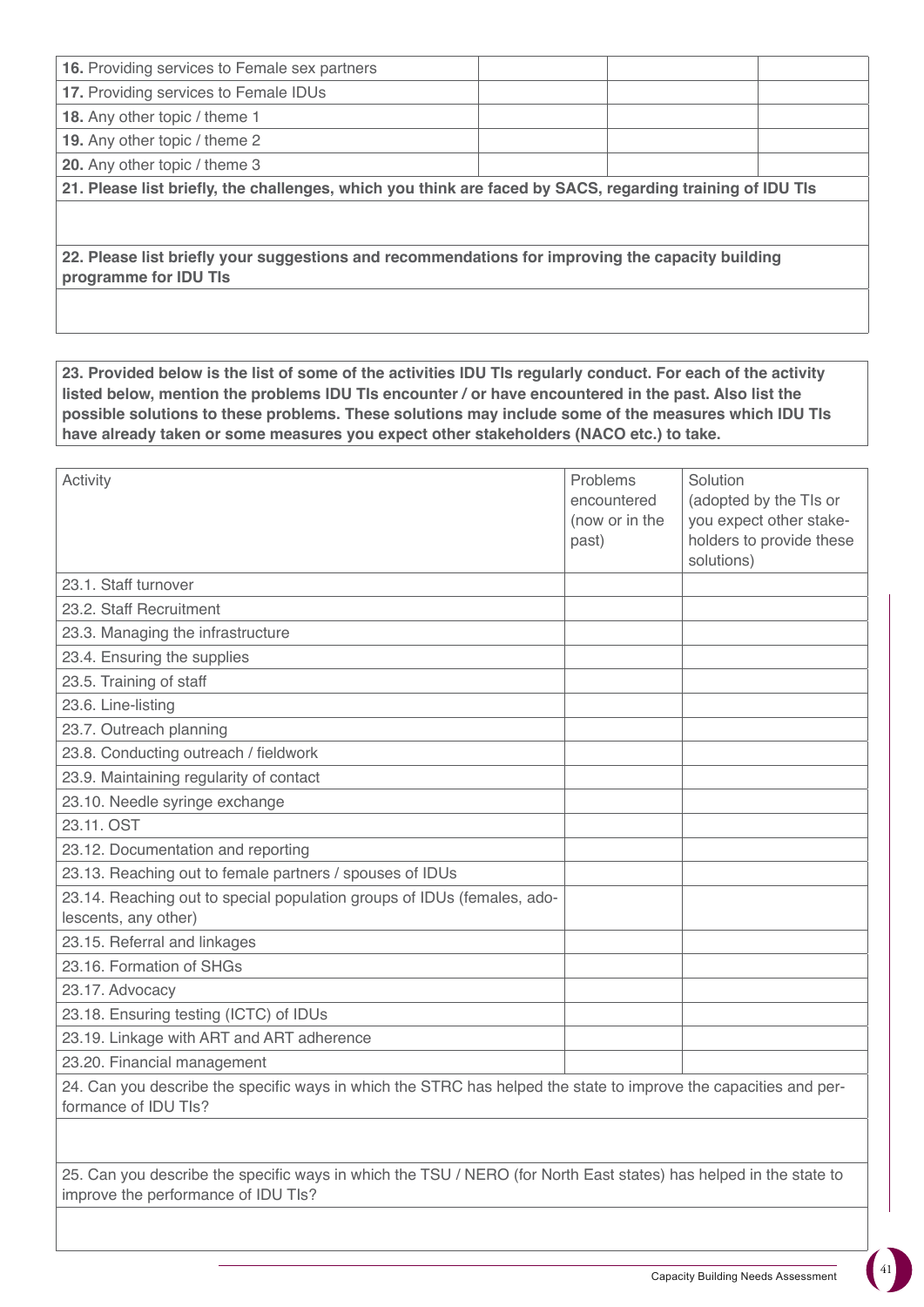26. Do you have any other suggestions / advice about improving the performance of IDU TIs?

27. Do you have any suggestions about improving the capacities of monitoring officers from SACS, related to the monitoring of IDU TIs?

- End of Survey -

- Thank you very much for your time and patience -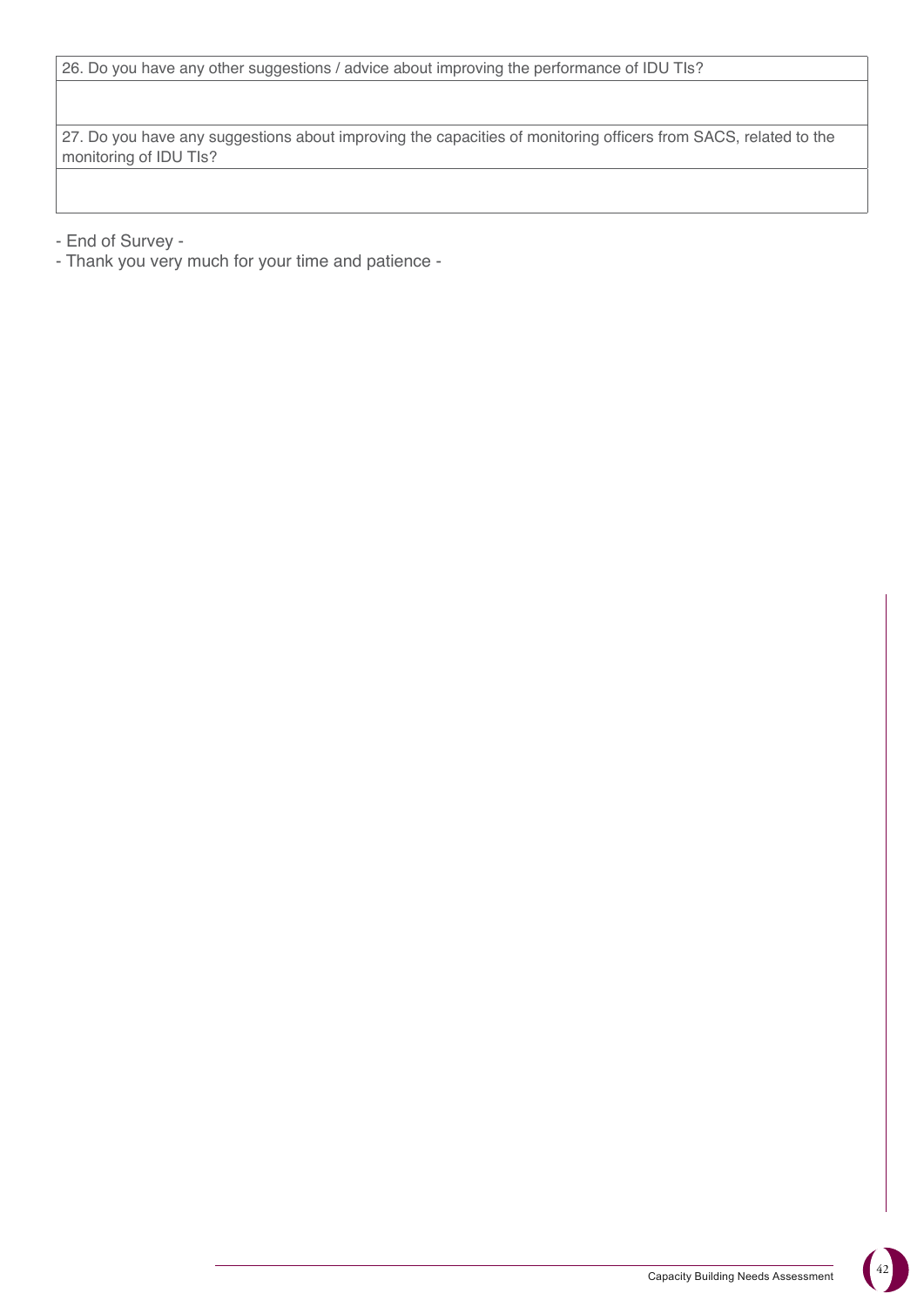# **CAPACITY BUILDING NEEDS ASSESSMENT (CBNA)**

### Questionnaire for Training Officers from STRCs

(To be filled preferably by the STRC coordinator. Most of the responses would require extensive knowledge of functioning of this STRC)

Note: If a single organisation is responsible to function as STRC for more than one state, separate questionnaires should be filled for each of the states.

State……………………………………………

| <b>Profile of STRC</b>                                                                                                                                                                                                                                                                                                     |                                                                                                                                                                                                                                               |  |                                                                  |  |  |
|----------------------------------------------------------------------------------------------------------------------------------------------------------------------------------------------------------------------------------------------------------------------------------------------------------------------------|-----------------------------------------------------------------------------------------------------------------------------------------------------------------------------------------------------------------------------------------------|--|------------------------------------------------------------------|--|--|
| 1. Name of STRC                                                                                                                                                                                                                                                                                                            |                                                                                                                                                                                                                                               |  |                                                                  |  |  |
| 2. Office Address                                                                                                                                                                                                                                                                                                          |                                                                                                                                                                                                                                               |  |                                                                  |  |  |
| 3. Duration since working as STRC                                                                                                                                                                                                                                                                                          |                                                                                                                                                                                                                                               |  |                                                                  |  |  |
| 4. Other activities of the parent organisation (if<br>any)                                                                                                                                                                                                                                                                 |                                                                                                                                                                                                                                               |  |                                                                  |  |  |
| 5. Do other activities of the parent organisation<br>influence your work as STRC - specifically<br>in the context of training for IDU $Tls - in$ any<br>way? If Yes, how?                                                                                                                                                  |                                                                                                                                                                                                                                               |  |                                                                  |  |  |
| 6. Total Number of Training Programmes<br>conducted for TIs in last one year (ANY type of<br>T(s)                                                                                                                                                                                                                          |                                                                                                                                                                                                                                               |  |                                                                  |  |  |
| 7. Number of Training Programmes conducted<br>exclusively for IDU TIs                                                                                                                                                                                                                                                      |                                                                                                                                                                                                                                               |  |                                                                  |  |  |
| 8. Number of Training Programmes conducted<br>in which IDU TIs were also trained                                                                                                                                                                                                                                           |                                                                                                                                                                                                                                               |  |                                                                  |  |  |
| 9. Please provide details of training programmes conducted by you for the IDU TI staff in past one year: (if a<br>document / report exists summarising this information, it may kindly be attached)<br>Please mention for each training:<br>Month,<br>Main Topics,<br>Duration in days,<br>Number and type of participants |                                                                                                                                                                                                                                               |  |                                                                  |  |  |
| 10. The language in which the training<br>programmes are usually conducted                                                                                                                                                                                                                                                 | English<br>Other (Specify)<br>$\vert \ \ \vert$                                                                                                                                                                                               |  |                                                                  |  |  |
| 11. In most of the training programmes FOR<br>IDU TIS, where do you get resource persons<br>from?                                                                                                                                                                                                                          | ONLY In-house resource persons (among STRC officials)<br>$\mathcal{L}_{\mathcal{A}}$<br>In-house + outside resource persons (within state)<br>In-house + outside resource persons (including those from<br>$\mathbf{I}$<br>outside the state) |  | Outside resource persons only (within or from outside the state) |  |  |
| 12. Total number of resource persons which<br>you have used for IDU TI trainings till date, in                                                                                                                                                                                                                             | In-house resource persons<br>(among STRC officials)                                                                                                                                                                                           |  |                                                                  |  |  |
| last one year.                                                                                                                                                                                                                                                                                                             | Resource persons outside<br>STRC (but within state)                                                                                                                                                                                           |  |                                                                  |  |  |
|                                                                                                                                                                                                                                                                                                                            | Resource persons from outside<br>the state                                                                                                                                                                                                    |  |                                                                  |  |  |
| 13. Besides in-house resource persons, do you<br>have a roster of resource persons from outside<br>(for any type of training)?                                                                                                                                                                                             |                                                                                                                                                                                                                                               |  |                                                                  |  |  |
| 14. Total number of resource persons in the<br>roster                                                                                                                                                                                                                                                                      |                                                                                                                                                                                                                                               |  |                                                                  |  |  |
| 15. Total number of resource persons in the<br>roster who are specific for IDU related training                                                                                                                                                                                                                            |                                                                                                                                                                                                                                               |  |                                                                  |  |  |
| 16. Do you have an academic committee in<br>place?                                                                                                                                                                                                                                                                         |                                                                                                                                                                                                                                               |  |                                                                  |  |  |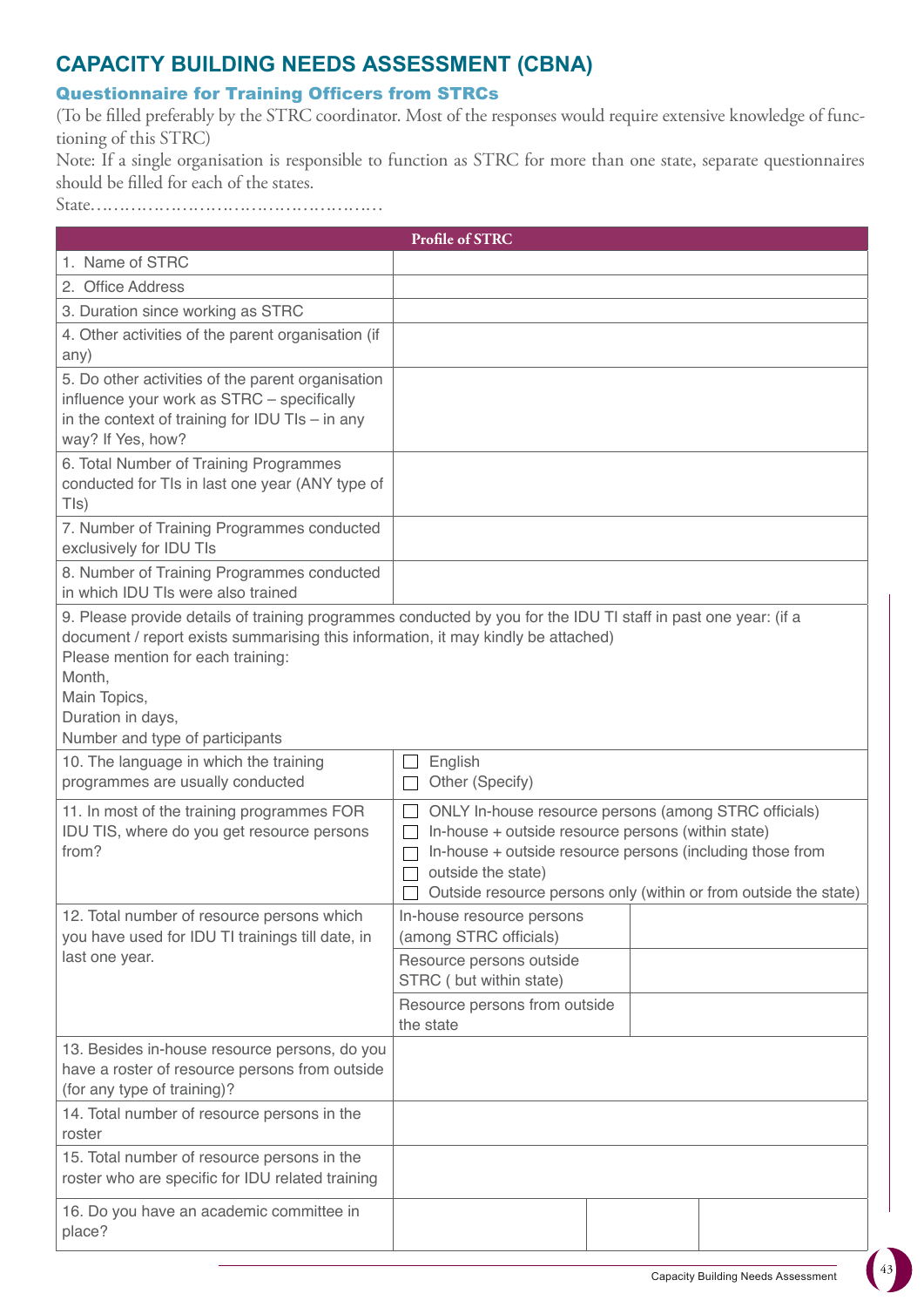| 17. Total number of members in the academic<br>committee                                                  |                             |                               |                        |
|-----------------------------------------------------------------------------------------------------------|-----------------------------|-------------------------------|------------------------|
| 18. Total number of members in the academic                                                               |                             |                               |                        |
| committee who could be regarded as IDU                                                                    |                             |                               |                        |
| experts                                                                                                   |                             |                               |                        |
| 19. Please mention the names of TRAINING                                                                  |                             |                               |                        |
| MANUALS you use for training of IDU TIs (Title                                                            |                             |                               |                        |
| and publishing agency / organisation's name)                                                              |                             |                               |                        |
| 20. Mention the names of other resource                                                                   |                             |                               |                        |
| materials - such AS PRACTICE GUIDELINES                                                                   |                             |                               |                        |
| or OPERATIONAL GUIDELINES - you use for<br>training of IDU TIs (Title and publisher's name)               |                             |                               |                        |
| 21. Are you aware of any other training                                                                   |                             |                               |                        |
| manuals / resource materials which could                                                                  |                             |                               |                        |
| be used for training of IDU TIs? Though you                                                               |                             |                               |                        |
| may not be using them. (you can include both                                                              |                             |                               |                        |
| national as well as international publications in                                                         |                             |                               |                        |
| your responses)                                                                                           |                             |                               |                        |
| 22. Has your STRC developed / translated in                                                               |                             |                               |                        |
| local language, any training / resource material<br>specific for IDU TIs? Please mention names.           |                             |                               |                        |
| In your opinion, for which of the following areas of functioning of IDU TI, the EXISTING TRAINING MANUALS |                             |                               |                        |
| are inadequate? (Tick · one)                                                                              |                             |                               |                        |
| Note: Please DO NOT consider operational or practice guidelines here                                      |                             |                               |                        |
| Topic / Area                                                                                              | Existing manuals / training | Existing                      | Can't say since we     |
|                                                                                                           | material ADEQUATE           | manuals                       | have never conducted   |
|                                                                                                           |                             | / training                    | training on this issue |
|                                                                                                           |                             | material<br><b>INADEQUATE</b> |                        |
|                                                                                                           |                             |                               |                        |
| 23. Basic knowledge about drug addiction and<br>IDU                                                       |                             |                               |                        |
| 24. Basic understanding about HIV and Harm                                                                |                             |                               |                        |
| reduction                                                                                                 |                             |                               |                        |
| 25. Outreach planning and conducting                                                                      |                             |                               |                        |
| 26. Running and managing a DIC                                                                            |                             |                               |                        |
| 27. BCC                                                                                                   |                             |                               |                        |
| 28. Needle Syringe exchange including                                                                     |                             |                               |                        |
| demand analysis                                                                                           |                             |                               |                        |
| 29. Condom distribution                                                                                   |                             |                               |                        |
| 30. Abscess management and primary health                                                                 |                             |                               |                        |
| care                                                                                                      |                             |                               |                        |
| 31. Waste disposal                                                                                        |                             |                               |                        |
| 32. OST                                                                                                   |                             |                               |                        |
| 33. Overdose management                                                                                   |                             |                               |                        |
| 34. Community mobilisation                                                                                |                             |                               |                        |
| 35. Referrals and linkages / Networking                                                                   |                             |                               |                        |
| 36. Advocacy                                                                                              |                             |                               |                        |
| 37. Reporting                                                                                             |                             |                               |                        |
| 38. Providing services to Female sex partners                                                             |                             |                               |                        |
| 39. Providing services to Female IDUs                                                                     |                             |                               |                        |
| 40. Any other topic / theme 1                                                                             |                             |                               |                        |
| 41. Any other topic / theme 2                                                                             |                             |                               |                        |
| 42. Any other topic / theme 3                                                                             |                             |                               |                        |
|                                                                                                           |                             |                               |                        |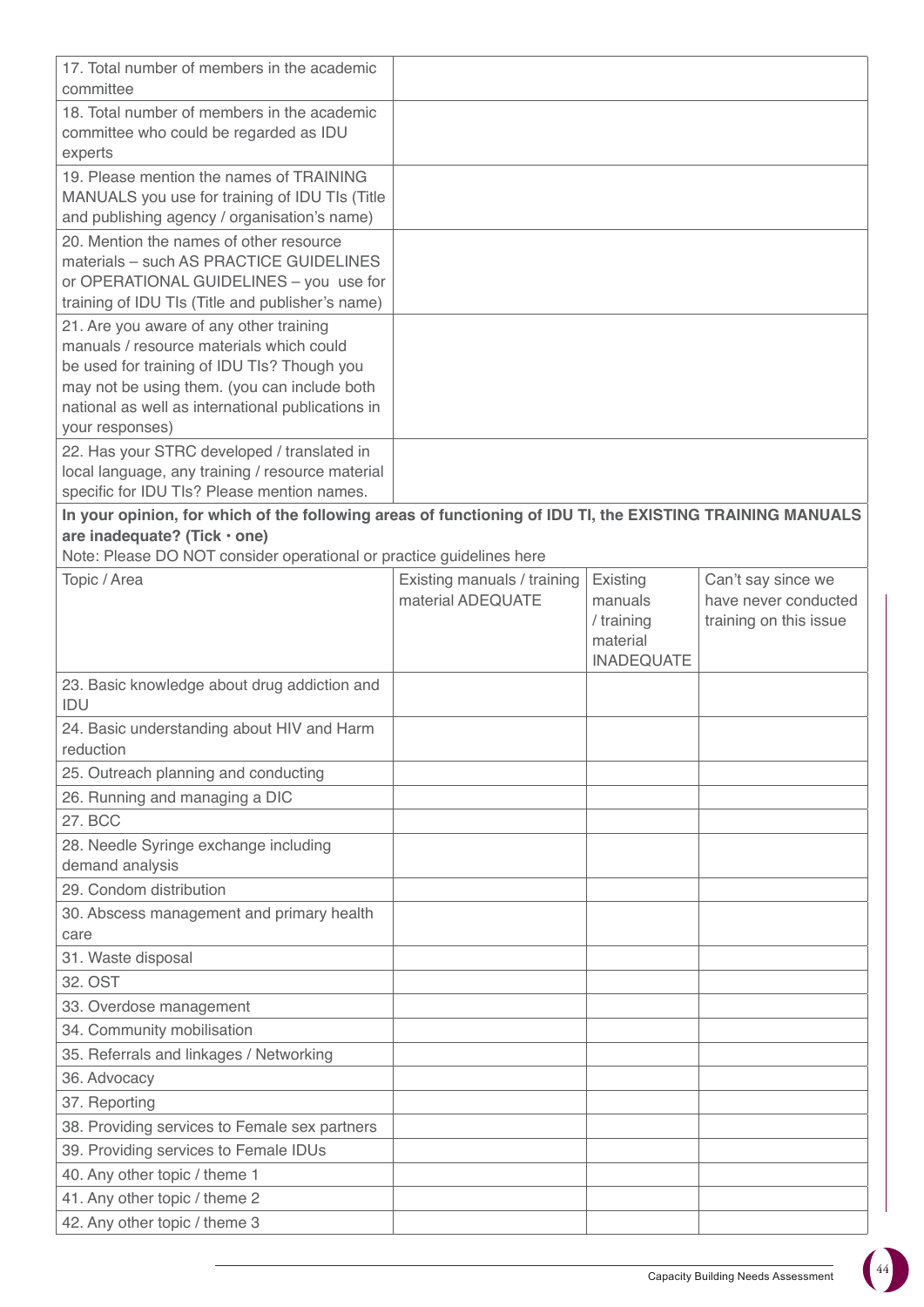| In your opinion, for which of the following areas of functioning of IDU TI, the existing resource materials                     |                                                                                                   |                                                                                                                 |                                                                      |
|---------------------------------------------------------------------------------------------------------------------------------|---------------------------------------------------------------------------------------------------|-----------------------------------------------------------------------------------------------------------------|----------------------------------------------------------------------|
| (such as practice or operational guidelines) are inadequate? (Tick · one)                                                       |                                                                                                   |                                                                                                                 |                                                                      |
| Topic / Area                                                                                                                    | <b>Existing resource</b><br>materials (such as<br>practice or operational<br>guidelines) ADEQUATE | Existing<br>resource<br>materials<br>(such as<br>practice or<br>operational<br>guidelines)<br><b>INADEQUATE</b> | Can't say since we<br>have never conducted<br>training on this issue |
| 43. Basic knowledge about drug addiction and<br>IDU                                                                             |                                                                                                   |                                                                                                                 |                                                                      |
| 44. Basic understanding about HIV and Harm<br>reduction                                                                         |                                                                                                   |                                                                                                                 |                                                                      |
| 45. Outreach planning and conducting                                                                                            |                                                                                                   |                                                                                                                 |                                                                      |
| 46. Running and managing a DIC                                                                                                  |                                                                                                   |                                                                                                                 |                                                                      |
| 47. BCC                                                                                                                         |                                                                                                   |                                                                                                                 |                                                                      |
| 48. Needle Syringe exchange including<br>demand analysis                                                                        |                                                                                                   |                                                                                                                 |                                                                      |
| 49. Condom distribution                                                                                                         |                                                                                                   |                                                                                                                 |                                                                      |
| 50. Abscess management and primary health<br>care                                                                               |                                                                                                   |                                                                                                                 |                                                                      |
| 51. Waste disposal                                                                                                              |                                                                                                   |                                                                                                                 |                                                                      |
| 52. OST                                                                                                                         |                                                                                                   |                                                                                                                 |                                                                      |
| 53. Overdose management                                                                                                         |                                                                                                   |                                                                                                                 |                                                                      |
| 54. Community mobilisation                                                                                                      |                                                                                                   |                                                                                                                 |                                                                      |
| 55. Referrals and linkages / Networking                                                                                         |                                                                                                   |                                                                                                                 |                                                                      |
| 56. Advocacy                                                                                                                    |                                                                                                   |                                                                                                                 |                                                                      |
| 57. Reporting                                                                                                                   |                                                                                                   |                                                                                                                 |                                                                      |
| 58. Providing services to Female sex partners                                                                                   |                                                                                                   |                                                                                                                 |                                                                      |
| 59. Providing services to Female IDUs                                                                                           |                                                                                                   |                                                                                                                 |                                                                      |
| 60. Any other topic / theme 1                                                                                                   |                                                                                                   |                                                                                                                 |                                                                      |
| 61. Any other topic / theme 2                                                                                                   |                                                                                                   |                                                                                                                 |                                                                      |
| 62. Any other topic / theme 3                                                                                                   |                                                                                                   |                                                                                                                 |                                                                      |
| 63. What is your opinion on the language of Training Manuals? (Tick .one)                                                       |                                                                                                   |                                                                                                                 |                                                                      |
| Training manuals in English are fine, though the training delivery should be largely in local language                          |                                                                                                   |                                                                                                                 |                                                                      |
| Training manuals should be available in local languages                                                                         |                                                                                                   |                                                                                                                 |                                                                      |
| 64. What is your opinion on method of training? (Tick one)                                                                      |                                                                                                   |                                                                                                                 |                                                                      |
| A typical classroom training only is adequate                                                                                   |                                                                                                   |                                                                                                                 |                                                                      |
| A combination of class room training with practical exposure which is delivered in classroom setting / training<br>venue itself |                                                                                                   |                                                                                                                 |                                                                      |
| A combination of classroom training with a field visit to a functioning TI site                                                 |                                                                                                   |                                                                                                                 |                                                                      |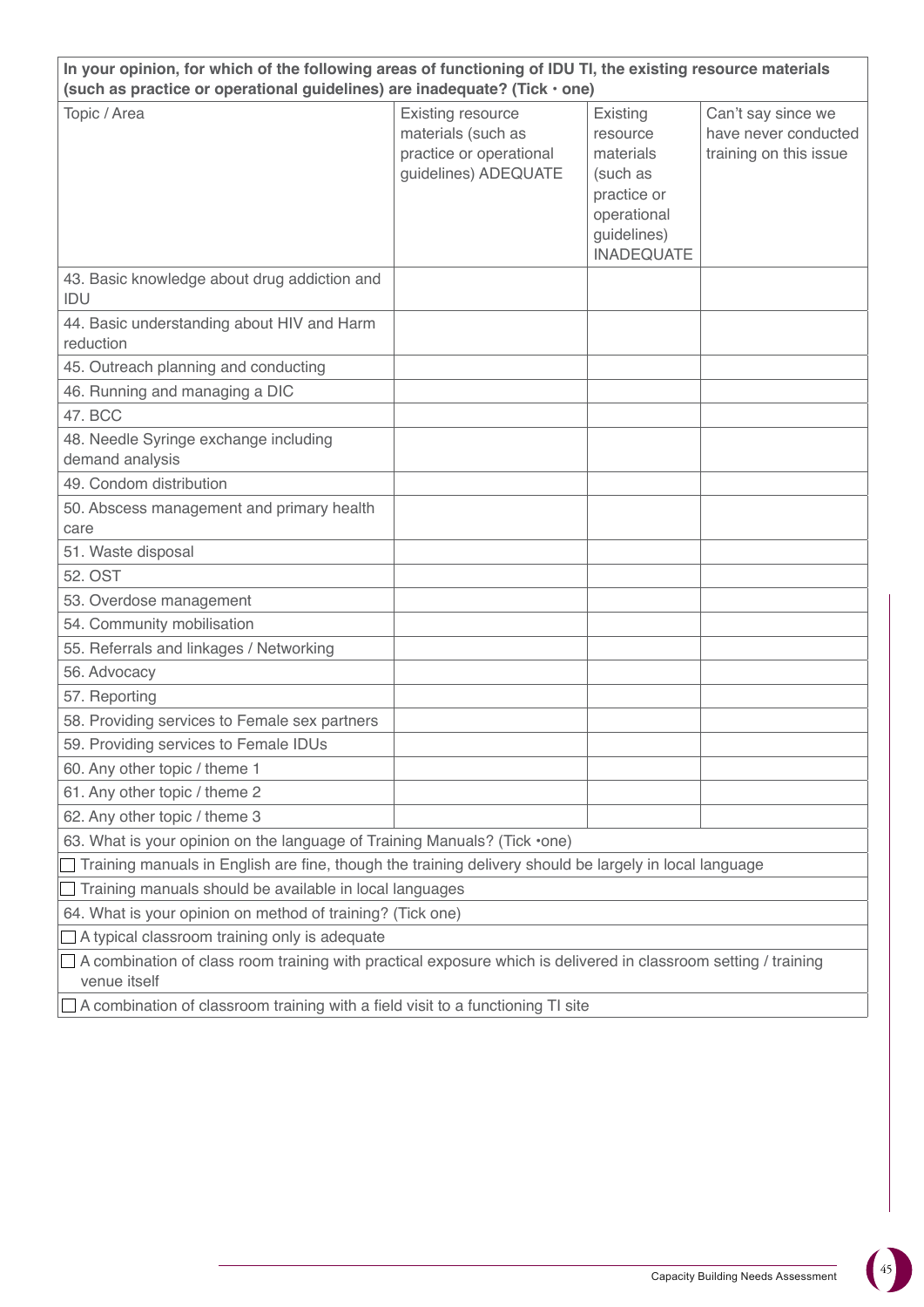Please see the matrix below. There is a list of certain activities which an IDU TI is supposed to conduct / know. On which of the following aspects of IDU TI functioning you think the training officers in your STRC need more TOT / exposure?

Note: Ideally the following matrix must be filled after consulting the training officers. It is quite possible that there is disparity among Training officers, with some of them fully trained and comfortable, while others may not be fully trained and comfortable. The responses should pertain to the 'largely' felt need of the STRC.

|                                                          | 1. Training officers<br>trained and feel fully<br>confident in training<br>the TI staff; no<br>further TOT required | 2. Training officers<br>trained and can<br>manage somehow<br>to train the TI staff,<br>but may benefit from<br>further training | 3. Training officers<br>have not received<br>any training<br>or do not feel<br>comfortable in<br>training the TI staff |
|----------------------------------------------------------|---------------------------------------------------------------------------------------------------------------------|---------------------------------------------------------------------------------------------------------------------------------|------------------------------------------------------------------------------------------------------------------------|
| 65. Basic knowledge about drug addiction and<br>IDU      |                                                                                                                     |                                                                                                                                 |                                                                                                                        |
| 66. Basic understanding about HIV and Harm<br>reduction  |                                                                                                                     |                                                                                                                                 |                                                                                                                        |
| 67. Outreach planning and conducting                     |                                                                                                                     |                                                                                                                                 |                                                                                                                        |
| 68. Running and managing a DIC                           |                                                                                                                     |                                                                                                                                 |                                                                                                                        |
| 69. BCC                                                  |                                                                                                                     |                                                                                                                                 |                                                                                                                        |
| 70. Needle Syringe exchange including demand<br>analysis |                                                                                                                     |                                                                                                                                 |                                                                                                                        |
| 71. Condom distribution                                  |                                                                                                                     |                                                                                                                                 |                                                                                                                        |
| 72. Abscess management and primary health<br>care        |                                                                                                                     |                                                                                                                                 |                                                                                                                        |
| 73. Waste disposal                                       |                                                                                                                     |                                                                                                                                 |                                                                                                                        |
| 74. OST                                                  |                                                                                                                     |                                                                                                                                 |                                                                                                                        |
| 75. Overdose management                                  |                                                                                                                     |                                                                                                                                 |                                                                                                                        |
| 76. Community mobilisation                               |                                                                                                                     |                                                                                                                                 |                                                                                                                        |
| 77. Referrals and linkages / Networking                  |                                                                                                                     |                                                                                                                                 |                                                                                                                        |
| 78. Advocacy                                             |                                                                                                                     |                                                                                                                                 |                                                                                                                        |
| 79. Reporting                                            |                                                                                                                     |                                                                                                                                 |                                                                                                                        |
| 80. Programme management                                 |                                                                                                                     |                                                                                                                                 |                                                                                                                        |
| 81. Providing services to Female sex partners            |                                                                                                                     |                                                                                                                                 |                                                                                                                        |
| 82. Providing services to Female IDUs                    |                                                                                                                     |                                                                                                                                 |                                                                                                                        |
| 83. Any other topic / theme 1                            |                                                                                                                     |                                                                                                                                 |                                                                                                                        |
| 84. Any other topic / theme 2                            |                                                                                                                     |                                                                                                                                 |                                                                                                                        |
| 85. Any other topic / theme 3                            |                                                                                                                     |                                                                                                                                 |                                                                                                                        |

| <b>Profile of Training Officers</b>                                                                                     |  |
|-------------------------------------------------------------------------------------------------------------------------|--|
| (to be filled by any three training officers)                                                                           |  |
| <b>Training Officer -1</b>                                                                                              |  |
| 1. Qualification                                                                                                        |  |
| 2. Duration of Experience as Training officer of STRC                                                                   |  |
| 3. Any other work experience (provide details)                                                                          |  |
| 4. Any other experience / exposure with drug users / IDUs? (mention briefly)                                            |  |
| 5. Number of training programmes facilitated / co-facilitated as Training<br>officer of STRC (for any type of training) |  |
| 6. Number of training programmes facilitated / co-facilitated as Training<br>officer of STRC - SPECIFICALLY FOR IDU TIs |  |
| 7. Number of TOT programmes attended as Training officer of STRC                                                        |  |
| 8. Number of TOT programmes attended as Training officer of STRC<br><b>SPECIFICALLY ON IDU issues</b>                   |  |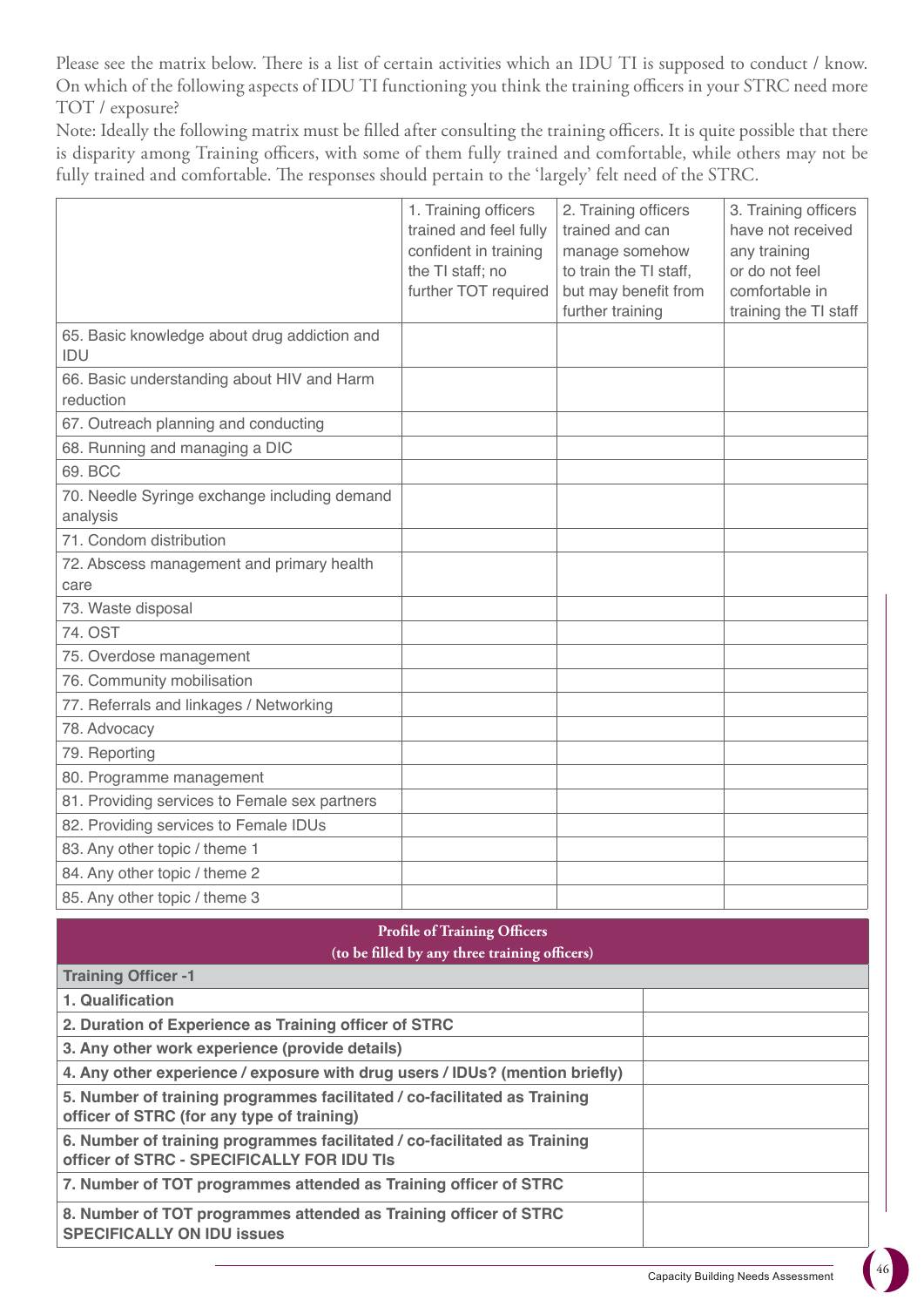| 9. Details of TOT Programmes<br>Mention, for each TOT attended -year, duration of programme in days, programme                                                                                 |  |
|------------------------------------------------------------------------------------------------------------------------------------------------------------------------------------------------|--|
| conducted by, main topics covered                                                                                                                                                              |  |
| 10. Number and details of exposure visits (related to IDU TI) attended, if any<br>Mention, for each exposure visit-year, duration of visit in days, visit conducted at,<br>main topics covered |  |
| <b>Training Officer -2</b>                                                                                                                                                                     |  |
| <b>11. Qualification</b>                                                                                                                                                                       |  |
| 12. Duration of Experience as Training officer of STRC                                                                                                                                         |  |
| 13. Any other work experience (provide details)                                                                                                                                                |  |
| 14. Any other experience / exposure with drug users / IDUs? (mention briefly)                                                                                                                  |  |
| 15. Number of training programmes facilitated / co-facilitated as Training<br>officer of STRC (for any type of training)                                                                       |  |
| 16. Number of training programmes facilitated / co-facilitated as Training<br>officer of STRC - SPECIFICALLY FOR IDU TIs                                                                       |  |
| 17. Number of TOT programmes attended as Training officer of STRC                                                                                                                              |  |
| 18. Number of TOT programmes attended as Training officer of STRC<br><b>SPECIFICALLY ON IDU issues</b>                                                                                         |  |
| 19. Details of TOT Programmes<br>Mention, for each TOT attended -year, duration of programme in days, programme<br>conducted by, main topics covered                                           |  |
| 20. Number and details of exposure visits (related to IDU TI) attended, if any<br>Mention, for each exposure visit-year, duration of visit in days, visit conducted at,<br>main topics covered |  |
| <b>Training Officer -3</b>                                                                                                                                                                     |  |
| 21. Qualification                                                                                                                                                                              |  |
| 22. Duration of Experience as Training officer of STRC                                                                                                                                         |  |
| 23. Any other work experience (provide details)                                                                                                                                                |  |
| 24. Any other experience / exposure with drug users / IDUs? (mention briefly)                                                                                                                  |  |
|                                                                                                                                                                                                |  |
| 25. Number of training programmes facilitated / co-facilitated as Training<br>officer of STRC (for any type of training)                                                                       |  |
| 26. Number of training programmes facilitated / co-facilitated as Training<br>officer of STRC - SPECIFICALLY FOR IDU TIs                                                                       |  |
| 27. Number of TOT programmes attended as Training officer of STRC                                                                                                                              |  |
| 28. Number of TOT programmes attended as Training officer of STRC<br><b>SPECIFICALLY ON IDU issues</b>                                                                                         |  |
| 29. Details of TOT Programmes<br>Mention, for each TOT attended -year, duration of programme in days, programme<br>conducted by, main topics covered                                           |  |
| 30. Number and details of exposure visits (related to IDU TI) attended, if any<br>Mention, for each exposure visit-year, duration of visit in days, visit conducted at,<br>main topics covered |  |
| 31. Do you have any specific suggestions to improve the training systems for staff of IDU TIs? (provide<br>details)                                                                            |  |

- End of Survey -

- Thank you very much for your time and patience -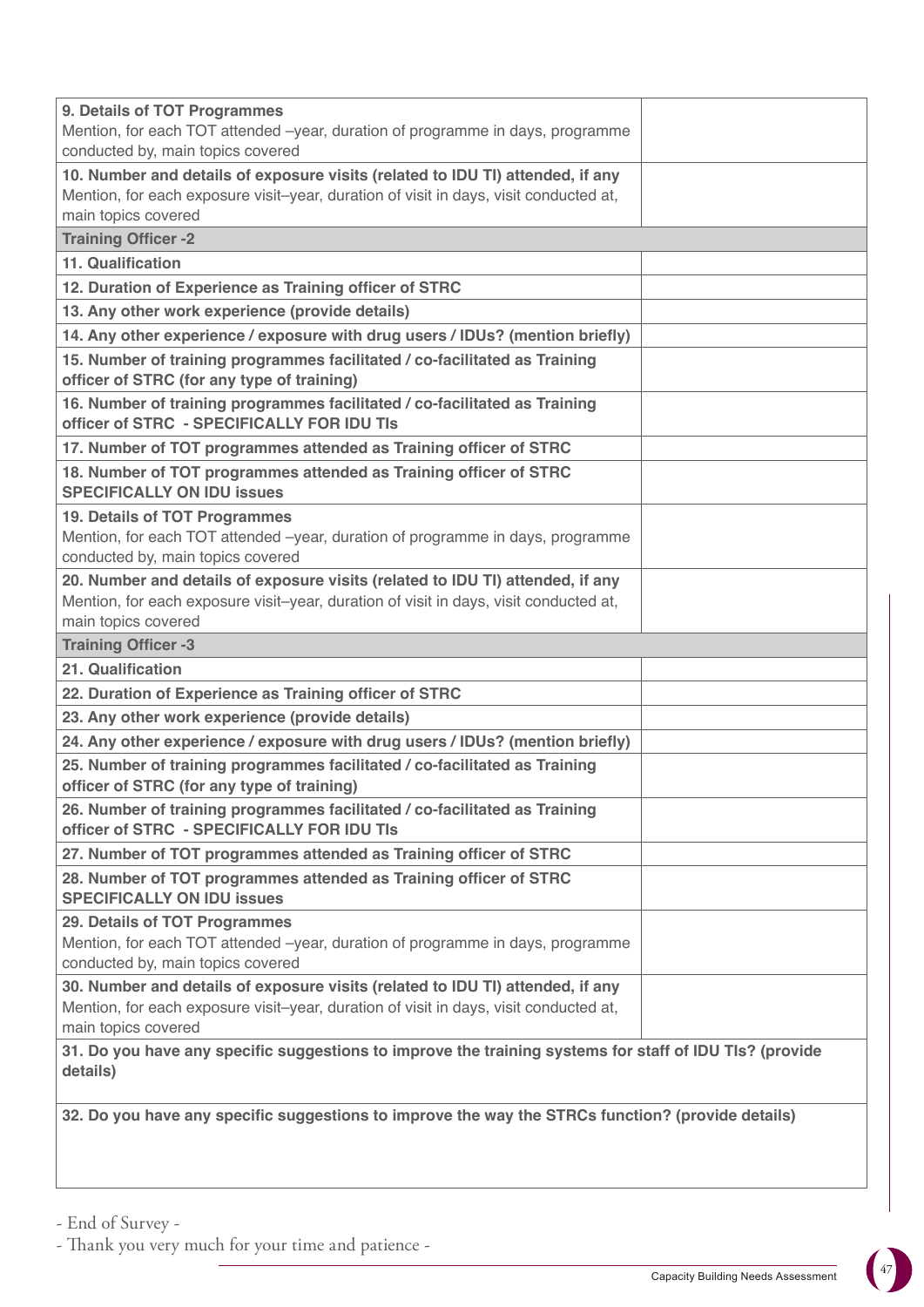# **CAPACITY BUILDING NEEDS ASSESSMENT (CBNA)**

#### Questionnaire for Technical Support Unit (TSU) / NERO (in case of North-eastern states)

Note: If a single organisation is responsible to function as TSU for more than one state, separate questionnaires should be filled for each of the states. (For instance NERO is responsible for many states) State……………………………………………

**Profile of TSU / NERO in case of North east (to be filled by Team Leader – TI or any other official familiar with issues related to IDU TIs)** 1. Name of TSU 2. Office Address 3. Any other activities conducted by the parent organisation? 4. Does the activities of the parent organisation influence in any way, your work as a TSU with the IDU TIs? Whether positively or negatively? Please describe briefly 5. Total number of programme officers in the TSU 6. Number of IDU TIs currently functional in state (only core, not composite) 7. Which year did the FIRST IDU TI become functional in your state? 8. In which year, did the first TSU become functional in your state? 9. In which year, did your organisation start working as a TSU in this state? 10. Current, approximate coverage of IDU population (in %) 11. Whether STRC present in state? 12. What is the number of training programmes held for IDU TIs of your state, in the last one year? 13. What is the number of exposure visits held for IDU TIs of your state, in the last one year? 14. Number of TIs for whom, there has been NO INDUCTION TRAINING (on IDU specific issues) till date 15. Number of TIs for whom, there has been just an induction training but NO FURTHER / REFRESHER TRAININGS till date

#### **Capacity building needs of TSU**

**To be filled by the senior most PO or team leader – TI** 

The programme officers of TSU are expected to provide technical assistance to IDU TI staff for many activities. In you assessment / opinion, for which of the following activities, the programme officers of your TSU need their own capacity building?

Note: There may be variations among programme officers with some programme officers more in need of capacity building, than others. Please provide response to this questions in terms of what applies to most of the POs.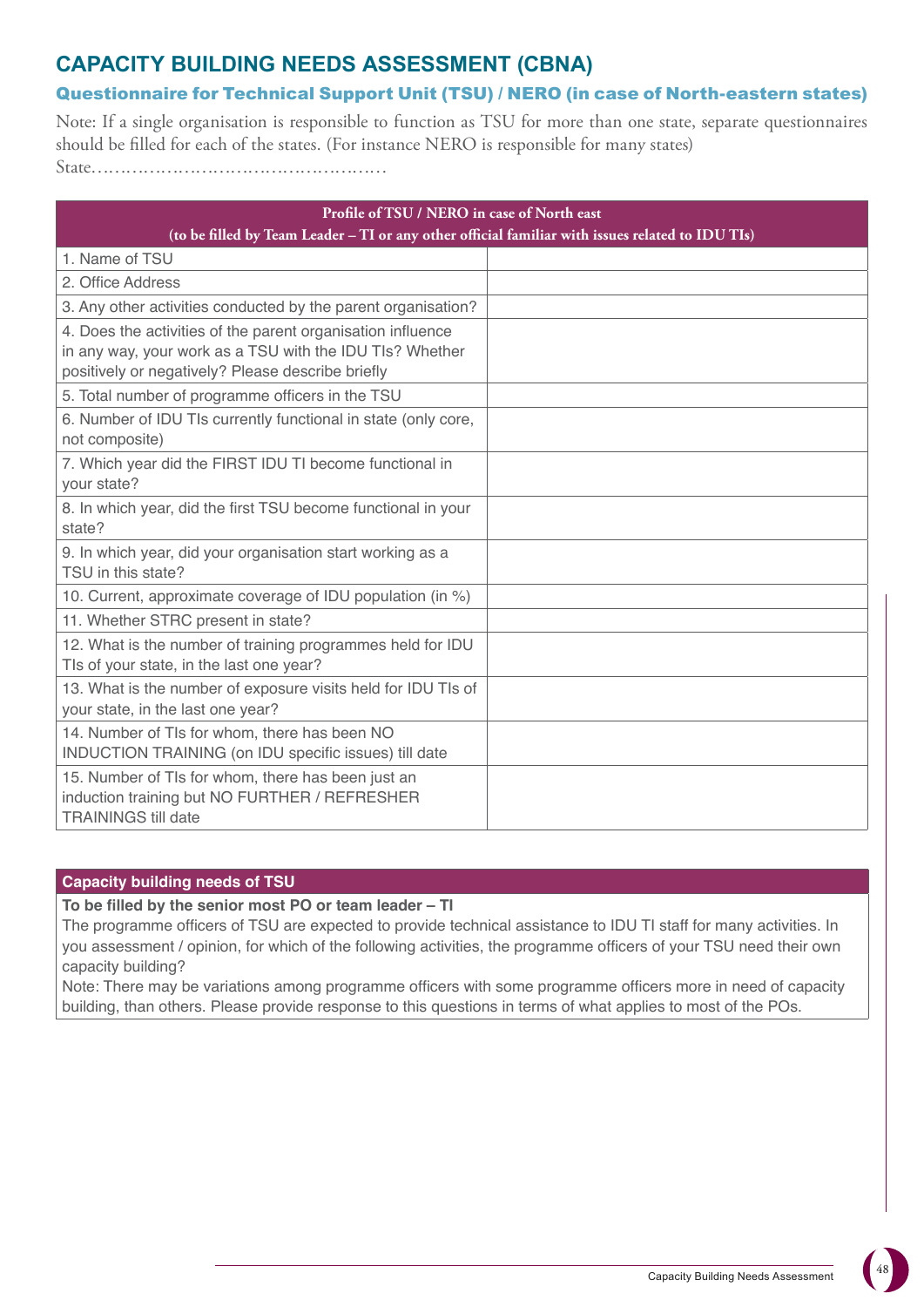|                                                          | 1. The POs are<br>trained and fully<br>capacitated to<br>assist the IDU<br>Tls; no further<br>training required | 2. The POs are<br>trained and<br>can manage to<br>assist the IDU<br>Tls, but may<br>benefit from<br>further training | 3. Not received<br>any training or<br>do not have the<br>capacity to assist<br>the IDU TIs |
|----------------------------------------------------------|-----------------------------------------------------------------------------------------------------------------|----------------------------------------------------------------------------------------------------------------------|--------------------------------------------------------------------------------------------|
| 16. Basic knowledge about drug addiction and IDU         |                                                                                                                 |                                                                                                                      |                                                                                            |
| 17. Basic understanding about HIV and Harm<br>reduction  |                                                                                                                 |                                                                                                                      |                                                                                            |
| 18. Outreach planning and conducting                     |                                                                                                                 |                                                                                                                      |                                                                                            |
| 19. Running and managing a DIC                           |                                                                                                                 |                                                                                                                      |                                                                                            |
| <b>20. BCC</b>                                           |                                                                                                                 |                                                                                                                      |                                                                                            |
| 21. Needle Syringe exchange including demand<br>analysis |                                                                                                                 |                                                                                                                      |                                                                                            |
| 22. Condom distribution                                  |                                                                                                                 |                                                                                                                      |                                                                                            |
| 23. Abscess management and primary health care           |                                                                                                                 |                                                                                                                      |                                                                                            |
| 24. Waste disposal                                       |                                                                                                                 |                                                                                                                      |                                                                                            |
| 25. OST                                                  |                                                                                                                 |                                                                                                                      |                                                                                            |
| 26. Overdose prevention and management                   |                                                                                                                 |                                                                                                                      |                                                                                            |
| 27. Community mobilisation                               |                                                                                                                 |                                                                                                                      |                                                                                            |
| 28. Referrals and linkages / Networking                  |                                                                                                                 |                                                                                                                      |                                                                                            |
| 29. Advocacy                                             |                                                                                                                 |                                                                                                                      |                                                                                            |
| 30. Reporting                                            |                                                                                                                 |                                                                                                                      |                                                                                            |
| 31. Providing services to Female sex partners            |                                                                                                                 |                                                                                                                      |                                                                                            |
| 32. Providing services to Female IDUs                    |                                                                                                                 |                                                                                                                      |                                                                                            |
| 33. Any other topic / theme 1                            |                                                                                                                 |                                                                                                                      |                                                                                            |
| 34. Any other topic / theme 2                            |                                                                                                                 |                                                                                                                      |                                                                                            |
| 35. Any other topic / theme 3                            |                                                                                                                 |                                                                                                                      |                                                                                            |

#### **Problems encountered by IDU TIs and their solutions**

36. Provided below is the list of some of the activities the IDU TIs are expected to conduct. For each of the activity listed below, mention the problems IDU TIs encounter / or have encountered in the past. Also list the possible solutions to these problems. These solutions may include some of the measures which IDU TIs (with or without assistance from the TSU) have already taken or some measures you expect other stakeholders (SACS / NACO etc.) to take.

| <b>Activity</b>                         | <b>Problems</b><br>encountered (now or<br>in the past) | <b>Solution (adopted</b><br>by TIs or you or<br>you expect others<br>to provide these<br>solutions) |
|-----------------------------------------|--------------------------------------------------------|-----------------------------------------------------------------------------------------------------|
| 36.1. Staff turnover                    |                                                        |                                                                                                     |
| <b>36.2. Staff Recruitment</b>          |                                                        |                                                                                                     |
| 36.3. Managing infrastructure           |                                                        |                                                                                                     |
| 36.4. Ensuring the supplies             |                                                        |                                                                                                     |
| 36.5. Training of staff                 |                                                        |                                                                                                     |
| 36.6. Line-listing                      |                                                        |                                                                                                     |
| 36.7. Outreach planning                 |                                                        |                                                                                                     |
| 36.8. Conducting outreach / fieldwork   |                                                        |                                                                                                     |
| 36.9. Maintaining regularity of contact |                                                        |                                                                                                     |
| 36.10. Needle syringe exchange          |                                                        |                                                                                                     |
| 36.11. OST                              |                                                        |                                                                                                     |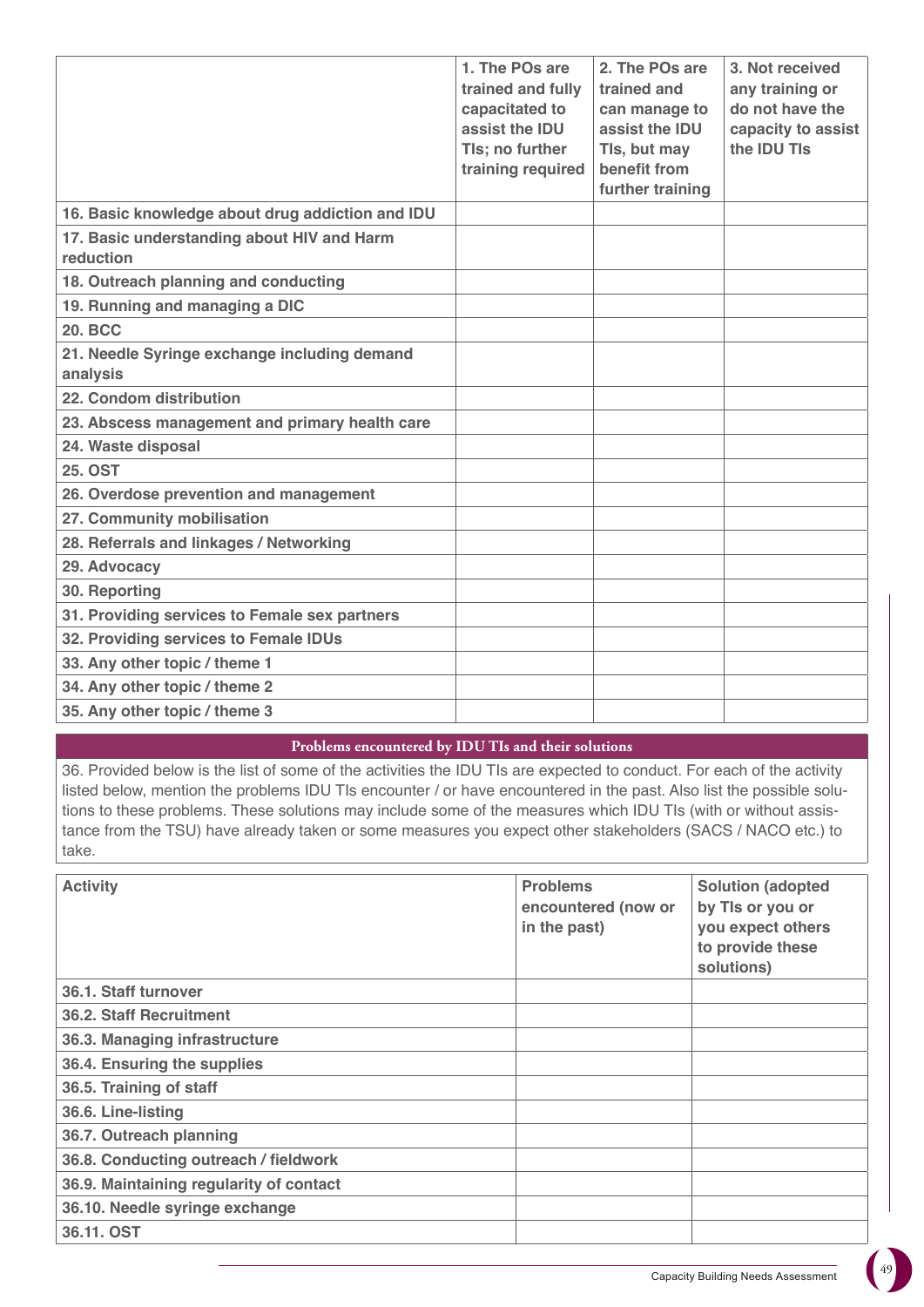| 36.12. Documentation and reporting                                                                                                                                                               |  |  |
|--------------------------------------------------------------------------------------------------------------------------------------------------------------------------------------------------|--|--|
| 36.13. Reaching out to female partners / spouses of IDUs                                                                                                                                         |  |  |
| 36.14. Reaching out to special population groups of IDUs<br>(females, adolescents, any other)                                                                                                    |  |  |
| 36.15. Referral and linkages                                                                                                                                                                     |  |  |
| 36.16. Formation of SHGs                                                                                                                                                                         |  |  |
| 36.17. Advocacy                                                                                                                                                                                  |  |  |
| 36.18. Ensuring testing (ICTC) of IDUs                                                                                                                                                           |  |  |
| 36.19. Linkage with ART and ART adherence                                                                                                                                                        |  |  |
| 36.20. Financial management                                                                                                                                                                      |  |  |
| 37. Please list briefly, the challenges, that you think are faced by TSU, regarding capacities of IDU TIs                                                                                        |  |  |
|                                                                                                                                                                                                  |  |  |
| 38. Please list briefly those areas where you think that the TSU programme officers have to provide on-site /<br>on-field training for the IDU TI staff, over and above the class-room training? |  |  |
|                                                                                                                                                                                                  |  |  |
| 39. Please list briefly your suggestions and recommendations for improving the capacity building<br>programme for IDU TIs                                                                        |  |  |

**40. Please list briefly your suggestions and recommendations for improving the performance of IDU TIs**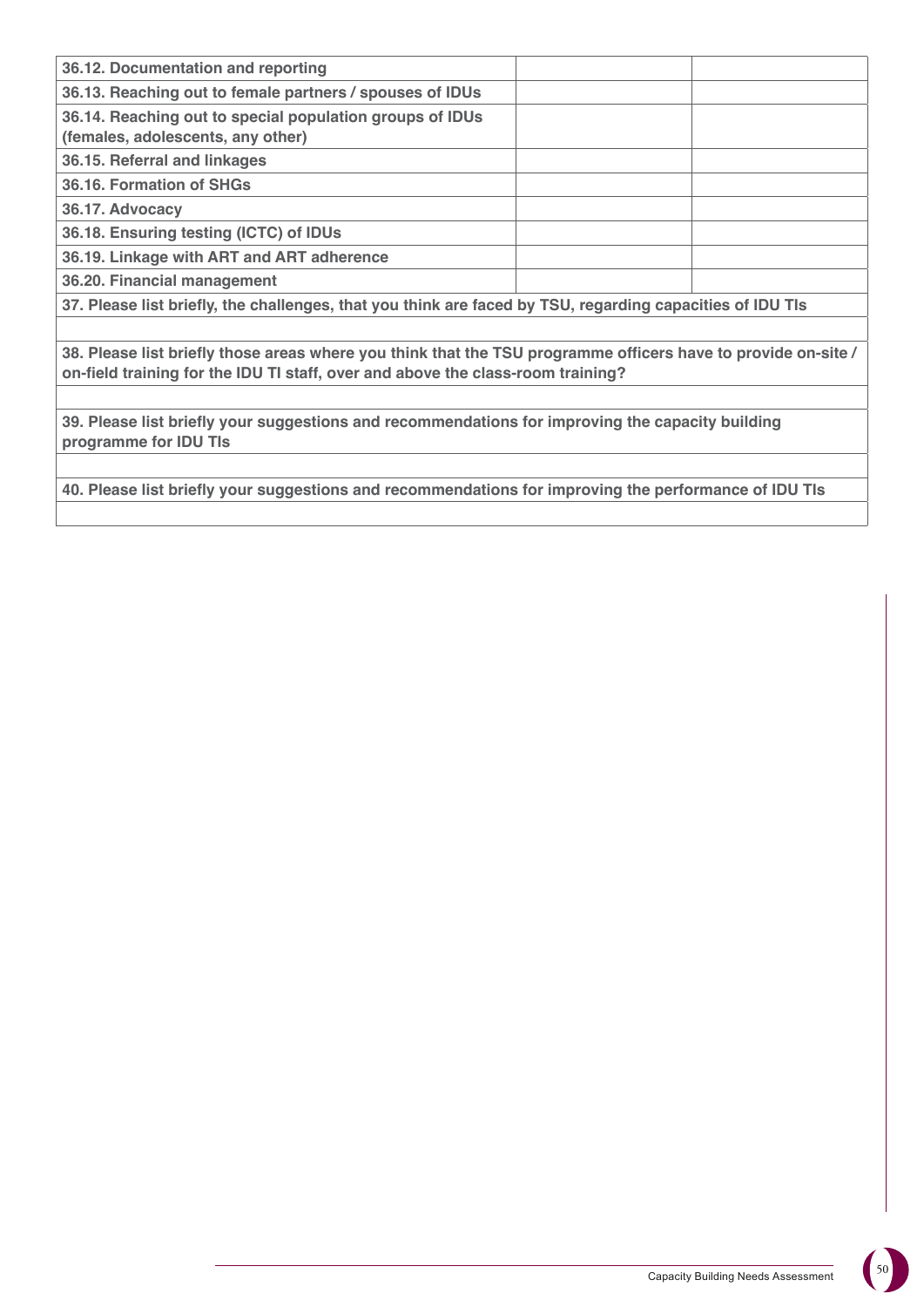# **CAPACITY BUILDING NEEDS ASSESSMENT (CBNA)**

# Questionnaire for RRTC

(To be filled preferably by the RRTC coordinator. Most of the responses would require extensive knowledge of functioning of this RRTC)

| <b>Profile of RRTC</b>                                                                                                                                                                                                                       |                                                                                                                                                                                                                                                                                             |    |
|----------------------------------------------------------------------------------------------------------------------------------------------------------------------------------------------------------------------------------------------|---------------------------------------------------------------------------------------------------------------------------------------------------------------------------------------------------------------------------------------------------------------------------------------------|----|
| 1. Name of RRTC                                                                                                                                                                                                                              |                                                                                                                                                                                                                                                                                             |    |
| 2. Office Address                                                                                                                                                                                                                            |                                                                                                                                                                                                                                                                                             |    |
| 3. Duration since working as RRTC                                                                                                                                                                                                            |                                                                                                                                                                                                                                                                                             |    |
| 4. List names of the States for which the RRTC is responsible                                                                                                                                                                                |                                                                                                                                                                                                                                                                                             |    |
| 5. Other activities of the parent organisation                                                                                                                                                                                               |                                                                                                                                                                                                                                                                                             |    |
| 6. Total Number of Training Programmes conducted for NGO drug<br>treatment centres in last one year?                                                                                                                                         |                                                                                                                                                                                                                                                                                             |    |
| 7. Have you EVER conducted training programmes for IDU TIs (working<br>under the National AIDS Control Programme)?                                                                                                                           | Yes                                                                                                                                                                                                                                                                                         | No |
| 8. Have you EVER conducted Training Programmes EXCLUSIVELY for<br><b>IDU TIs?</b>                                                                                                                                                            | Yes                                                                                                                                                                                                                                                                                         | No |
| 9. Do issues pertaining to 'Injecting Drug Use and HIV' figure in the<br>training curriculum for NGO drug treatment centres?                                                                                                                 | Yes                                                                                                                                                                                                                                                                                         | No |
| 10. The language in which the training programmes are usually<br>conducted is                                                                                                                                                                | $\Box$ English<br>Other (Specify)                                                                                                                                                                                                                                                           |    |
| 11. In most of the training programmes where do you get resource<br>persons from?                                                                                                                                                            | ONLY In-house resource persons<br>(among RRTC officials)<br>$\Box$ In-house + outside resource persons<br>(within state)<br>$\Box$ In-house + outside resource persons<br>(including those from outside the state)<br>□ Outside resource persons only (within<br>or from outside the state) |    |
| 12. Please Mention the names of TRAINING MANUALS you use for<br>training (Title and publishing agency / organisation's name)                                                                                                                 |                                                                                                                                                                                                                                                                                             |    |
| 13. Has your RRTC developed / translated in local language, any<br>training / resource material specific for IDU and HIV issues?<br>Please mention names.                                                                                    |                                                                                                                                                                                                                                                                                             |    |
| 14. What is your opinion on the language of Training Manuals? (Tick .one)                                                                                                                                                                    |                                                                                                                                                                                                                                                                                             |    |
| □ Training manuals in English are fine, though the training delivery should be largely in local language<br>□ Training manuals should be available in local languages                                                                        |                                                                                                                                                                                                                                                                                             |    |
| 15. What is your opinion on method of training? (Tick .one)                                                                                                                                                                                  |                                                                                                                                                                                                                                                                                             |    |
| A typical classroom training only is adequate<br>□ A combination of class room training with practical exposure which is delivered in classroom setting / training<br>venue itself<br>A combination of classroom training with a field visit |                                                                                                                                                                                                                                                                                             |    |

- End of Survey -

- Thank you very much for your time and patience -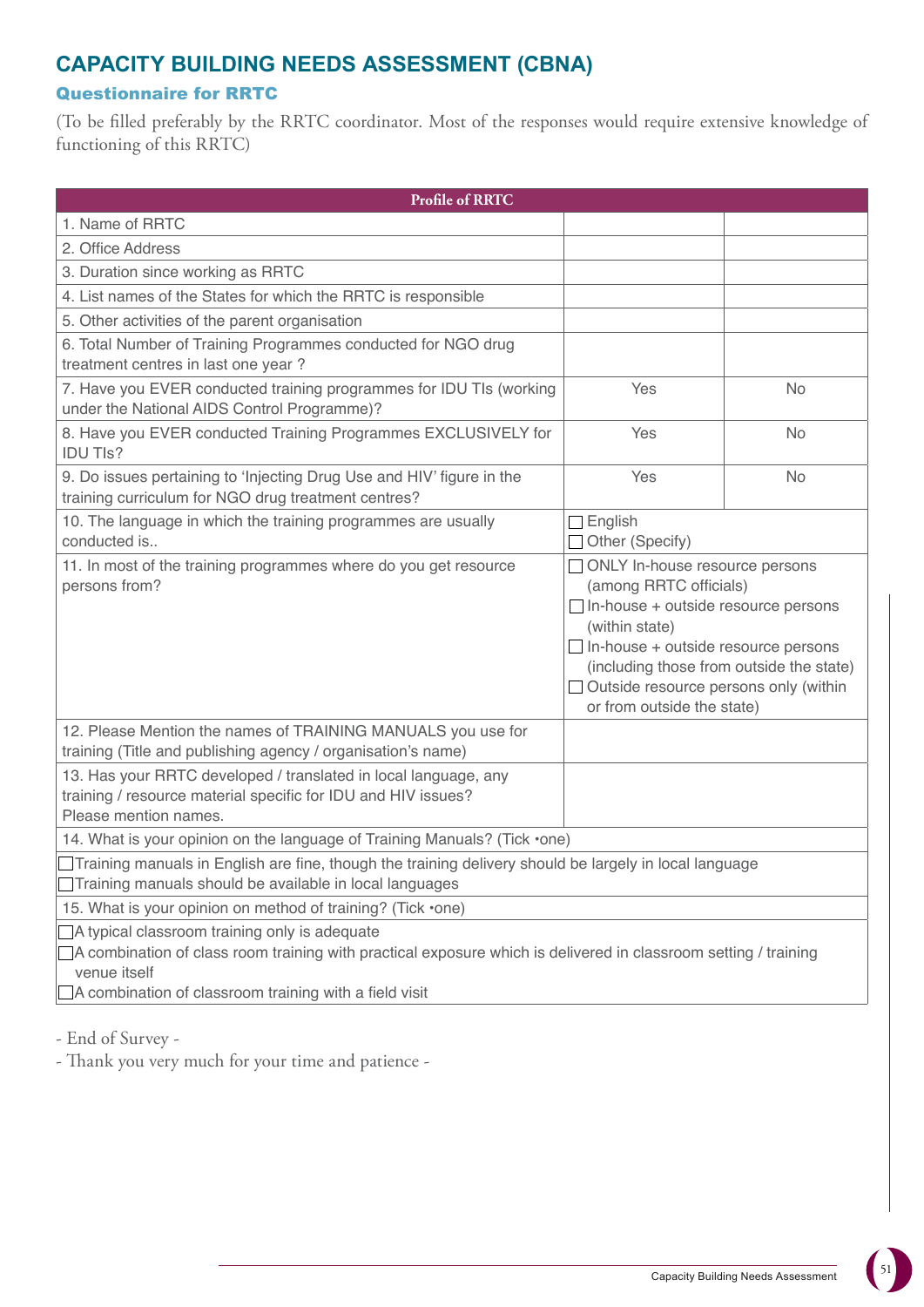# **B. Review of Existing Training modules in the context of Capacity Building of IDU TIs**

Review of existing training modules in the context of capacity building of IDU TIs

The following modules were reviewed, specifically with regards to their adequacy of addressing certain themes/ areas of functioning of an IDU TI.

- A manual for working with Injecting drug users (main module as well as supplementary material)
- Peer Educators Training module [PE Manual, situation cards, PPTs for training IDU PEs (Part 2 of manual), picture cards (for session on STI) , flipbooks, situation cards IDU for PE]
- Out Reach Workers training module (module as well as PowerPoint Presentations for Out Reach Workers)
- Draft OST Training module
- Draft Module for reaching out to partners
- Counselling in TIs for IDUs

All these modules were reviewed and commented upon with respect to following:

- Overall organisation of module
- Predominant training techniques
- **Target Groups**
- Any other comments
- Specific comments regarding themes / areas

### A. A manual for working with Injecting drug users

#### *<u>Overall</u>* organisation of module:

This manual is exclusively for the IDUs. The manual extensively covers all the aspects of the IDUs.

A five day extensive training programme.

It gives a detailed understanding about various

components of the TI before training the staff on IDUs issues and this help participants understand the IDU programme under NACP III.

Outreach planning is dealt with in detail – one entire day is devoted to make participants understand and practise the outreach planning tools.

The curriculum also includes a field visit, which is very essential part of the training and also helps in better retention of the practises and concepts.

The manual also includes the sessions on BCC, community mobilization, advocacy and networking too.

However, the manual missed some important domains like waste disposal management, overdose prevention and management, documentation and reporting, etc.

#### *• Predominant training techniques:*

Presentations Discussions Group discussions Role plays

#### *• Target Groups:* IDU Staff

*• Any other comments*

Separate session required on Waste management and disposal Over dose management and prevention Condom distribution – a brief session Documentation and reporting Monitoring

*• Specific comments regarding themes/areas* 

| Themes / areas of IDU TI functioning     | Comments about adequacy and appropriateness of module to address this theme |
|------------------------------------------|-----------------------------------------------------------------------------|
| Basic knowledge about drug               | • A separate session on basics of drug addiction can be made part of the    |
| addiction and <b>IDU</b>                 | manual                                                                      |
|                                          | • The IDUs placement in the NACP III is well covered                        |
| Basic understanding about HIV and        | • Basics of HIV can be included                                             |
| <b>Harm reduction</b>                    | • Harm Reduction is adequately covered                                      |
| <b>Outreach planning and conducting</b>  | The topic is covered considerably                                           |
| Running and managing a DIC               | The topic is covered greatly                                                |
| <b>BCC</b>                               | The topic is covered comprehensively                                        |
| <b>Needle Syringe exchange including</b> | • The topic is covered fairly                                               |
| demand analysis                          | • Need more on N/S demand analysis                                          |
| <b>Condom distribution</b>               | • No session on Condom Distribution                                         |
|                                          | • A brief session on condom demonstration would be of help                  |
|                                          |                                                                             |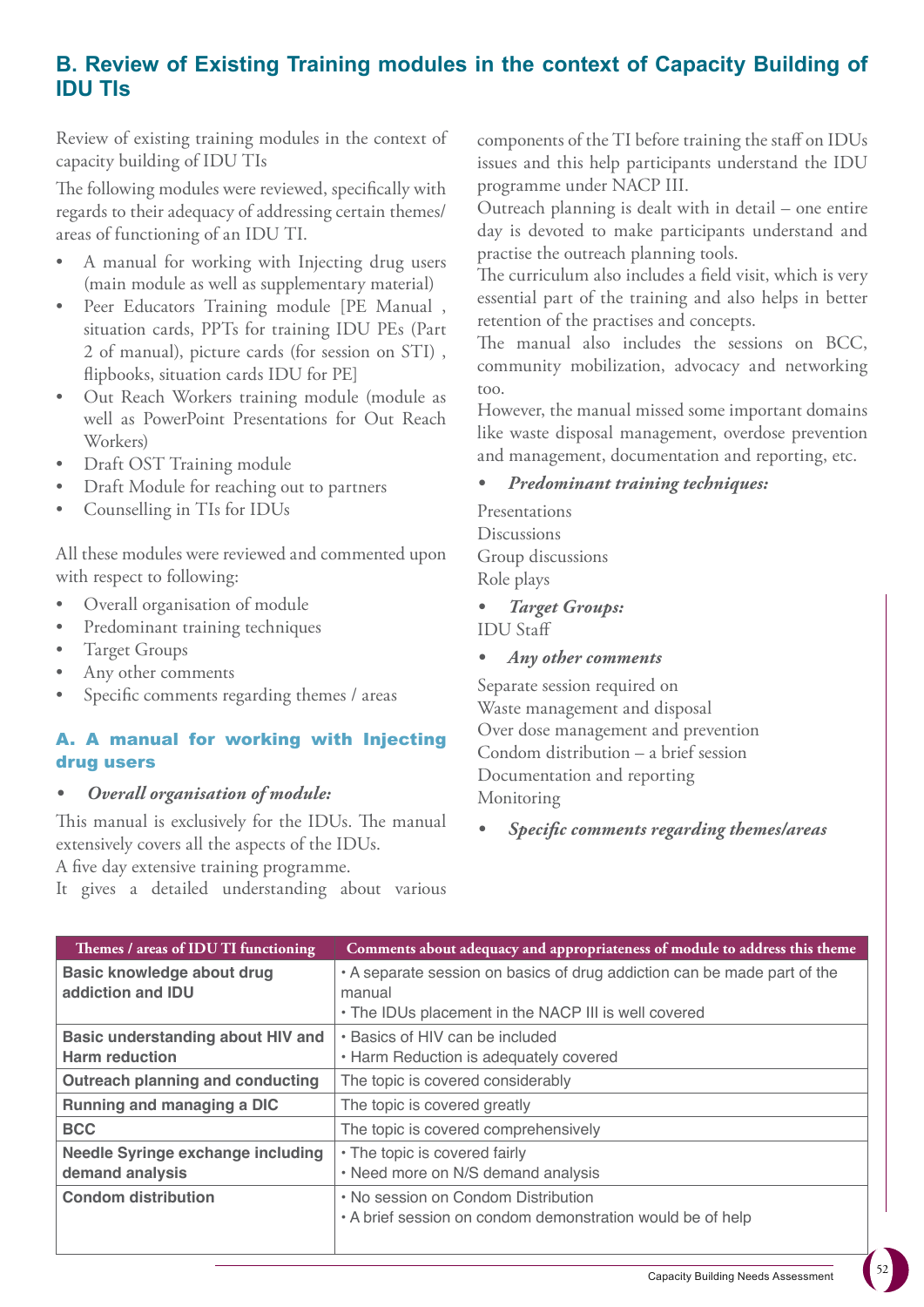| Themes / areas of IDU TI functioning                | Comments about adequacy and appropriateness of module to address this theme             |
|-----------------------------------------------------|-----------------------------------------------------------------------------------------|
| Abscess management and primary<br>health care       | The topic is covered meticulously                                                       |
| <b>Waste disposal</b>                               | • Briefly mentioned under NSEP session<br>· Separate session on waste disposal required |
| <b>OST</b>                                          | Covered adequately                                                                      |
| <b>Overdose management</b>                          | Separate session required                                                               |
| <b>Community mobilisation</b>                       | Covered adequately                                                                      |
| <b>Referrals and linkages / Networking</b>          | The topic is covered extensively                                                        |
| <b>Advocacy</b>                                     | The topic is covered well                                                               |
| <b>Reporting</b>                                    | • Not covered<br>• Separate session required                                            |
| <b>Providing services to Female sex</b><br>partners | • Not covered<br>• Separate session required                                            |
| <b>Providing services to Female IDUs</b>            | • Not covered<br>· Separate session required                                            |

#### B. Peer Educators Training module

#### *• Overall organisation of module:*

The module seems well designed. The manual has tried to cover the pertinent issues of all the core groups. Still, some more focus was required on the issues pertaining to the IDUs. It seems that the IDU component has been sidelined in the design and the entire section on IDUs is more or less generalised (based upon the FSW design). Time devoted for some specific training sections (like the one on condoms, etc.) could be lessened and instead the sessions on NSEP and Harm Reduction could be given more time.

#### *• Predominant training techniques:*

Presentation Discussions Role plays – very limited Brainstorming Demonstrations –On condom sessions Group work – On outreach tools Situation cards - DIC

#### *• Target Groups:*

FSW staff MSM staff IDU staff

*• Any other comments*

More situation cards pertaining to the IDUs for the Session on DIC

*• Specific comments regarding themes/areas*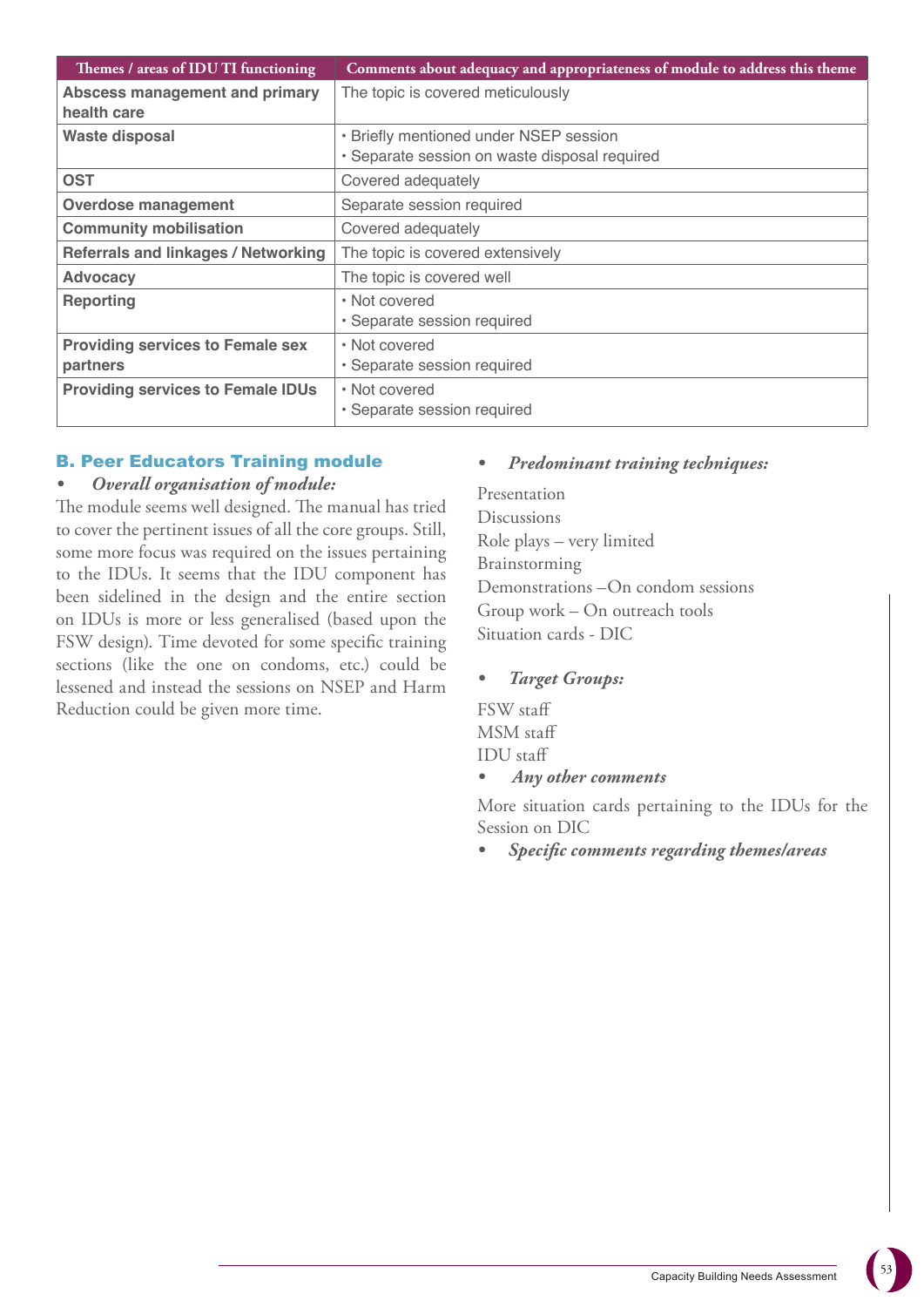| Themes / areas of IDU TI functioning          | Comments about adequacy and appropriateness of module to address this theme      |
|-----------------------------------------------|----------------------------------------------------------------------------------|
| Basic knowledge about drug addiction          | • Basics of drugs is there                                                       |
| and IDU                                       | . No mention about the IDUs- concept is lacking                                  |
| Basic understanding about HIV and             | . Basic knowledge about the HIV is entirely missing from the manual              |
| Harm reduction                                | • Session on Harm Reduction – should be elaborated – need to increase            |
|                                               | the time                                                                         |
| Outreach planning and conducting              | • Sessions included                                                              |
|                                               | • Time needs to be increased<br>• Too many tools for the PEs to understand       |
|                                               |                                                                                  |
| Running and managing a DIC                    | Adequately covered                                                               |
| <b>BCC</b>                                    | No session                                                                       |
| Needle Syringe exchange including             | · Session too short                                                              |
| demand analysis                               | • Should include some demonstrations                                             |
|                                               | • Nothing on demand analysis                                                     |
| Condom distribution                           | Too long session - runs to almost half a day<br>Need to curtail the time devoted |
|                                               |                                                                                  |
| Abscess management and primary<br>health care | <b>Adequate</b>                                                                  |
|                                               | Has film screening, body mapping exercise                                        |
| Waste disposal                                | Not mentioned/no session on waste disposal<br>A separate session is required     |
|                                               |                                                                                  |
| <b>OST</b>                                    | No separate session on OST<br>Some part is covered under Harm Reduction session  |
|                                               |                                                                                  |
| Overdose management                           | No separate session on Overdose management                                       |
| Community mobilisation                        | No separate session on community mobilisation                                    |
| Referrals and linkages / Networking           | No separate session on networking                                                |
| Advocacy                                      | No separate session on advocacy                                                  |
| Reporting                                     | Quite elaborated session on the monitoring and documentation                     |
| Providing services to Female sex              | Not mentioned                                                                    |
| partners                                      |                                                                                  |
| Providing services to Female IDUs             | Not mentioned                                                                    |

#### C. Out Reach Workers Training **Module**

#### *• Overall organisation of module:*

The module has been designed for a five day training programme for the ORWs on their role as outreach workers in the Targeted intervention programme under NACP III. A field visit to one of the intervention sites has also been made part of this module and it will help the participants in orienting themselves to the field level issues and challenges.

The module lacks information on the basics of HIV and drug addiction and several other IDUs issues. It majorly emphasises on the roles and responsibilities of an ORW and planning, conducting and monitoring outreach activities.

#### *• Predominant training techniques:*

| Group work    | Presentations     |
|---------------|-------------------|
| Brainstorming | Group discussions |
| Games         | Field visit       |

*• Target Groups:*

ORWs

- *• Any other comments*
- *• Specific comments regarding themes/areas*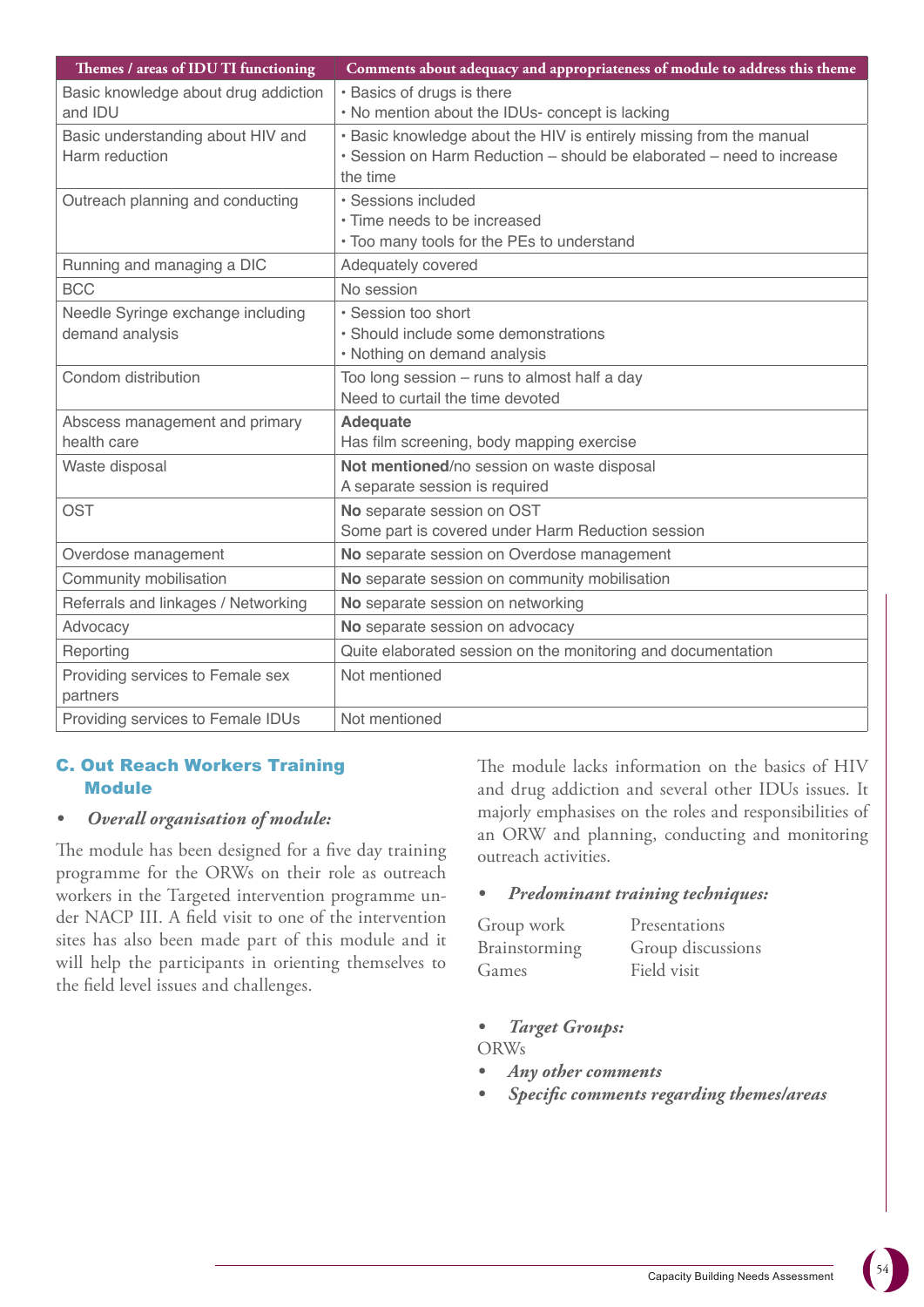| Themes / areas of IDU TI functioning            | Comments about adequacy and appropriateness of module to address this theme |
|-------------------------------------------------|-----------------------------------------------------------------------------|
| Basic knowledge about drug addiction<br>and IDU | Not covered                                                                 |
| Basic understanding about HIV and               | • Not mentioned                                                             |
| Harm reduction                                  | • A session on harm reduction is required                                   |
| Outreach planning and conducting                | Covered adequately                                                          |
| Running and managing a DIC                      | Not mentioned                                                               |
| <b>BCC</b>                                      | Covered adequately                                                          |
| Needle Syringe exchange including               | • Not covered                                                               |
| demand analysis                                 | · Should be made a compulsory part of it                                    |
| Condom distribution                             | . Nothing has been covered under the topic                                  |
|                                                 | • Condom distribution session needed to be included                         |
| Abscess management and primary                  | • Not mentioned at all in the module                                        |
| health care                                     | • Module should cover a session on abscess prevention and management        |
| Waste disposal                                  | • Not mentioned                                                             |
|                                                 | · Session required on waste management and disposal                         |
| <b>OST</b>                                      | Not mentioned                                                               |
| Overdose management                             | Not mentioned                                                               |
| Community mobilisation                          | Not included                                                                |
| Referrals and linkages / Networking             | Not included                                                                |
| Advocacy                                        | Not mentioned                                                               |
| Reporting                                       | Not mentioned                                                               |
| Providing services to Female sex                | ÷                                                                           |
| partners                                        |                                                                             |
| Providing services to Female IDUs               | $\overline{\phantom{a}}$                                                    |

### D. Draft OST Training Module

#### *• Overall organisation of module:*

The module is very meticulously designed to cater to the needs of the OST training for the entire staff – Government hospital staff and the TI NGO staff involved in the delivery of the OST services. The participatory approach has been adopted for the entire training programme.

The design of the module is very unique. A detailed description of each slide presented is given in a very vivid and thorough manner.

It comprehensively covers every domain of the OST issues. Several role plays have been integrated as part of the module. Inclusion of role plays in the module helps in better retention by the participants.

#### *• Predominant training techniques:*

Participatory Power point presentations Discussions Role plays Demonstrations Exposure visits

#### *• Target Groups:*

Government hospital staff and NGO staff involved in delivery of OST to IDUs

- *• Any other comments*
- *• Specific comments regarding themes/areas*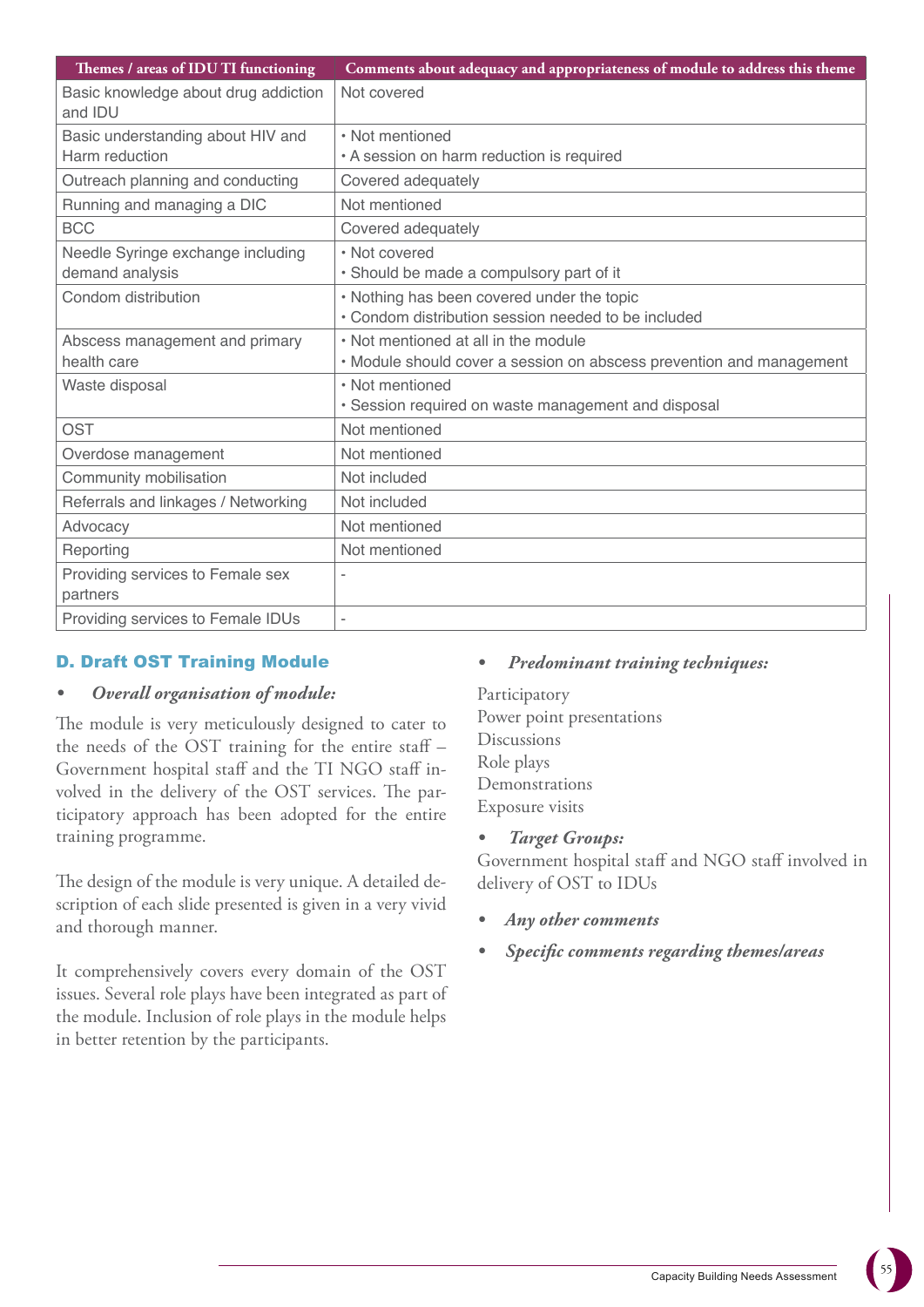| Themes / areas of IDU TI functioning              | Comments about adequacy and appropriateness of module to       |
|---------------------------------------------------|----------------------------------------------------------------|
|                                                   | address this theme                                             |
| Basic knowledge about drug addiction and IDU      | Adequately covered                                             |
| Basic understanding about HIV and Harm reduction  | Harm reduction concept is dealt with in detail                 |
| Module does not include basics about HIV          |                                                                |
| Outreach planning and conducting                  | $\blacksquare$                                                 |
| Running and managing a DIC                        | ۰                                                              |
| <b>BCC</b>                                        | $\blacksquare$                                                 |
| Needle Syringe exchange including demand analysis | $\blacksquare$                                                 |
| Condom distribution                               | $\blacksquare$                                                 |
| Abscess management and primary health care        | ٠                                                              |
| Waste disposal                                    |                                                                |
| <b>OST</b>                                        | <b>Extensively covered</b>                                     |
| Overdose management                               | Overdose related to OST - covered adequately                   |
| Community mobilisation                            |                                                                |
| Referrals and linkages / Networking               | ۰                                                              |
| Advocacy                                          |                                                                |
| Reporting                                         | Reporting pertaining to OST records - covered compe-<br>tently |
| Providing services to Female sex partners         |                                                                |
| Providing services to Female IDUs                 | $\blacksquare$                                                 |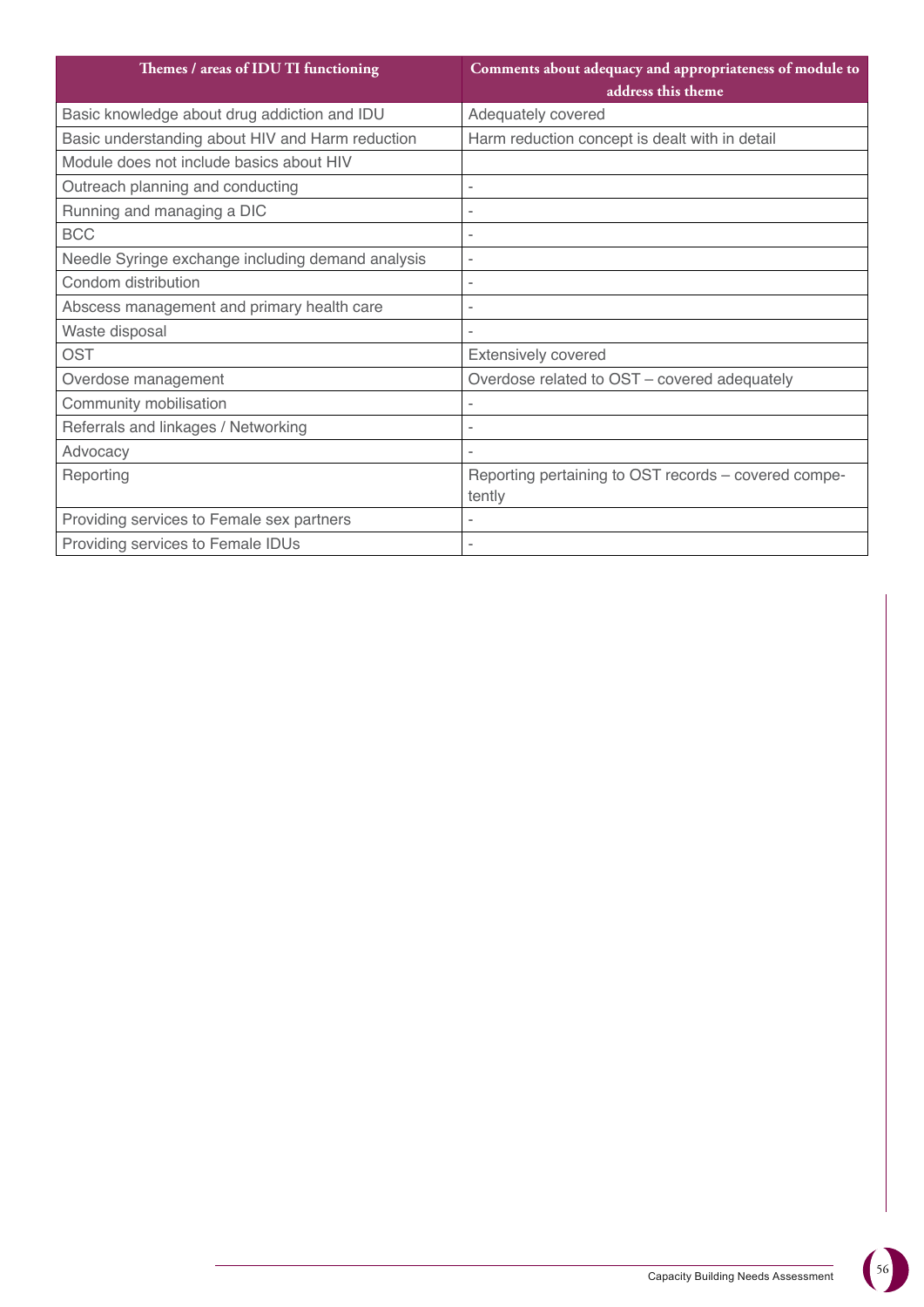### E. Draft Module for reaching out to partners

#### *• Overall organisation of module:*

The module seems well designed, keeping in mind the issues pertaining to reaching out to the partners of the Male IDUs. All major and minor aspects on HIV, drug abuse, condom use and negotiation, gender sensitisation, reproductive health issues, living with HIV and practical issues faced while reaching out to the female partners of the drug users have been captured very proficiently in the module. A larger use of pictorial representation in the module makes it more users friendly.

#### *• Predominant training techniques:*

Group Discussions Games Participatory exercises Presentations Role plays Debate

#### *• Target Groups:*

Female sex partners of the Injecting drug users

- *• Any other comments*
- *• Specific comments regarding themes/areas*

| Themes/areas of IDU TI functioning                | Comments about adequacy and appropriateness of module<br>to address this theme   |
|---------------------------------------------------|----------------------------------------------------------------------------------|
| Basic knowledge about drug addiction and IDU      | Adequately covered                                                               |
| Basic understanding about HIV and Harm reduction  | As per the need                                                                  |
| Outreach planning and conducting                  | - (Not required)                                                                 |
| Running and managing a DIC                        | - (Not required)                                                                 |
| <b>BCC</b>                                        | - (Not required)                                                                 |
| Needle Syringe exchange including demand analysis | - (Not required)                                                                 |
| Condom distribution                               | Other aspects of condoms covered adequately - like<br>condom use and negotiation |
| Abscess management and primary health care        | - (Not required)                                                                 |
| Waste disposal                                    | - (Not required)                                                                 |
| <b>OST</b>                                        | Basics covered - as per need                                                     |
| Overdose management                               | - (Not required)                                                                 |
| Community mobilisation                            | - (Not required)                                                                 |
| Referrals and linkages / Networking               | Sufficient as required                                                           |
| Advocacy                                          | - (Not required)                                                                 |
| Reporting                                         | - (Not required)                                                                 |
| Providing services to Female sex partners         |                                                                                  |
| Providing services to Female IDUs                 |                                                                                  |